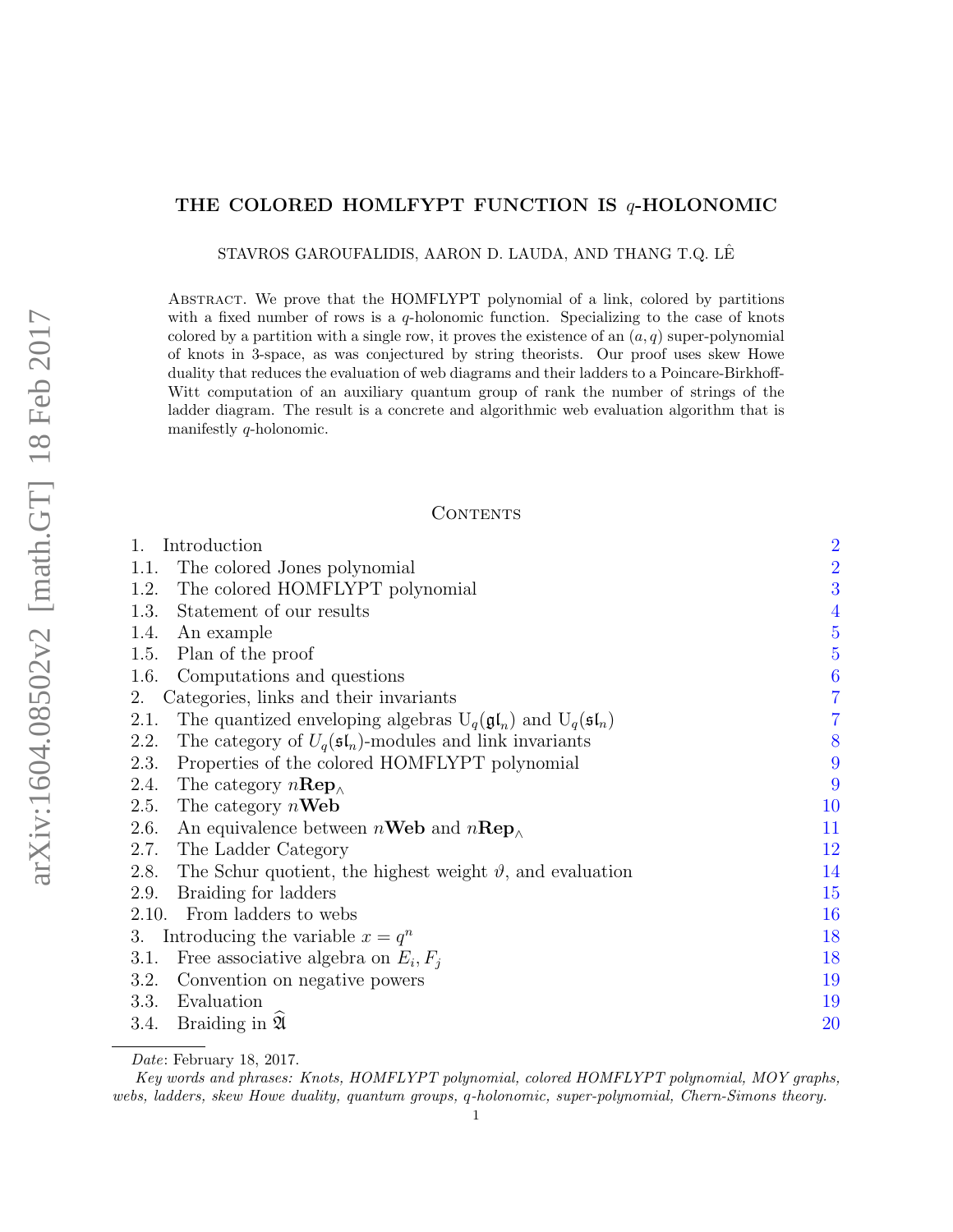2 STAVROS GAROUFALIDIS, AARON D. LAUDA, AND THANG T.Q. LEˆ

| Special functions<br>3.5.                                         | 20 |
|-------------------------------------------------------------------|----|
| Unifying the $\mathfrak{sl}_n$ -link invariant<br>3.6.            | 21 |
| An example: the trefoil knot<br>3.7.                              | 23 |
| $q$ -holonomic functions<br>4.                                    | 24 |
| The quantum Weyl algebra<br>4.1.                                  | 24 |
| Definition of $q$ -holonomic functions<br>4.2.                    | 25 |
| Properties of $q$ -holonomic functions<br>4.3.                    | 26 |
| Elementary $q$ -holonomic functions<br>4.4.                       | 27 |
| Proof of Theorem 1.1<br>5.                                        | 27 |
| Evaluation of monomials is $q$ -holonomic<br>5.1.                 | 27 |
| Coloring with partitions with one column<br>5.2.                  | 30 |
| 5.3. The Jacobi-Trudi formula                                     | 31 |
| 5.4. Proof of Theorem 1.1                                         | 31 |
| Acknowledgments                                                   | 31 |
| Appendix A. The formula for the invariant of the trefoil          | 32 |
| Appendix B. Proof of parts (b) and (c) of Proposition $2.4$       | 34 |
| Appendix C. The recursion for the colored HOMFLYPT of the trefoil | 36 |
| References                                                        | 37 |

### 1. INTRODUCTION

<span id="page-1-1"></span><span id="page-1-0"></span>1.1. The colored Jones polynomial. The best-known quantum invariant of a knot or link  $L$  in 3-space is the Jones polynomial  $J_L$ , which when properly normalized, is a Laurent polynomial in a variable  $q$  with integer coefficients. Jones's discovery of this polynomial marked the birth of quantum topology [\[Jon87\]](#page-38-0), and shortly afterwards a plethora of quantum invariants of knots and links were discovered by Reshetikhin-Turaev; see [\[RT90\]](#page-39-0) and also the books  $[Oht02, Tur94].$  $[Oht02, Tur94].$  $[Oht02, Tur94].$ 

Although Jones's definition of the Jones polynomial came from the von Neumann algebras and their subfactors, a connection of the Jones polynomial with the simplest non-abelian simple Lie algebra,  $\mathfrak{sl}_2$ , and its representations was soon discovered.

More precisely, given a simple Lie algebra  $\mathfrak g$  and an irreducible (finite dimensional) representation V (usually called a color, in the physics literature) and a knot  $K$ , the theory of ribbon category [\[RT90,](#page-39-0) [Tur94\]](#page-39-1) defines an invariant  $J_K^{\mathfrak{g}}(V) \in \mathbb{Z}[q^{\pm 1}]$ . The original construction of this invariant was a rational function in a fractional power of  $q$ , and a normalization of this invariant was shown in [Lê00] to be an element of  $\mathbb{Z}[q^{\pm 2}]$ . The Reshetikhin-Turaev construction extends to framed oriented links as well, each component of which is colored by an irreducible representation of g.

Specializing to  $\mathfrak{sl}_2$ , and using the well-known fact that there is one irreducible representation  $h_n$  of  $\mathfrak{sl}_2$  of dimension  $n+1$  for every natural number n, it follows that a knot K gives rise to a sequence of polynomials  $J_K^{\mathfrak{sl}_2}(h_n) \in \mathbb{Z}[q^{\pm 1}]$  for  $n = 0, 1, 2, \ldots$ . This sequence, although infinite, satisfies some finiteness property which in particular implies that it is determined by finitely many initial terms (the number of initial terms depends on the knot though). More precisely, it was proven by two of the authors in [\[GL05\]](#page-37-0) that for every knot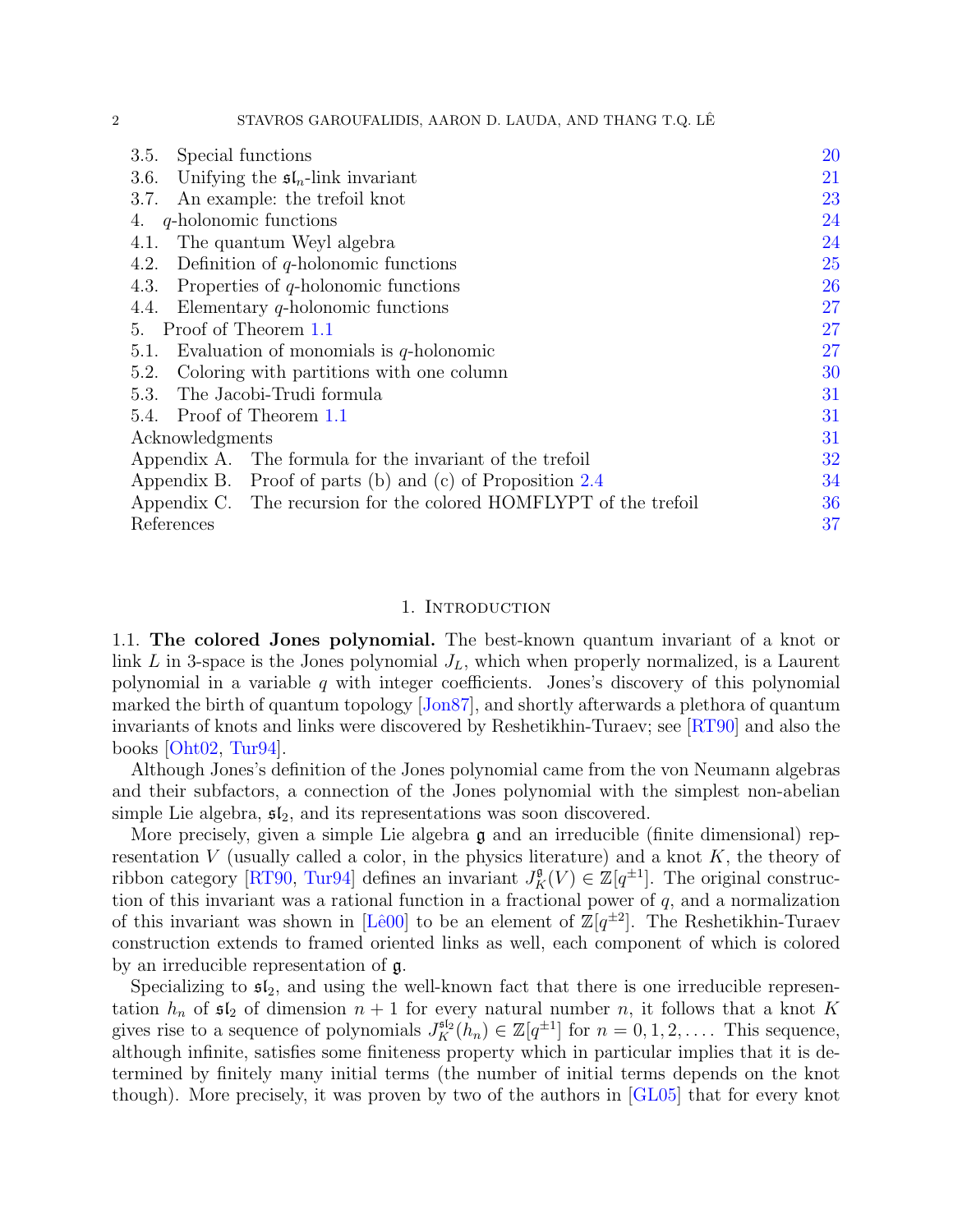K there exists a recursion

<span id="page-2-1"></span>(1) 
$$
c_d(q^n, q)J_K^{\mathfrak{sl}_2}(h_{n+d}) + c_{d-1}(q^n, q)J_K^{\mathfrak{sl}_2}(h_{n+d-1}) + \cdots + c_0(q^n, q)J_K^{\mathfrak{sl}_2}(h_n) = 0
$$

for all  $n \in \mathbb{N}$ , where  $d \in \mathbb{N}$ ,  $c_j(u, v) \in \mathbb{Q}[u^{\pm 1}, v^{\pm 1}]$  for all  $j = 0, \ldots, d$  and  $c_d \neq 0$ . The recursion depends on the knot, and although it is not unique, it can be chosen canonically.

Aside from the above-mentioned finiteness statement, the importance of this minimal recursion (often called the A-polynomial) is not a priori clear. Keeping in mind that  $PSL(2,\mathbb{C})$ is the isometry group of orientation preserving isometries of 3-dimensional hyperbolic space, there are at least two connections between the  $A$ -polynomial and hyperbolic geometry: (a) specializing the coefficients of the above recursion to  $q = 1$ , is conjectured to recover the defining polynomial for the  $SL(2, \mathbb{C})$ -character variety of the knot complement, restricted to the boundary torus of the knot complement. This co-called AJ Conjecture is one link of the colored Jones polynomial with the geometry of  $SL(2, \mathbb{C})$  representations; see [\[Gar04,](#page-37-1) Lê06]. (b) Such a recursion can be used to numerically several terms of the asymptotics of the colored Jones polynomial at complex roots of unity, a fascinating story that connects quantum topology to hyperbolic geometry and number theory. For a sample of computations, the reader may consult [\[Garb,](#page-37-2) [GZ\]](#page-37-3).

Returning back to recursion relations, sequences that satisfy a recursion relation of the form  $(1)$  are q-holonomic, a key concept introduced by Zeilberger [\[Zei90\]](#page-39-2). q-holonomic functions enjoy several closure properties. A key theorem of Wilf-Zeilberger is that a multisum of a q-proper hypergeometric term (where we sum all but one variable) is  $q$ -holonomic [\[WZ92,](#page-39-3) Thm.5.1]. This theorem, and the fact that quantum knot invariants are multisums of qproper hypergeometric terms (coming from structure constants of corresponding quantum groups), explains why the quantum knot invariants are  $q$ -holonomic functions.

Converting the above statement into a theorem and a proof requires additional work. To begin with, one needs to consider functions of several variables. For instance the  $\mathfrak{sl}_3$ -colored Jones polynomial of a knot, or the  $\mathfrak{sl}_2$ -colored Jones polynomial of a 2-component link is a function of two discrete variables. A definition of q-holonomic functions of several variables was given by Sabbah [\[Sab93\]](#page-39-4) using the language of homological algebra. Sabbah used a theory of Hilbert dimension for modules over rings generated by q-commuting variables, and proved a key Bernstein inequality. A survey of Zeilberger's and Sabbah's work was given by two of the authors in  $\vert GL \vert$ , where detailed proofs and examples of q-holonomic functions is discussed. A summary of the main definitions and properties of  $q$ -holonomic functions is given in Section [4.](#page-23-0)

<span id="page-2-0"></span>1.2. The colored HOMFLYPT polynomial. Shortly after the discovery of the Jones polynomial, five groups independently discovered a two-variable polynomial, the HOM-FLYPT polynomial W that takes values in the ring  $\mathbb{Q}(q)[x^{\pm 1}]$  [\[FYH](#page-37-5)<sup>+</sup>85, [PT87\]](#page-38-4). Turaev [\[Tur88\]](#page-39-5) showed that the latter unifies the quantum link invariants  $J_L^{\text{sl}_n}(h_1,\ldots,h_1)$ , where  $h_1 = \mathbb{C}^n$  is the defining representation of  $\mathfrak{sl}_n$ , as follows: for every  $n \geq 2$  and every framed oriented link  $L$  whose components are colored by  $\mathbb{C}^n$ , we have:

$$
\tilde{J}_L^{\mathfrak{sl}_n}(h_1,\ldots,h_1)=W_L|_{x=q^n}.
$$

Here  $\tilde{J}_L$  is a normalized version of  $J_L$ , see Section [2.](#page-6-0)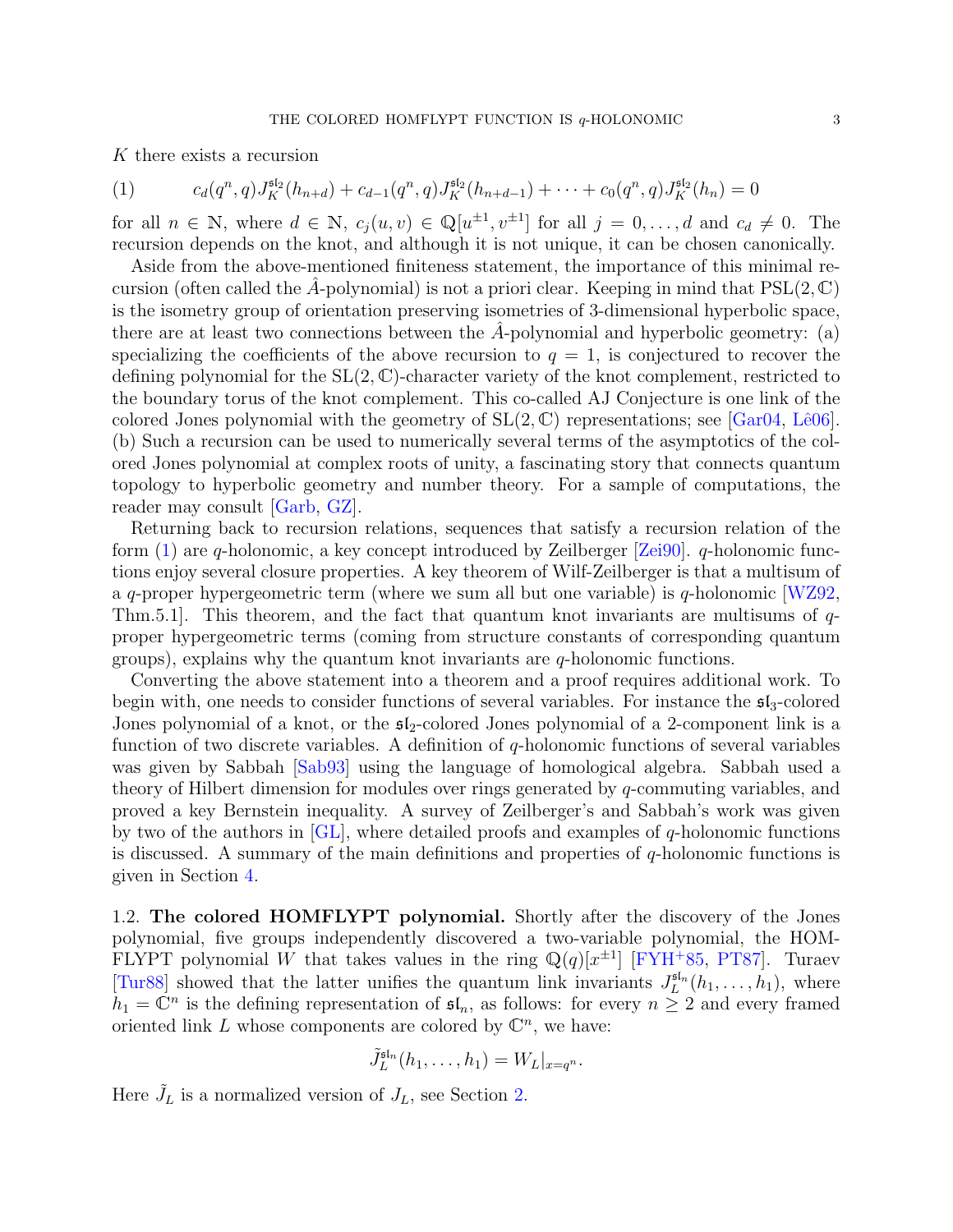Let P denote the set of partitions  $\lambda = (\lambda_1, \lambda_2, ...)$  where  $\lambda_1 \geq \lambda_2 \geq ... \geq 0$  is a decreasing sequence of nonnegative natural numbers, all but finitely many zero. As usual, a partition is presented by a Young diagram. Let  $\mathcal{P}_{n-1}$  be the set of partitions with at most  $n-1$ rows. Irreducible representations of  $\mathfrak{sl}_n$  are parameterized by partitions in  $\mathcal{P}_{n-1}$ , and we will identity a partition  $\lambda \in \mathcal{P}_{n-1}$  with its corresponding irreducible  $\mathfrak{sl}_n$ -module (which has highest weight  $\lambda$ , see [\[FH91\]](#page-37-6)). With this identification, the partition  $h_a$ , which has one row and a boxes, is the a-th symmetric power of  $h_1$ , and the partition  $e_a$ , which has one column and a boxes, is the a-th external power of  $h_1 = e_1$ .

Wenzl [\[Wen90\]](#page-39-6), generalizing Turaev's result, showed that the  $\mathfrak{sl}_n$ -quantum link invariants interpolate a two-variable function in the following sense. If  $L$  is an oriented framed link with r ordered components and  $\lambda_i$  are partitions with at most  $\ell$  rows for  $i = 1, \ldots, r$ , then there exists a two-variable colored HOMFLYPT function  $W_L(\lambda_1, \ldots, \lambda_r) \in \mathbb{Q}(q)[x^{\pm 1}]$  such that for all natural numbers *n* with  $n \geq \ell + 1$  we have:

$$
\tilde{J}_L^{\mathrm{sf}_n}(\lambda_1,\ldots,\lambda_r)=W_L(\lambda_1,\ldots,\lambda_r)|_{x=q^n}.
$$

A detailed definition of the HOMFLYPT polynomial and its colored version in terms of the HOMFLYPT polynomial of cables of the link is given in [\[ML03,](#page-38-5) [MM08\]](#page-38-6).

<span id="page-3-0"></span>1.3. Statement of our results. The set  $P$  of all partitions has an involution defined by  $\lambda \mapsto \lambda^{\dagger}$  which transposes columns and rows of a partition. The map  $\iota_{\ell} : \mathbb{N}^{\ell} \to \mathcal{P}_{\ell}$  given by

$$
\iota_{\ell}(n_1,\ldots,n_{\ell})=(\lambda_1,\ldots,\lambda_{\ell})\in\mathcal{P}_{\ell},\quad\text{where}\quad \lambda_i=\sum_{j=1}^{n-i+1}n_j
$$

is a bijection, and so is  $\iota_{\ell}^{\dagger}$  $\psi^{\dagger}_{\ell}: \mathbb{N}^{\ell} \to \mathcal{P}_{\ell}^{\dagger}$  (where  $\mathcal{P}_{\ell}^{\dagger}$  $\ell$ <sup>t</sup> is the set of all partitions with at most  $\ell$ columns) defined by  $\iota_{\ell}^{\dagger}$  $\big\{ \varrho(n_1,\ldots,n_\ell) = (\iota_\ell(n_1,\ldots,n_\ell))^\dagger.$ 

<span id="page-3-1"></span>**Theorem 1.1.** Suppose L is an oriented, framed link with r ordered components and  $\ell$  a nonnegative integer. Then, the following functions

$$
W_L \circ (\iota_\ell)^r : \mathbb{N}^{r\ell} \to \mathbb{Q}(q)[x^{\pm 1}], \qquad W_L \circ (\iota_\ell^{\dagger})^r : \mathbb{N}^{r\ell} \to \mathbb{Q}(q)[x^{\pm 1}]
$$

are q-holonomic.

**Corollary 1.2.** For a framed oriented knot K colored with partitions with a single row, the sequence  $W_K(h_a)$  for  $a = 0, 1, 2, \ldots$  is q-holonomic.

Some special cases of the above corollary are known; see Cherednik [\[Che\]](#page-37-7) for the case of torus knots, Wedrich [\[Wed\]](#page-39-7) for the case of 2-bridge knots, and Kawagoe [\[Kaw\]](#page-38-7) for some 2-bridge knots and some pretzel knots.

On the set of all functions from N to  $\mathbb{Q}(x, q)$  define two operators L, M by

$$
(Lf)(a) = f(a+1), \quad (Mf)(a) = qa f(a).
$$

Then LM =  $qML$ , and a recurrence for f has the form  $Pf = 0$ , where

$$
P = \sum_{j=0}^{d} c_j(q, x, M) L^j, \quad c_j(q, x, M) \in \mathbb{Z}[q, x, M].
$$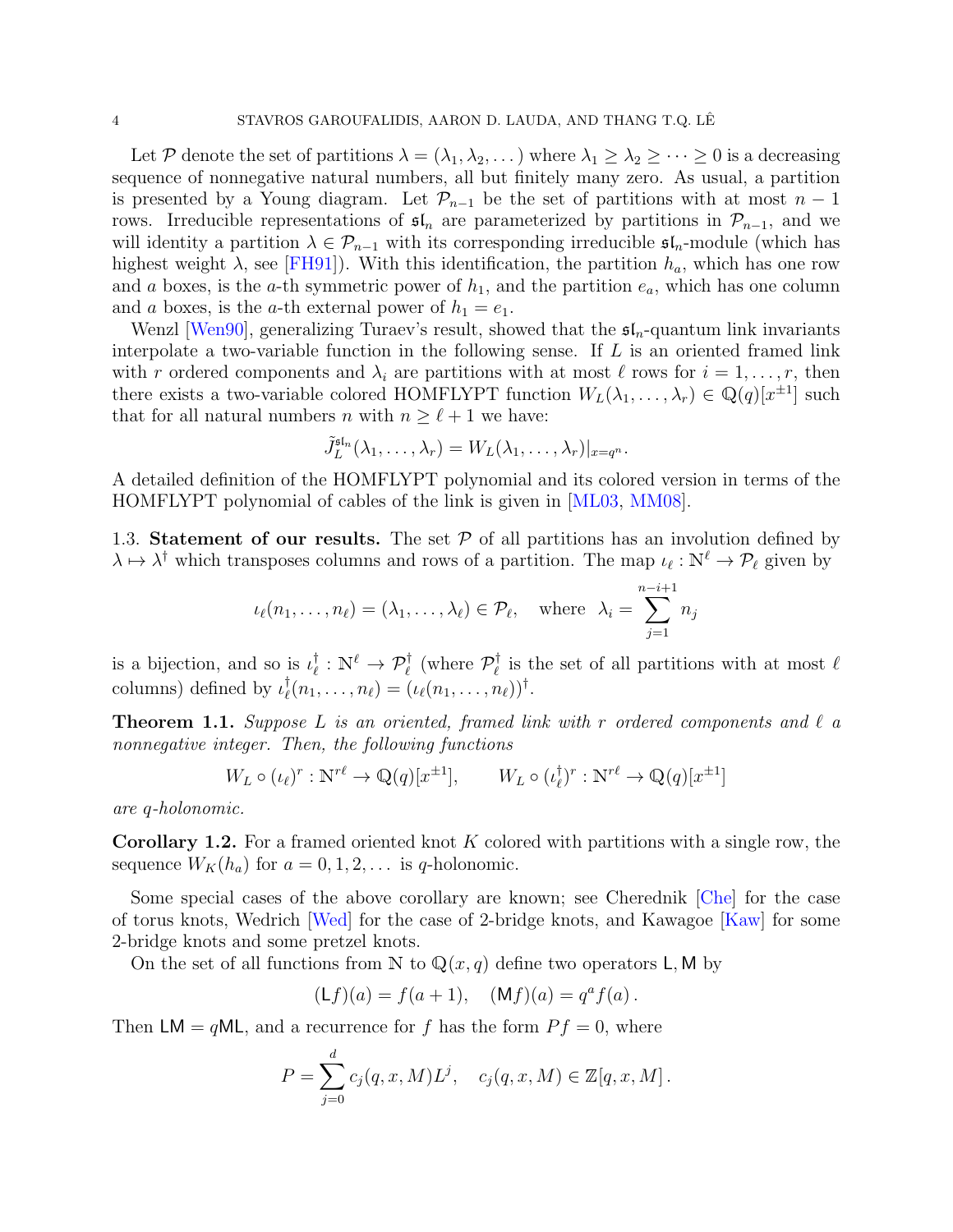When non-zero recurrence for  $f$  exists, there are many of them, and there is a unique one, up to sign, such that (i) d is minimal, (ii) the total degree in  $q, x, M, L$  is minimal, and (iii) all the integer coefficients of P are co-primes, see [\[Gar04,](#page-37-1) Lê06]. For a knot K, we denote such a minimal recurrence for  $W_K(h_a)$  by  $A_K(M, L, x, q)$ .

Physicists have conjectured the existence of the 4-variable polynomial (see for instance the works  $[GSV05a, AV]$  $[GSV05a, AV]$ , and have further conjectured that when we set  $q = 1$ , the corresponding 3-variable polynomial  $A_K(M, L, x, 1)$  is equal, after some universal (i.e., knot independent) change of variables with a 3-variable polynomial that comes out of knot contact homol-ogy [\[Ng08,](#page-38-8) [AENV14\]](#page-36-1). In the physics literature,  $A_K(M, L, Q, 1)$  is often called the Q-deformed A-polynomial of a knot and it appears in string theory in geometry of spectral curves, topological strings, matrix models, and M-theory dualities. There is a lot of literature on this polynomial following the pioneering work of Gukov, Fuji, Stosic, Sułkowski and others. For a detailed discussion, see [\[AV,](#page-37-9) [DG10,](#page-37-10) [DGR06,](#page-37-11) [FGS13,](#page-37-12) [FGSA12,](#page-37-13) [GL05,](#page-37-0) [GS14,](#page-37-14) [GS12,](#page-37-15) [GSV05b\]](#page-37-16).

**Remark 1.3.** The proof of Theorem [1.1](#page-3-1) implies the function  $N \times N^{r\ell} \to \mathbb{Z}[q^{\pm 1}]$  defined by

$$
(n, \vec{m}) \in \mathbb{N} \times \mathbb{N}^{r\ell} \mapsto (W_L \circ (\iota_\ell)^r)(\vec{m})|_{x=q^n}
$$

is q-holonomic in all  $r\ell + 1$  variables. The latter was conjectured in [\[GvdV14\]](#page-37-17).

<span id="page-4-0"></span>1.4. An example. Suppose K is the right-hand trefoil, see Figure [6,](#page-22-1) with 0 framing. Define

$$
a_0 = x^4(x^2M^2 - 1)(q^6x^2M^4 - 1)
$$
  
\n
$$
a_1 = q^7(q^4x^2M^4 - 1)(q^8x^4M^8 - q^4x^4M^6 + q^2x^4M^4 + x^4M^4 - q^6x^2M^4 - q^2x^2M^4 - x^2M^2 + 1)
$$
  
\n
$$
a_2 = -q^{18}x^2M^6(q^4M^2 - 1)(q^2x^2M^4 - 1).
$$

<span id="page-4-2"></span>Then for all  $m \geq 0$ ,

(2) 
$$
a_2W_K(h_{m+2}) + a_1W_K(h_{m+1}) + a_0W_K(h_m) = 0.
$$

Remark 1.4. In [\[FGS13\]](#page-37-12), a conjectural formula for the colored HOMFLYPT function  $W_K(h_m)$  is given, for the case when K is the left-hand trefoil (and other torus knots). Based on this conjectural formula, the authors of [\[FGS13\]](#page-37-12), using a computer program of Zeilberger [\[PWZ96\]](#page-38-9), found a recurrence formula for  $W_K(h_m)$ , which is different from [\(2\)](#page-4-2) since another normalization was used. In Appendix [C,](#page-35-0) we will give a proof of  $(2)$ .

<span id="page-4-1"></span>1.5. Plan of the proof. The quantum group invariants require familiarity with category theory, representation theory of quantum groups as well as a understanding the accompanying graphical notation.

In Section [2](#page-6-0) we discuss three categories  $n\mathbf{Rep}_{\wedge}$ ,  $n\mathbf{Web}$  and  $n\mathbf{Lad}$  which are related to representations of quantum groups as well as to a diagrammatic description of links and their invariants. In Section [3](#page-17-0) we discuss how to unify the  $\mathfrak{sl}_n$  link invariants to one that is independent of n. In Section [4](#page-23-0) we discuss the basic definitions, examples and properties of  $q$ -holonomic functions. In Section [5](#page-26-1) we give the proof of Theorem [1.1.](#page-3-1) The proof is concrete and algorithmic, with a detailed example for the case of the right-handed trefoil given in Section [3.7.](#page-22-0) We summarize the steps here, using the notation of the proof.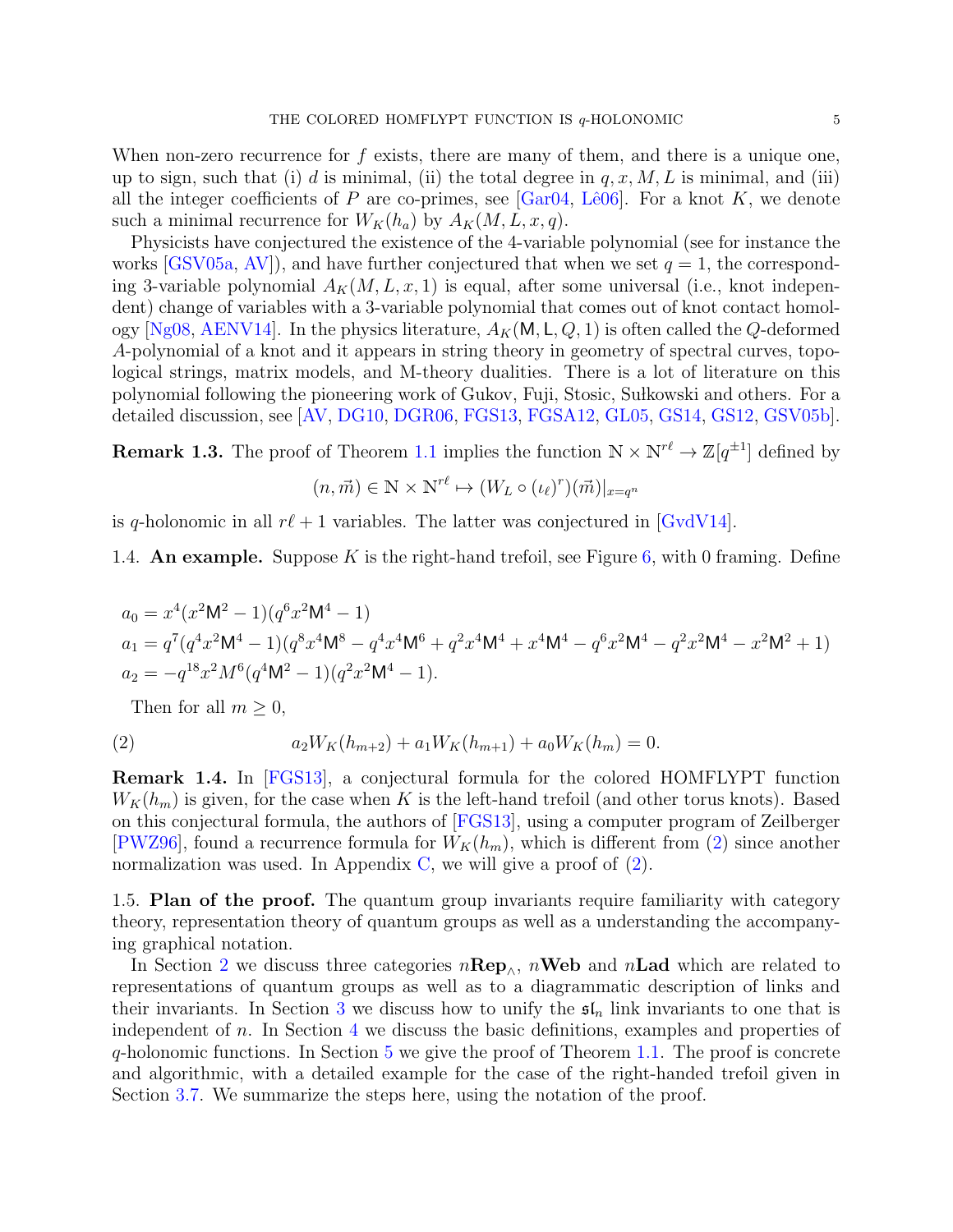- (a) We start with a braid word representative  $\beta$  whose closure cl( $\beta$ ) is the link L. The corresponding braid has m strands and a fixed number of letters. For the trefoil, this is given in equation  $(36)$ .
- (b) The link is now given by joining to the braid the bottom and top part of the closure consisting of cup/cap diagrams, respectively. We replace the bottom part by a monomial in some operators  $E_i$ , the braid word by a product of Lusztig braid operators  $T_i(b)^{\pm 1}$  defined in section [3.4,](#page-19-0) and the top part by a monomial in some operators  $F_j$ . For the trefoil, this is given in equation [\(37\)](#page-22-3).
- (c) Each operator  $T_i(b)^{\pm 1}$  is a sum (over the integers) of operators  $E_i$  and  $F_j$  (see equations  $(29a)-(29b)$  $(29a)-(29b)$ .
- (d) The operators  $E_i$  and  $F_j$  satisfy the quantum group q-commutation relations given in equations  $(14a)$ – $(14d)$ , and using those we can sort the above expressions by moving all the  $E$ 's to the right and all the  $F$ 's to the left.
- (e) The fact that the operators  $E_i$  annihilate the last bit  $1_{\vartheta}$ , corresponding to the projection onto a highest weight determined from the link diagram, adds a product of delta functions in our sum.
- (f) The requirement that all weights appearing in the sum are positive introduces Heaviside functions into the sum as explained in the proof of Proposition [5.2.](#page-27-0)
- (g) This way, we obtain a multidimensional sum over the integers, whose summand is a product of extended  $q$ -binomial coefficients of linear forms (with integer coefficients) of the summation variables, times a sign raised to a linear form of the summation variables. These sums are always terminating. For the trefoil, this 6-dimensional sum is given in equation  $(39)$ .
- (h) We show in section [5.1](#page-26-2) that such multisums are q-holonomic.

Hidden in the above algorithm is the quantum skew Howe duality [\[CKM14\]](#page-37-18), which allows us to compute colored  $\mathfrak{sl}_n$ -invariants by evaluating ladder diagrams in 2m strands using an auxiliary quantum group based on the Lie algebra  $\mathfrak{gl}_{2m}$ . Steps (c)-(e) are exactly a Poincare-Birkhoff-Witt computation on  $\mathfrak{gl}_{2m}$ .

To avoid any confusion or misunderstanding, in an earlier article [\[Gara\]](#page-37-19) one of the authors reduced the q-holonomicity of the colored HOMFLYPT polynomial to the q-holonomicity of the evaluation of MOY graphs, and observed that the latter would follow from the existence of a q-holonomic evaluation algorithm for MOY graphs. Unfortunately, such an algorithm based on simplifications of MOY graphs or web diagrams has yet to be found.

<span id="page-5-0"></span>1.6. Computations and questions. With regards to computation of the 4-variable polynomial of a knot, there are several formulas for the HOMFLYPT polynomial of some links in the literature colored by partitions with one row, see for example [\[Kaw,](#page-38-7) [NRZS12,](#page-38-10) [IMMM12b,](#page-38-11) IMMM12a. These formulas are manifestly  $q$ -holonomic, as follows by the fundamental theorem of WZ theory. Using these formulas and Wilf-Zeilberger theory, one can sometimes compute the 4-variable knot polynomial. For sample computations for the case of twist knots and some torus knots, see [\[NRZS12\]](#page-38-10).

The next question is inaccessible with our methods. A positive answer would be useful in the study of LMOV (also known as BPS) invariants of links [\[LMV00\]](#page-38-13). First, using linearity extend the colored HOMFLYPT function to the case when the color of each link component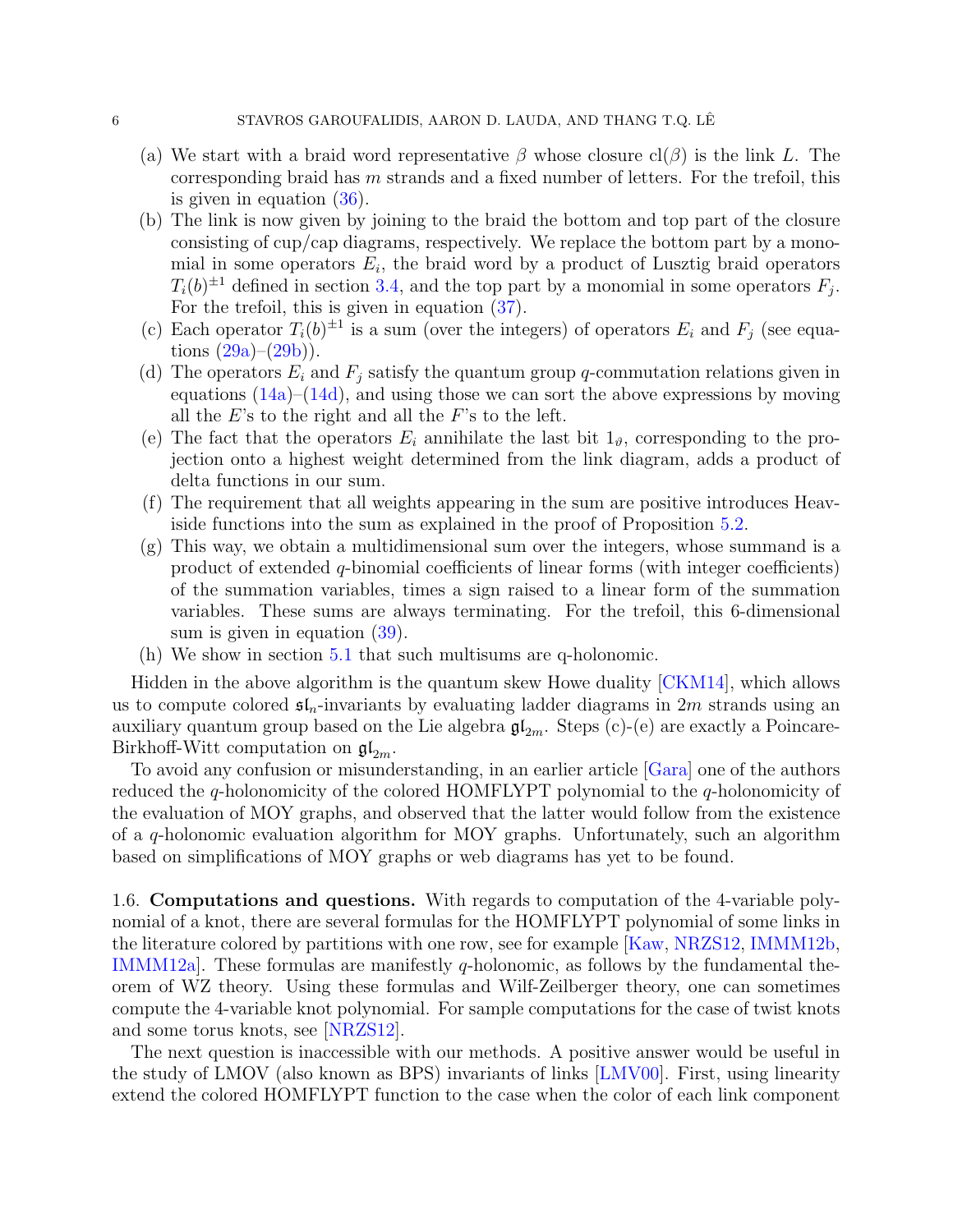is a Z-linear combination of Young diagrams. Let  $p_a = \sum_{k=0}^a (-1)^k (k, 1^{a-k})$ . Note that  $(k, 1^{a-k})$  is a hook partition with one row with k boxes and one column with  $a - k$  boxes.

**Question 1.5.** Is it true that the HOMFLYPT polynomial of a knot colored by  $p_a$  is a q-holonomic function of a?

## 2. Categories, links and their invariants

<span id="page-6-0"></span>Throughout the paper,  $n$  will denote a natural number greater than or equal to 2. We will denote by  $\mathbb{Q}(q^{1/n})$  the field of rational functions in an indeterminate  $q^{1/n}$ , and  $\mathbb{Q}(q)$ its subfield generated by  $q = (q^{1/n})^n$ . Also  $\mathbb{Z}[q^{\pm 1}] \subset \mathbb{Q}(q)$  will denote the ring of Laurent polynomial in  $q$  with integer coefficients.

In this section we will discuss three categories  $n\mathbf{Rep}_{\wedge}$ ,  $n\mathbf{Web}$  and  $n\mathbf{Lad}$  which are connected by functors

(3) 
$$
n\mathbf{Lad} \stackrel{\Psi_n}{\rightarrow} n\mathbf{Web} \stackrel{\Gamma_n}{\rightarrow} n\mathbf{Rep}_{\wedge}
$$

A ring homomorphism  $f: \mathbb{Q}(q^{1/n}) \to \mathbb{Q}(q^{1/n})$  (thought of as a homomorphism from the empty set to the empty set), is the multiplication by a scalar, and we denote this scalar by  $ev(f) \in \mathbb{Q}(q^{1/n}).$ 

These categories are intimately related to diagrammatic descriptions of framed tangles and of quantum groups.

<span id="page-6-1"></span>2.1. The quantized enveloping algebras  $U_q(\mathfrak{gl}_n)$  and  $U_q(\mathfrak{sl}_n)$ . Consider the lattice  $\mathbb{Z}^n$ with the standard Euclidean inner product  $\langle \cdot, \cdot \rangle$ , and the root vectors

$$
\alpha_i = (0, \ldots, 0, 1, -1, 0, \ldots, 0) \in \mathbb{Z}^n
$$

with 1 on the  $i$ -th position.

The quantized enveloping algebra  $U_q(\mathfrak{gl}_n)$  is the associative algebra over  $\mathbb{Q}(q)$  generated by  $L_i, i = 1, \ldots, n$  and  $E_i, F_i, i = 1, \ldots, n-1$ , subject to the relations

$$
L^{a}L^{b} = L^{a+b}, \quad L_{0} = 1
$$
  
\n
$$
L^{a}E_{j} = q^{a_{j}-a_{j+1}}E_{j}L^{a}, \quad L^{a}F_{j} = q^{a_{j+1}-a_{j}}F_{j}L^{a}
$$
  
\n
$$
E_{i}^{(2)}E_{i+1} - E_{i}E_{i+1}E_{i} + E_{i+1}E_{i}^{(2)} = 0 = F_{i}^{(2)}F_{i+1} - F_{i}F_{i+1}F_{i} + F_{i+1}F_{i}^{(2)}
$$
  
\n
$$
E_{i}F_{j} - E_{j}F_{i} = \delta_{ij}\frac{K_{i} - K_{i}^{-1}}{q - q^{-1}}
$$
  
\n
$$
E_{i}E_{j} = E_{j}E_{i}, \quad F_{i}F_{j} = F_{j}F_{i} \quad \text{for} \quad |i - j| > 1.
$$

Here  $L^a = L_1^{a_1} \dots L_n^{a_n}$  for  $a = (a_1, \dots, a_n) \in \mathbb{Z}^n$ ,  $K_i = L_i L_{i+1}^{-1}$ , and

$$
E_i^{(r)} = E_i^r/[r]!, F_i^{(r)} = F_i^r/[r]!, \quad \text{where } [r]! := \prod_{j=1}^r \frac{q^j - q^{-j}}{q - q^{-1}}.
$$

There is a structure of a Hopf algebra on  $U_q(\mathfrak{gl}_n)$  with the co-product and the antipode, see e.g. [\[Jan96,](#page-38-14) [CP94,](#page-37-20) [Lus10\]](#page-38-15).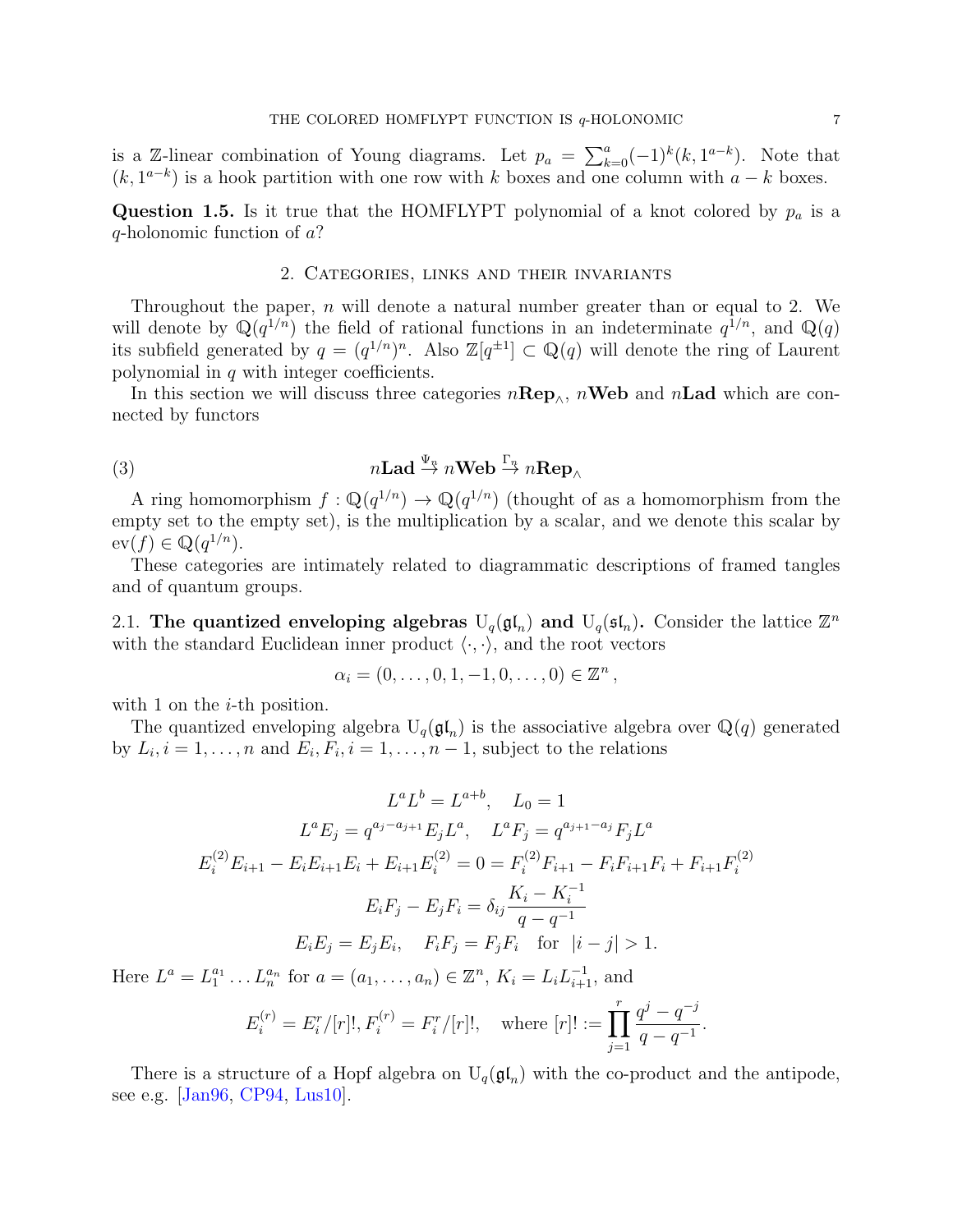The quantized enveloping algebra  $U_q(\mathfrak{sl}_n)$  is the subalgebra of  $U_q(\mathfrak{gl}_n)$  generated by  $E_i, F_i, K_i^{\pm 1}$ ,  $i = 1, \ldots, n-1$ . Then  $U_q(\mathfrak{sl}_n)$  inherits a Hopf algebra structure from that of  $U_q(\mathfrak{gl}_n)$ .

A weight of  $U_q(\mathfrak{gl}_n)$  (resp.,  $U_q(\mathfrak{sl}_n)$ ) is an element  $a \in \mathbb{Z}^n$  (resp., an element  $a \in \mathbb{Z}^n$  such that  $\sum_i a_i = 0$ . A  $U_q(\mathfrak{sl}_n)$ -module V is called a *weight module* (or perhaps better, a weighted module) if  $V = \bigoplus_a V_{[a]}$ , where each a is a  $U_q(\mathfrak{sl}_n)$ -weight and

$$
V_{[a]} = \{ v \in V \mid K_i(v) = q^{\langle \alpha_i, a \rangle} v \}.
$$

For a partition  $\lambda = (l_1, \ldots, l_\ell)$  with  $l_1 \geq l_2 \geq \cdots \geq l_\ell > 0$  we call  $\ell = \text{length}(\lambda)$  the length of  $\lambda$  and  $|\lambda| = \sum_i l_i$  the weight of  $\lambda$ . Denote by  $\lambda^{\dagger}$  the conjugate of  $\lambda$ , which is the partition whose Young diagram is the transpose of that of  $\lambda$ . For a thorough treatment of partitions, see [\[Mac95\]](#page-38-16). Finite-dimensional irreducible weight  $U_q(\mathfrak{sl}_n)$ -modules are parameterized by partitions  $\lambda \in \mathcal{P}_{n-1}$ , i.e. partitions of length  $\leq n-1$ , see e.g [\[CP94,](#page-37-20) [Jan96\]](#page-38-14). For every  $\lambda \in \mathcal{P}_{n-1}$  denote by  $V_{\lambda}$  the corresponding irreducible weight  $U_q(\mathfrak{sl}_n)$ -module.

<span id="page-7-0"></span>2.2. The category of  $U_q(\mathfrak{sl}_n)$ -modules and link invariants. The category nRep of finite-dimensional weight  $U_q(\mathfrak{sl}_n)$ -modules is a *ribbon category* [\[Tur94\]](#page-39-1), where the braiding comes from the universal  $R$ -matrix. To be precise, one needs to extend the ground field to  $\mathbb{Q}(q^{1/n})$  so that the braiding and the ribbon element can be defined.

By the theory of ribbon categories, for a framed oriented link  $L$  in 3-space with  $r$  ordered components and r objects  $V_1, \ldots, V_r$  of  $n\mathbf{Rep}$ , one can define an invariant

$$
J_L^{\mathfrak{sl}_n}(V_1,\ldots,V_r)\in\mathbb{Q}(q^{1/n}).
$$

If  $\lambda_1, \ldots, \lambda_r \in \mathcal{P}_{n-1}$ , we use the notation

$$
J_L^{\mathfrak{sl}_n}(\lambda_1,\ldots,\lambda_r)=J_L^{\mathfrak{sl}_n}(V_{\lambda_1},\ldots,V_{\lambda_r}).
$$

It is known that a properly normalized version of  $J_L^{sl_n}(V_1,\ldots,V_r)$  belongs to  $\mathbb{Z}[q^{\pm 2}]$ , see [\[MW98,](#page-38-17) Lê00. A special case of this integrality phenomenon is the following. Let  $\ell_{ij}$  be the linking number between the *i*-th and the *j*-component of L, with  $\ell_{ii}$  the framing of the *i*-th component. Define

(4) 
$$
\tilde{J}_L^{\mathsf{sl}_n}(\lambda_1,\ldots,\lambda_r)=q^{\frac{1}{n}\sum_{i,j}\ell_{ij}|\lambda_i||\lambda_j|}J_L^{\mathsf{sl}_n}(\lambda_1,\ldots,\lambda_r).
$$

Then we have

(5) 
$$
\tilde{J}_L^{\mathfrak{sl}_n}(\lambda_1,\ldots,\lambda_r) \in \mathbb{Z}[q^{\pm 1}].
$$

Not only is  $\tilde{J}_L^{\text{sf}_n}(\lambda_1,\ldots,\lambda_r)$  a Laurent polynomial in q, but it also enjoys the following stability (with respect to the rank  $n$ ) property.

<span id="page-7-1"></span>**Proposition 2.1** ([\[Wen90\]](#page-39-6)). There exists an invariant  $W_L(\lambda_1, \ldots, \lambda_r) \in \mathbb{Q}(q)[x^{\pm 1}]$  such that for any n greater than the length of any of  $\lambda_j$ , we have

<span id="page-7-2"></span>
$$
W_L(\lambda_1,\ldots,\lambda_r)|_{x=q^n}=\tilde{J}_L^{\mathrm{sl}_n}(\lambda_1,\ldots,\lambda_r).
$$

 $W_L$  is usually called the colored HOMFLYPT function. The theorem was first proved by Wenzl using quantum group theory. For a detailed proof using skein theory see [\[Luk01,](#page-38-18) Theorem 11.4.18]. The theorem also follows from our proof of Theorem [1.1](#page-3-1) below. For the simplest case, when all partitions have one box, Proposition [2.1](#page-7-1) was first proved by Turaev [\[Tur88\]](#page-39-5).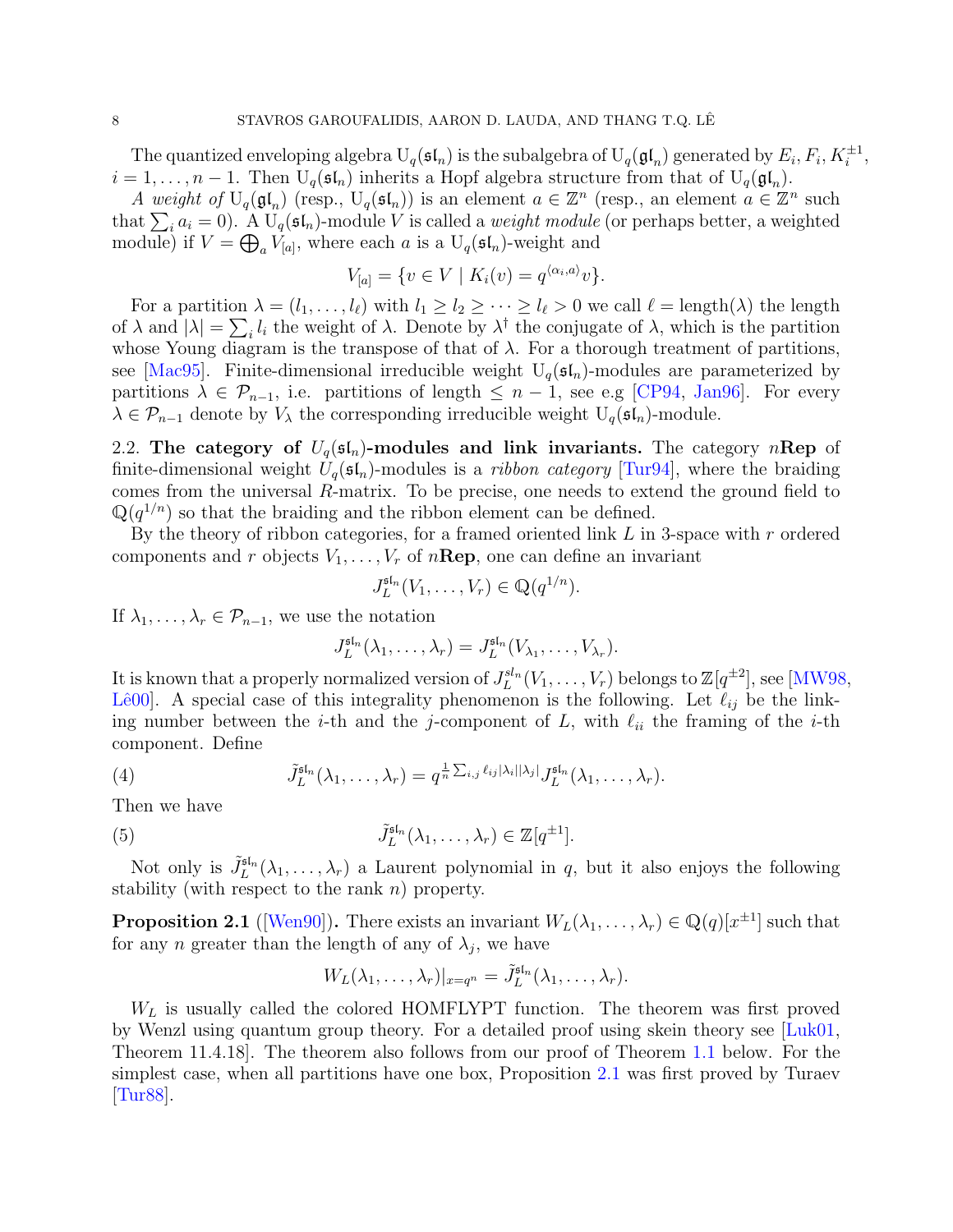**Remark 2.2.** The integrality [\(5\)](#page-7-2) shows that the polynomial  $P = W_L(\lambda_1, \ldots, \lambda_r) \in \mathbb{Q}(q)[x^{\pm 1}]$ has the property that  $P|_{x=q^n} \in \mathbb{Z}[q^{\pm 1}]$  for all integer  $n > 1$ . Such a polynomial  $P \in \mathbb{Q}(q)[x^{\pm 1}]$ is called q-integral and is studied in [\[BCL14,](#page-37-21) Sec. 2.3].

 ${\bf Remark~2.3.~}$  Our  $W_L(\lambda_1,\ldots,\lambda_r)$  is equal to  $P(L*(Q_{\lambda_1},\ldots,Q_{\lambda_r}))$  in the notation of [\[MM08,](#page-38-6) Section 6, with our q and x equal to respectively s and  $v^{-1}$  there.

<span id="page-8-0"></span>2.3. Properties of the colored HOMFLYPT polynomial. Let  $\Lambda$  be the free Q-vector space with basis the set  $P$  of all Young diagrams, including the empty one. Suppose  $L$  is a framed oriented link with r ordered components. The invariant  $W_L(\lambda_1, \ldots, \lambda_r)$  can be extended to a Q-multi-linear map

$$
W_L: \Lambda^r \to \mathbb{Q}(q)[x^{\pm 1}].
$$

There is a Q-algebra structure on  $\Lambda$  which makes it isomorphic to the algebra of symmetric functions, see e.g. [\[Mac95\]](#page-38-16). Under this isomorphism, a Young diagram  $\lambda$  is mapped to the Schur function  $S_{\lambda}$  corresponding to  $\lambda$ .

We collect here some well-known properties of the quantum invariant  $W_L$ .

<span id="page-8-2"></span>**Proposition 2.4.** Let L be a framed oriented link in the 3-space with k ordered components. (a) Suppose L' is the same L with the components renumbered by a permutation  $\sigma$  of  $\{1,\ldots,k\}$ . Then

$$
W_{L'}(\lambda_1,\ldots,\lambda_r)=W_L(\lambda_{\sigma 1},\ldots,\lambda_{\sigma r}).
$$

(b) Suppose  $\Delta L$  is the result of replacing the first component of L by two copies of its parallel push-off (using the framing). Then

$$
W_{\Delta L}(\lambda'_1, \lambda''_1, \lambda_2, \ldots, \lambda_r) = W_L(\lambda_1 \lambda'_1, \lambda_2, \ldots, \lambda_r).
$$

(c) We have:

(6) 
$$
W_L(\lambda_1,\ldots,\lambda_r) = W_L(\lambda_1^{\dagger},\ldots,\lambda_r^{\dagger})|_{q \to -q^{-1}}.
$$

Parts (a) and (b) follow from the corresponding properties for  $J_L$ , see [\[Tur94\]](#page-39-1). While (a) is trivial, (b) follows from the hexagon equation of the braiding in the braided category. Part (c) is well-known and has been discussed in many papers, see e.g. [\[LMV00,](#page-38-13) Equ. 4.41]. For completeness, we give proofs of parts (b) and (c) in Appendix [B.](#page-33-0)

<span id="page-8-1"></span>2.4. The category  $n \mathbf{Rep}_{\wedge}$ . Let  $e_a$  be the partition whose Young diagram is a column with a boxes, i.e.  $e_a = (1^a)$  in the standard notation of partitions. The U<sub>q</sub>( $\mathfrak{sl}_n$ )-module  $V_{e_a}$  with  $1 \le a \le n-1$  is called a *fundamental*  $U_q(\mathfrak{sl}_n)$ -module. We also use  $e_0$  to denote the empty Young diagram, which corresponds to the trivial  $U_q(\mathfrak{sl}_n)$ -module.

Let  $n\mathbf{Rep}_{\wedge}$  be the full subcategory of  $n\mathbf{Rep}$  whose objects are those isomorphic to tensor products of the fundamental  $U_q(\mathfrak{sl}_n)$ -modules. Then  $n\mathbf{Rep}_{\wedge}$  inherits a ribbon category structure from  $n\mathbf{Rep}$ .

The advantage of  $n\mathbf{Rep}_{\wedge}$  is that it has a remarkable presentation using planar diagrams called spider webs described in the next section. Since  $n\mathbf{Rep}$  is the idempotent completion of  $n\mathbf{Rep}_{\wedge}$ , we don't loose much working with  $n\mathbf{Rep}_{\wedge}$ .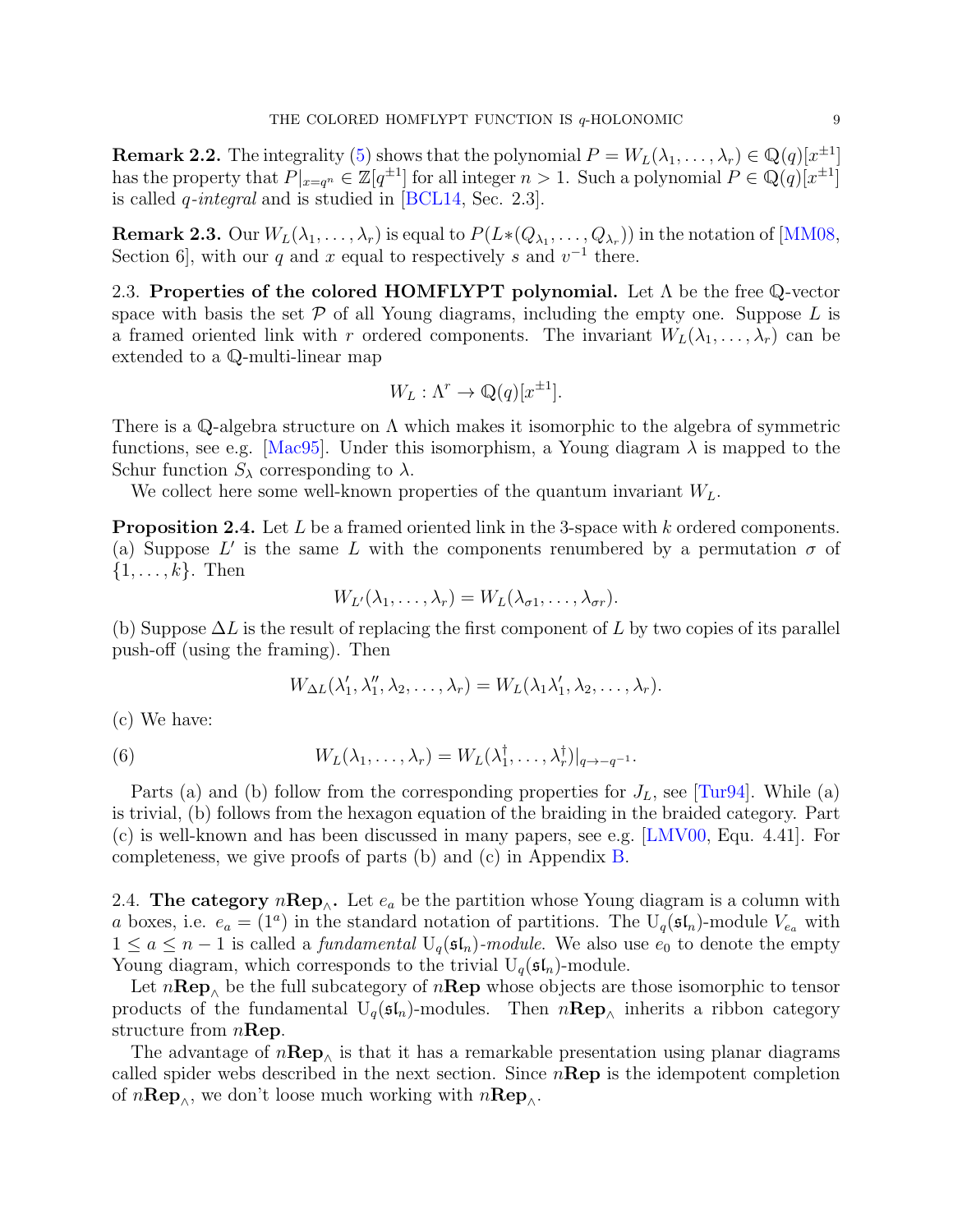<span id="page-9-0"></span>2.5. The category *n*Web. We describe here the category *n*Web of  $\mathfrak{sl}_n$ -webs, following Cautis-Kamnitzer-Morrison [\[CKM14\]](#page-37-18). Recall that a pivotal monoidal category is a category with tensor products and a coherent notion of duality in which the double dual functor is naturally isomorphic to the identity. The morphisms and the relations among morphisms of such categories afford a diagrammatic description using planar diagrammatics. They are essentially equivalent to the description of the Temperley-Lieb algebra for  $n = 2$  and to Kuperberg's spider webs [\[Kup96\]](#page-38-19) (for  $n = 3$ ) and the planar algebras of Jones [\[Jon\]](#page-38-20). They are also closely related to the MOY graphs of Murakami, Ohtsuki, and Yamada [\[MOY98\]](#page-38-21). Standard references for pivotal categories include the books [\[Tur94,](#page-39-1) Chpt.XI], [\[KRT97\]](#page-38-22) as well [\[EGNO15,](#page-37-22) Chpt.4.7].

An *n-web* is a compact subset Z of the horizontal strip  $\mathbb{R} \times [0,1]$  with additional data satisfying (i)-(iii).

- (i) Each connected component of  $X$  is either an oriented circle or a directed graph (i.e. a finite 1-dimensional CW-complex) where the degree of each vertex is 1, 2, or 3. Every circle component and every edge is labeled by an integer in  $[1, n-1]$ .
- (ii) The set  $\partial Z$  of univalent vertices of Z is in the union of the top and bottom lines of the strip and  $Z \setminus \partial Z$  is in the interior of the strip.
- (iii) Up to isotopy there are 2 types of trivalent vertices and 2 types of bivalent vertices as in the following figure (with labeling of edges attached to the vertex):

(7) b a + b a , a + b a b , a n − a , a n − a

<span id="page-9-1"></span>The third and the fourth graphs depict bivalent vertices but not trivalent vertices, as the small tag there is not officially an edge. The tag provides a distinguished side and makes the bivalent vertices not rotationally symmetric.

We will declare isotopic webs to be equal.

Let  $\partial_z Z = (i_1^{\varepsilon_1}, \ldots, i_k^{\varepsilon_k})$ , where  $i_1, \ldots, i_k$  are the labels of the edges ending on the bottom line listed from left to right, and  $\varepsilon_i = +$  if the orientation at the j-th ending point is upwards and  $\varepsilon_j = -$  otherwise. One defines  $\partial_+ Z$  exactly the same way, using the top line instead of the bottom line.

The category nWeb is the pivotal monoidal  $\mathbb{Q}(q^{1/n})$ -linear category whose objects are sequences in the symbols  $\{1^{\pm}, \ldots, (n-1)^{\pm}\}\$ . Given objects a, b of nWeb, the set of morphisms Hom<sub>n</sub>Web(a, b) is the set of  $\mathbb{Q}(q^{1/n})$ -linear combinations of n-webs Z such that  $\partial$ −Z = a, $\partial_+$ Z = b, subject to certain local relations described in [\[CKM14,](#page-37-18) Section 2.2]. In [\[CKM14\]](#page-37-18), our *n***Web** is denoted by  $\mathcal{S}p(SL_n)$ . The tensor product  $Z_1 \otimes Z_2$  is obtained by placing  $Z_2$  to the right of  $Z_1$ . The composition  $Z_1Z_2$  is the result of placing  $Z_1$  atop  $Z_2$ , after an isotopy to make the top ends of  $Z_2$  match the bottom ends of  $Z_1$ .

For example, the first diagram in [\(7\)](#page-9-1) represents a morphism from  $a^+ \otimes b^+ = (a^+, b^+) \rightarrow$  $(a + b)^{+}$ , and the second one represents a morphism from  $a^{-} \otimes b^{-} \rightarrow (a + b)^{-}$ .

The monoidal unit  $n$ **Web** is the empty sequence. The planar isotopy condition implies that the object  $a^+$  is dual to the object  $a^-$ . The cap and cup morphisms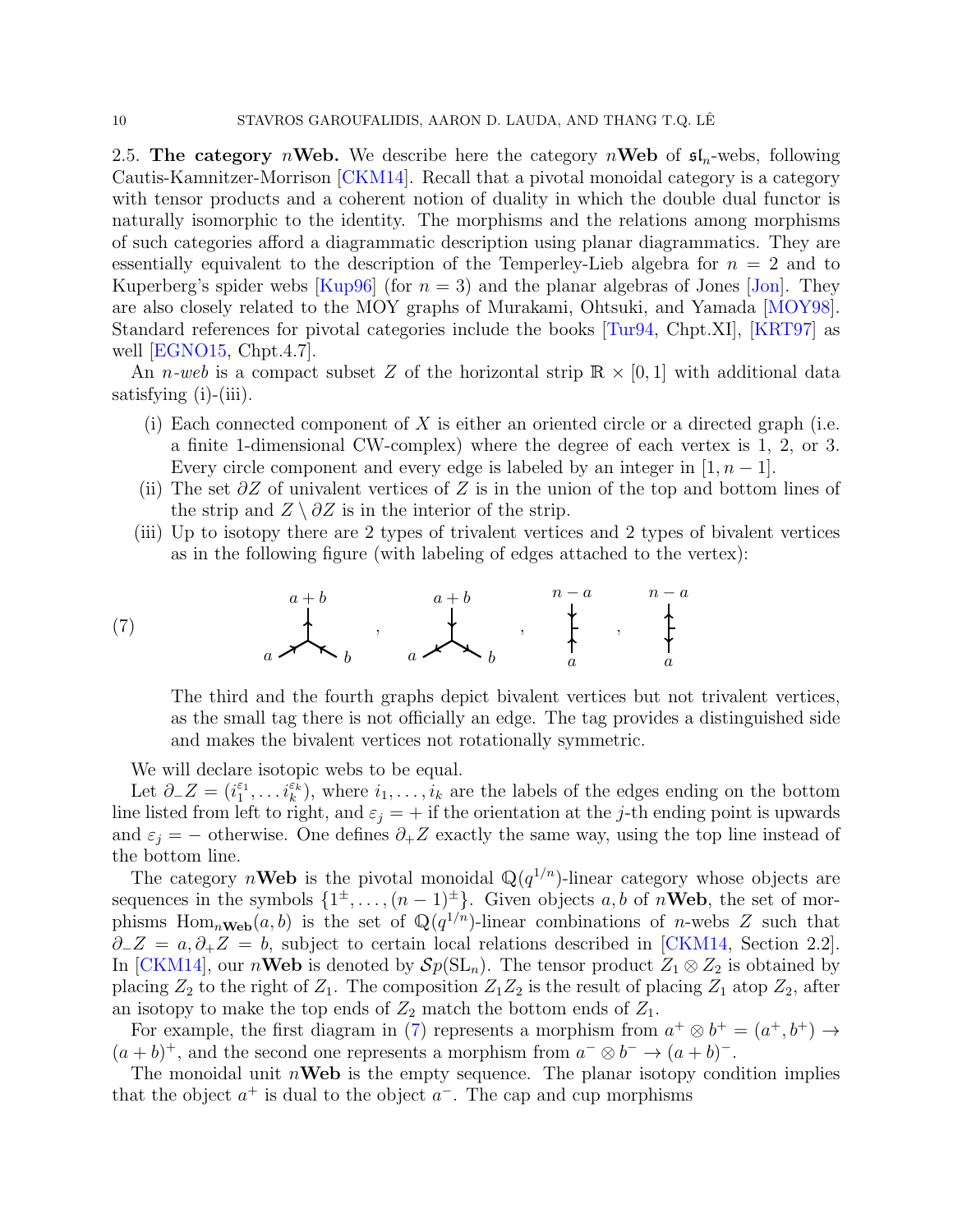

give rise to maps  $a^+ \otimes a^- \to \emptyset$  and  $\emptyset \to a^- \otimes a^+$  that realize this duality.

For simplicity we allow diagrams to carry labels of  $0$  and  $n$  with the understanding that n-labelled edges connected to a trivalent vertex should be deleted and replaced by a tag as in the cap and cup diagrams:

<span id="page-10-1"></span>
$$
(9) \qquad \qquad \downarrow \qquad \qquad \downarrow \qquad \qquad \downarrow \qquad \qquad \downarrow \qquad \qquad \downarrow \qquad \qquad \downarrow \qquad \qquad \downarrow \qquad \qquad \downarrow \qquad \qquad \downarrow \qquad \qquad \downarrow \qquad \qquad \downarrow
$$

and the remaining edges and loops labeled  $0$  or  $n$  should be deleted.

Note that the cap and cup diagrams coming from the duality  $a^+$  with  $a^-$  arising from the pivotal structure do not require tags.

The followings are consequences of the relations among generators of  $\mathfrak{sl}_n$ -webs:

<span id="page-10-2"></span>(10)  
\n
$$
\begin{array}{ccc}\nn-a & n-a \\
\downarrow & \downarrow & \downarrow \\
a & a & a \\
\downarrow & \downarrow & \downarrow \\
n-a & \downarrow & \downarrow \\
a & a & a\n\end{array}
$$
\n(11)

<span id="page-10-3"></span>**Remark 2.5.** The tags appearing in *n*-web (which do not appear in  $[MOY98]$ ) play an important role keeping track of the fact that while  $(V_{e_a})^*$  is isomorphic to  $V_{e_{n-a}}$ , this isomorphism is not canonical. The tags in  $\mathfrak{sl}_n$ -webs keep track of these isomorphisms and contribute signs that would have otherwise been missed by wrongly identifying the dual of  $a^+$  with  $(n - a)^+$ .

<span id="page-10-0"></span>2.6. An equivalence between nWeb and nRep<sub>∧</sub>. The main result of [\[CKM14\]](#page-37-18) is the construction of an equivalence, which is a  $\mathbb{Q}(q^{1/n})$ -linear pivotal functor,

$$
\Gamma_n: n\textbf{Web} \to n\textbf{Rep}_{\wedge}
$$

defined on objects by  $\Gamma_n(a^+) = V_{e_a}$  and  $\Gamma_n(a^-) = (V_{e_a})^*$ . The ribbon structure of  $n \mathbf{Rep}_{\wedge}$ can be pulled back to make  $n$ **Web** a ribbon category. In particular, we have a braiding  $X_{a,b}: a\otimes b \to b\otimes a$  for any two objects a, b of n**Web**. For simple objects  $a, b \in [1, n-1]$  we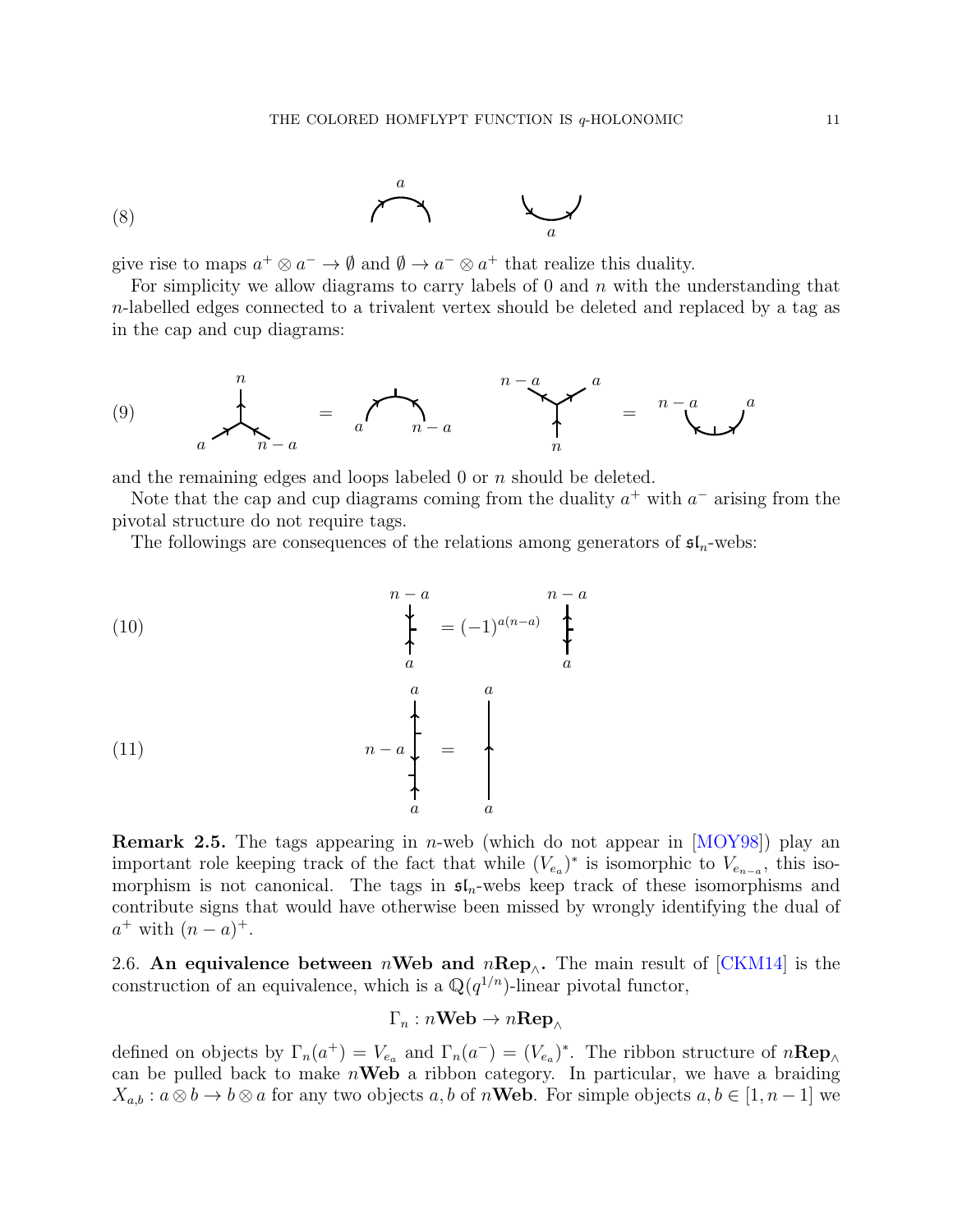use the diagrams with crossings as in Figure [1](#page-11-1) to denote the braiding  $X_{a,b}$  its inverse  $X_{b,a}^{-1}$ . The braiding allows us to introduce crossings in diagrams representing morphisms of  $n\text{Web}$ .



<span id="page-11-2"></span><span id="page-11-1"></span>FIGURE 1. The braiding  $X_{a,b}$  (left) and its inverse  $X_{b,a}^{-1}$ .

Suppose  $D$  is a link diagram in the plane in general position with respect to the height function, whose components are labeled by integers in  $[0, n-1]$ . Then D defines morphism in the category nWeb from  $\emptyset$  to  $\emptyset$ . Since  $\text{Hom}_{n\text{Web}}(\emptyset, \emptyset) = \mathbb{Q}(q^{1/n})$ , the morphism D is determined by the scalar  $ev(D) \in \mathbb{Q}(q^{1/n})$ . The equivalence  $\Gamma_n$  shows that this scalar  $ev(D)$ is equal to the invariant  $J_L^{\mathfrak{sl}_n}(e_{a_1}, \ldots, e_{a_k}),$  i.e.

(12) 
$$
J_L^{\mathfrak{sl}_n}(e_{a_1},...,e_{a_k}) = \text{ev}(D),
$$

where L is the framed link whose blackboard diagram is D and  $a_1, \ldots, a_k$  are the labels of the components of L.

<span id="page-11-0"></span>2.7. The Ladder Category. We give the definition of ladder category  $\text{Lad}_m$ , which a diagrammatic presentation of Lusztig's idempotent form  $\dot{U}_q(\mathfrak{gl}_m)$  of the quantum group  $U_q(\mathfrak{gl}_m)$ . Typically,  $\dot{U}_q(\mathfrak{gl}_m)$  is regarded as a  $\mathbb{Q}(q)$ -algebra where the unit is replaced by a system of mutually orthogonal idempotents  $1_a$  indexed by the weight lattice of  $\mathfrak{gl}_m$ . In [\[CKM14\]](#page-37-18), using the quantum skew-Howe duality, they showed that there is a braided monoidal functor from the ladder category to the category  $n$ **Web**. We explain how to use this result to calculate quantum  $U_q(\mathfrak{sl}_n)$ -invariants of links using ladders.

A ladder Z with m sides is a uni-trivalent graph drawn in the strip  $\mathbb{R} \times [0,1]$ , with

- (i) m parallel vertical lines running from the bottom line to the top line of the strip, oriented upwards,
- (ii) some number of oriented horizontal lines in the interior of the strip  $\mathbb{R} \times [0,1]$ , called steps, connecting adjacent sides,
- (iii) a labeling of each interval (steps or segments of sides) by integers, such that the signed sum of the labels at each trivalent vertex is zero. Here the sign of each incoming vertex is positive, and the sign of each outgoing vertex is negative.

Let  $\partial_{-}Z$  (resp.  $\partial_{+}Z$ ) be the sequence of labels appearing on the bottom (resp. top) edge of the strip. Then  $\partial_- Z, \partial_+ Z \in \mathbb{Z}^m$  are considered as weights of  $U_q(\mathfrak{gl}_m)$ .

The category  $\mathbf{Lad}_m$  is the  $\mathbb{Q}(q)$ -linear category whose set of objects is  $\mathbb{Z}^m$ . Given two objects a, b, the morphisms  $\text{Hom}_{\textbf{Lad}_m}(a, b)$  is the set of all  $\mathbb{Q}(q)$ -linear combinations of ladders Z with m sides such that  $\partial$ -Z = b,  $\partial_+Z = a$ , subject to the relations described in Equations  $(14a)-(14e)$  $(14a)-(14e)$  $(14a)-(14e)$  below.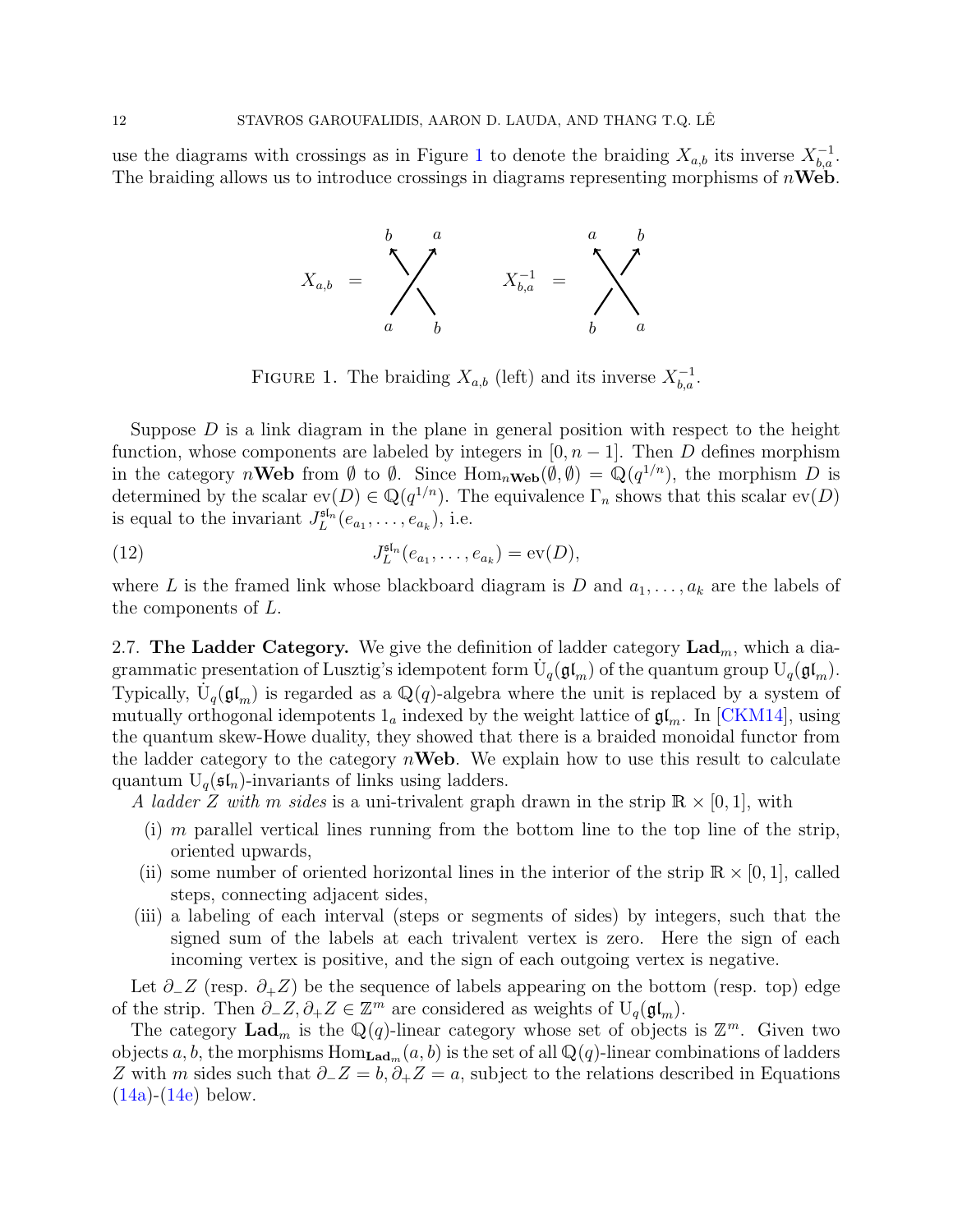

FIGURE 2. A morphism in  $\text{Lad}_3$ .

Composition of morphisms is given by vertical concatenation of ladders. Note that  $\text{Lad}_{m}$ does not have dual objects and hence is not pivotal.

For an object  $a = (a_1, \ldots, a_m)$  of  $\text{Lad}_m$  and for i such that  $0 \le i \le m-1$ , and  $r \in \mathbb{N}$  let  $E_i^{(r)}$  $\int_i^{(r)} 1_a$  and  $F_i^{(r)}$  $i^{(r)}1_a$  denote the following ladders:

$$
E_i^{(r)}1_a := \cdots \sum_{a_{i-1}}^{a_i+r} \underbrace{\leftarrow}_{a_i} \underbrace{\leftarrow}_{a_{i+1}} \underbrace{\leftarrow}_{a_{i+2}} \cdots \in \text{Hom}_{\text{Lad}_m}(a, a + r\alpha_i)
$$

F (r) i 1<sup>a</sup> := . . . . . . ai−<sup>1</sup> a<sup>i</sup> ai+1 ai+2 a<sup>i</sup> − r ai+1 + r r ∈ HomLadm(a, a − rαi)

Here and in what follows, we draw the steps of a ladder using slightly slanted lines instead of horizontal lines such that the orientation of the step is upwards. With this convention we do not have to mark the orientation in a ladder diagram, since all segments are oriented upwards.

<span id="page-12-0"></span>Comparing the sequence at the end of these ladders it is clear that

(13) 
$$
E_i^{(r)} 1_a = 1_{a+r\alpha_i} E_i^{(r)} = 1_{a+r\alpha_i} E_i^{(r)} 1_a, \qquad F_i^{(r)} 1_a = 1_{a-r\alpha_i} F_i^{(r)} = 1_{a-r\alpha_i} F_i^{(r)} 1_a,
$$

When the specific weight is clear we will write  $E_i$  instead of  $E_i 1_a$  and  $F_i$  instead of  $F_i 1_a$ . For example,  $F_i^{(r)}F_j^{(s)}$  $f_j^{(s)}1_a$  means  $F_i^{(r)}$  $E_i^{(r)}1_{a+s\alpha_j}E_j^{(s)}$  $j^{(s)} 1_a.$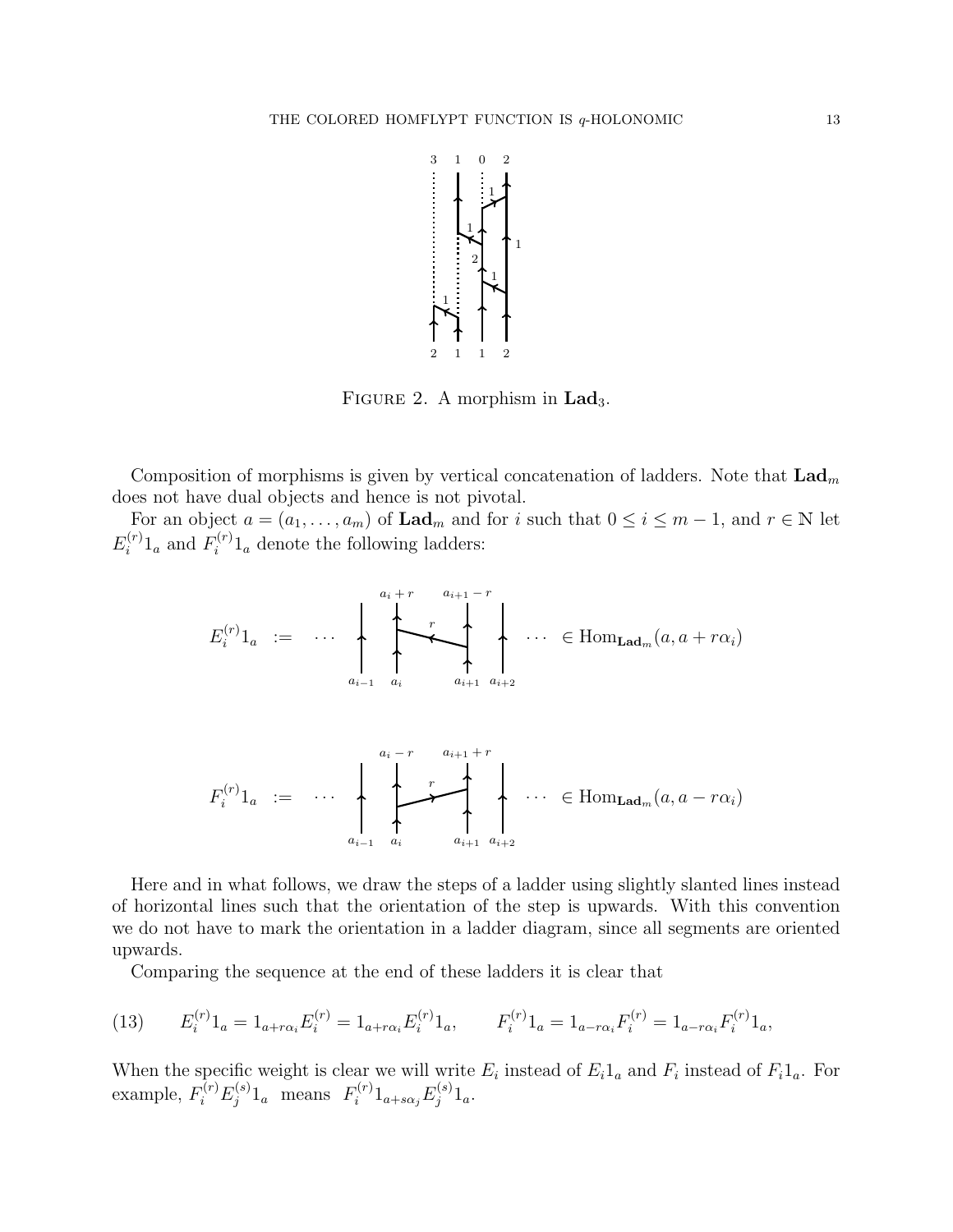With this convention, the relations of the morphisms of  $\text{Lad}_m$  are given by

<span id="page-13-5"></span><span id="page-13-1"></span>(14a) 
$$
E_i^{(r)} F_i^{(s)} 1_a = \sum_{t=0}^{\min(r,s)} \begin{bmatrix} \langle a, \alpha_i \rangle + r - s \\ t \end{bmatrix} F_i^{(s-t)} E_i^{(r-t)} 1_a
$$
  
\n(14b)  $E_i^{(r)} F_j^{(s)} 1_a = F_j^{(s)} E_i^{(r)} 1_a$  if  $i \neq j$   
\n(14c)  $E_i^{(r)} E_j^{(s)} 1_a = E_j^{(s)} E_i^{(r)} 1_a$  if  $|i - j| > 1$ , likewise for  $F$ 's  
\n(14d)  $E_i^{(s)} E_i^{(r)} 1_a = \begin{bmatrix} r + s \\ r \end{bmatrix} E_i^{(r+s)} 1_a$  and likewise for  $F$ 's  
\n(14e)  $E_i E_j E_i 1_a = (E_i^{(2)} E_j + E_j E_i^{(2)}) 1_a$  if  $|i - j| = 1$ , likewise for  $F$ 's.

<span id="page-13-3"></span><span id="page-13-2"></span>for all  $r, s \in \mathbb{N}, 0 \leq i \leq m-1$  and  $a \in \mathbb{Z}^m$ .

Recall  $\langle a, \alpha_i \rangle = a_i - a_{i+1}$  is the standard inner product on  $\mathbb{Z}^m$ , and the quantum integers, factorial and binomial coefficients are defined by

<span id="page-13-4"></span>(15a) 
$$
[r] = \frac{q^r - q^{-r}}{q - q^{-1}}, \qquad r \in \mathbb{Z}
$$

(15b) 
$$
[r]! = \prod_{k=1}^{r} [k], \qquad r \ge 0
$$

<span id="page-13-8"></span>(15c) 
$$
\begin{bmatrix} r \ s \end{bmatrix} = \begin{cases} \frac{\prod_{k=r-s+1}^{r} [k]}{[s]!} & r, s \in \mathbb{Z}, s \ge 0 \\ 0 & s < 0. \end{cases}
$$

**Remark 2.6.** If k is a field and C is a k-linear category, it gives rise to an algebra  $A(\mathcal{C})$ whose underlying vector space is the direct sum of all Hom spaces  $\oplus_{a,b}$ Hom $(a,b)$ . The product of  $x \in \text{Hom}(b, a)$  and  $y \in \text{Hom}(b', a')$  defined to be zero unless  $b = a'$ , in which case the product is defined to be the composite xy.  $A(\mathcal{C})$  is a k-algebra without unit. in general. Since the relations  $(14a)$ – $(14e)$  are the defining relations Lusztig's idempotent algebra  $\dot{\mathbf{U}}_q(\mathfrak{gl}_m)$ ,  $A(\mathbf{Lad}_m) \cong \dot{\mathbf{U}}_q(\mathfrak{gl}_m)$ .

<span id="page-13-0"></span>2.8. The Schur quotient, the highest weight  $\vartheta$ , and evaluation. Fix positive integers m and n. The Schur quotient  $n\text{Lad}_m$  is defined to be the  $\mathbb{Q}(q^{1/n})$ -linear category with set of objects all  $a = (a_1, \ldots, a_m) \in \mathbb{Z}^m$  such that  $a \in [0, n]^m$ , i.e.  $0 \le a_i \le n$  for all i. The algebra of morphisms of  $n\text{Lad}_m$  is the quotient of the algebra of morphisms of  $\text{Lad}_m$ , with ground field extended to  $\mathbb{Q}(q^{1/n})$ , by the two-sided ideal generated by all  $1_a$  with  $a \notin [0,n]^m$ .

<span id="page-13-6"></span>For example,  $E_i^{(r)}$  $i^{(r)}1_a$  is always 0 in  $n\text{Lad}_m$  when  $r > n$ . Let

(16) 
$$
\vartheta(n,m) := (n^m, 0^m) \in \mathbb{Z}^{2m}
$$

often abbreviated by  $\vartheta$ . Considered as an object of  $n\text{Lad}_{2m}$ ,  $\vartheta$  is a highest weight element for  $n\text{Lad}_{2m}$ , in the sense that for every  $i = 1, ..., 2m - 1$ , we have

<span id="page-13-7"></span>(17a) 
$$
E_i 1_{\vartheta} = 0 = 1_{\vartheta} F_i 1_{\vartheta + \alpha_i} = 0.
$$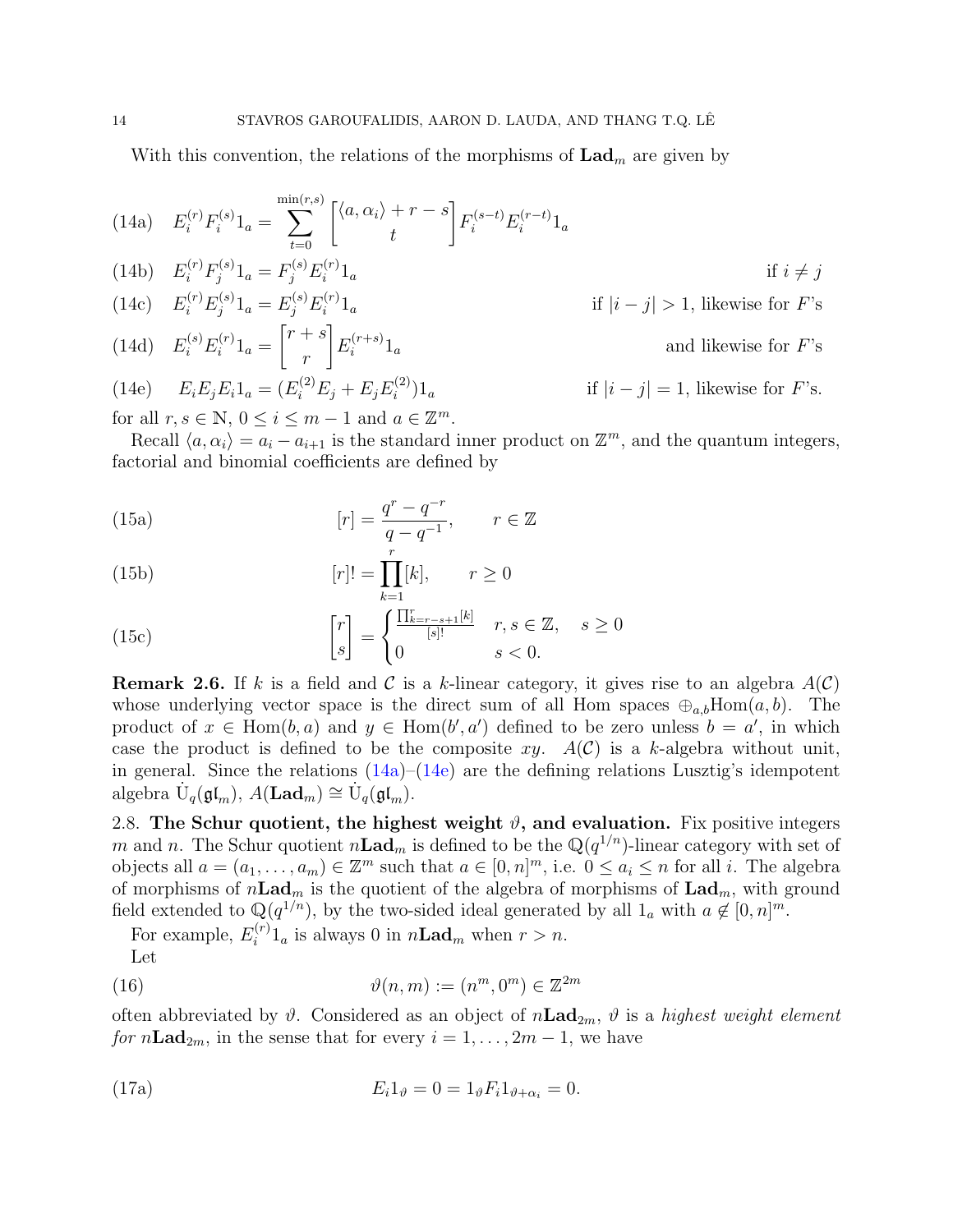This is because  $\vartheta + \alpha_i$  has entries outside [0, n]. It follows that the algebra of endomorphisms of  $\vartheta$  is isomorphic to the ground field  $\mathbb{Q}(q^{1/n})$ . In other words, we have an evaluation map

<span id="page-14-4"></span>(18) 
$$
\text{ev}_n: \text{Hom}_{n\text{Lad}_m}(\vartheta, \vartheta) \simeq \mathbb{Q}(q^{1/n}), \qquad x = \text{ev}(x)1_\vartheta.
$$

<span id="page-14-0"></span>2.9. Braiding for ladders. The category  $n\text{Lad}_m$  does not have a tensor product and hence is not a monoidal category. However,  $n\bar{\mathbf{L}}\mathbf{ad} := \bigoplus_{m=1}^{\infty} n\mathbf{L}\mathbf{ad}_m$  is monoidal. This category doesn't have duals since all webs are directed upwards. But it is a braided monoidal category, as follows. The objects of n**Lad** are sequences  $a = (a_1, \ldots, a_m)$  of integers  $a_i \in [0, n]$ . Given two objects  $a = (a_1, \ldots, a_m)$  and  $b = (b_1, \ldots, b_p)$ ,  $\text{Hom}_{n\text{Lad}}(a, b) = \text{Hom}_{n\text{Lad}_m}(a, b)$  if  $p = m$ and 0 otherwise.

The tensor product of objects  $a \otimes b$  is the horizontal concatenation of a and b from left to right, and similarly for morphisms.

In  $\lfloor CKM14,$  Section 6 it is shown that n**Lad** admits a braided monoidal category structure, i.e. it has a braiding, which is a system of natural isomorphisms  $X_{a,b}: a \otimes b \to b \otimes a$ satisfying the hexagon equations  $\left[\text{RT90}, \text{Tur94}\right]$ . The braiding for n**Lad** is constructed using Lusztig's braid elements [\[Lus10\]](#page-38-15).

We also use the diagrams with crossings in Figure [1](#page-11-1) to denote the braiding  $X_{a,b}$  and its inverse  $X_{a,b}^{-1}$  in the category  $n\text{Lad}_m$ .

When  $\beta$  is a braid on m strands and  $a = (a_1, \ldots, a_m) \in \mathbb{Z}^m$ , let  $\beta 1_a \in \text{Hom}_{n\text{Lad}_m}(\beta(a), a)$ be the morphism described in Figure [3.](#page-14-1) Here  $\beta(a)$  is obtained from a by applying the permutation corresponding to the braid  $\beta$ . For example,  $\sigma_i 1_a$  and  $\sigma_i^{-1}$  $i^{-1}1_a$ , where  $\sigma_i, \sigma_i^{-1}$  are the i-th standard braid generator and its inverse, are depicted in Figure [3.](#page-14-1)

$$
\beta1_{a} = \begin{bmatrix} 1 & 1 & \cdots & 1 \\ \vdots & \vdots & \vdots & \vdots \\ 0 & 1_{a} & \cdots & 1 \\ a_{1} & a_{i-1} & a_{i} & a_{i+1} & a_{i+2} \end{bmatrix} \cdots \begin{bmatrix} 1 & 1 & \cdots & 1 \\ \vdots & \vdots & \vdots & \vdots \\ 0 & 0 & 1 & a_{m-1} & a_{m} \\ \vdots & \vdots & \vdots & \vdots & \vdots \\ 0 & 0 & 1 & a_{m-1} & a_{i} & a_{i+1} & a_{i+2} \end{bmatrix} \cdots \begin{bmatrix} 1 & 1 & \cdots & 1 \\ \vdots & \vdots & \vdots & \vdots & \vdots \\ 0 & 0 & 1 & \cdots & 1 \\ 0 & 0 & 0 & 1 & \cdots & a_{m-1} & a_{m} \end{bmatrix}
$$

<span id="page-14-1"></span>FIGURE 3. The morphisms  $\beta 1_a$ ,  $\sigma_i 1_a$ , and  $\sigma_i^{-1}$  $i^{-1}1_a$ 

Then  $\sigma_i^{\pm 1}$  $i^{\pm 1}$ l<sub>a</sub>  $\in$  Hom<sub>nLad<sub>m</sub>( $\sigma_i(a), a$ ). We record here the formula for the braidings from</sub> [\[CKM14\]](#page-37-18):

<span id="page-14-2"></span>(19) 
$$
\sigma_i 1_a = (-1)^{a_i + a_i a_{i+1}} q^{a_i - \frac{a_i a_{i+1}}{n}} \sum_{\substack{r,s \geq 0 \\ s - r = a_i - a_{i+1}}} (-q)^{-s} E_i^{(r)} F_i^{(s)} 1_a
$$

<span id="page-14-3"></span>(20) 
$$
\sigma_i^{-1} 1_a = (-1)^{a_i + a_i a_{i+1}} q^{-a_i + \frac{a_i a_{i+1}}{n}} \sum_{\substack{r,s \geq 0 \\ s - r = a_i - a_{i+1}}} (-q)^s E_i^{(r)} F_i^{(s)} 1_a
$$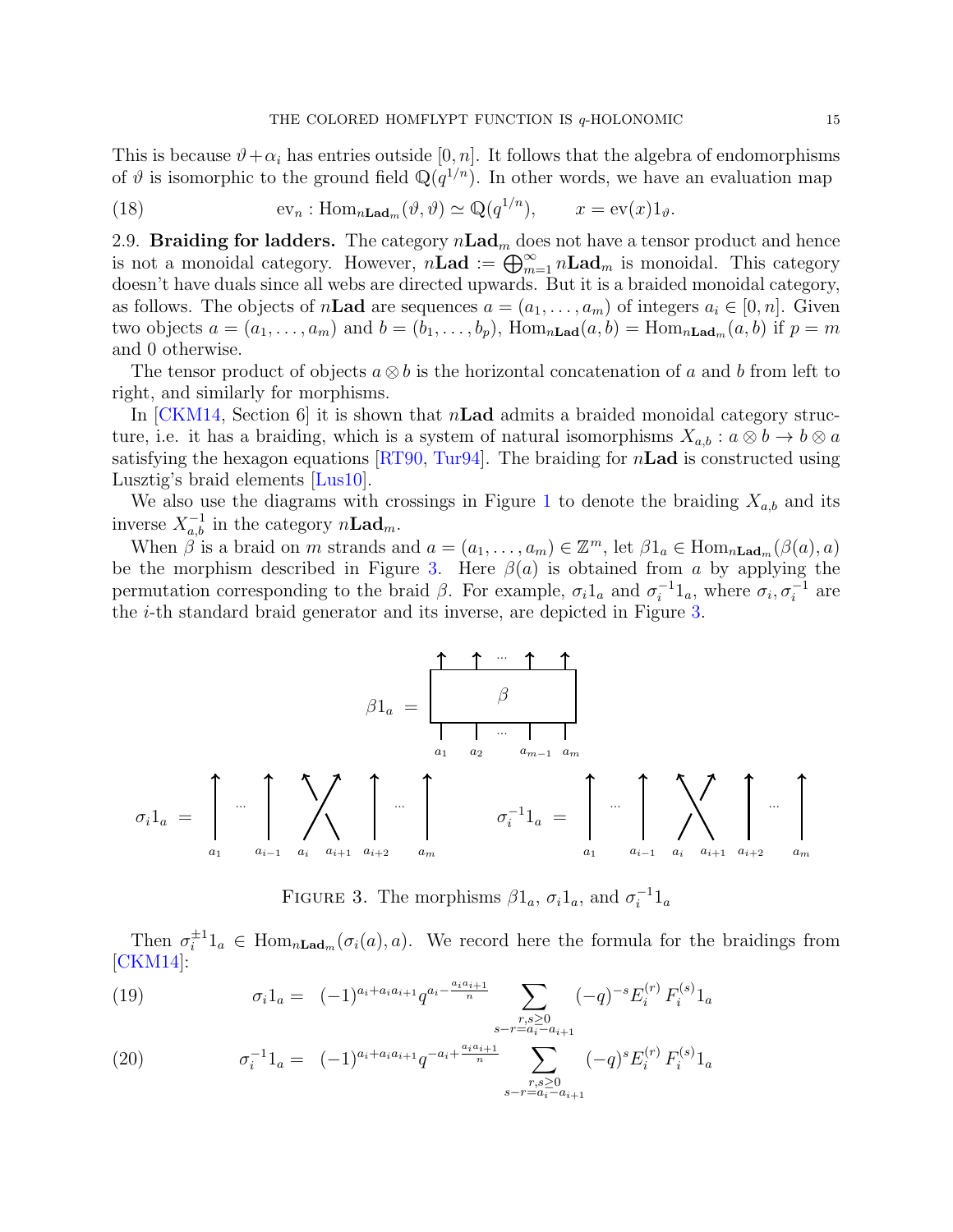Note that the right hand sides are finite sums, since  $F_i^{(r)}$  $E_i^{(r)}$  and  $E_i^{(r)}$  $i^{(r)}$  are 0 for  $r > n$ . Also  $\sigma_i^{-1}$  $i^{-1}1_a$  is obtained from  $\sigma_i 1_a$  by the involution  $q \to q^{-1}$ .

Remark 2.7. Originally Luzstig [\[Lus10,](#page-38-15) 5.2.1] defined the braiding and its inverses using triple product formulas. The simplification of Lusztig's formula's to double products in equations [\(19\)](#page-14-2)–[\(20\)](#page-14-3) was first observed for  $q = 1$  by Chuang and Rouquier [\[CR08\]](#page-37-23). For general  $q$ , a proof of this simplification can be found in [\[CKM14,](#page-37-18) Lem.6.1.1].

<span id="page-15-0"></span>2.10. From ladders to webs. In [\[CKM14,](#page-37-18) Section 5] it is proved that there is a  $\mathbb{Q}(q^{1/n})$ linear functor

$$
\Psi_{n,m}:n\mathbf{Lad}_{m}\rightarrow n\mathbf{Web}
$$

defined as follows. For an object  $a = (a_1, \ldots, a_m)$  of  $n\text{Lad}_m$ ,  $\Psi_{n,m}(a)$  is obtained from a by deleting 0s and ns from a and converting k to  $k^+$ . For a morphism f of  $n\text{Lad}_m$  which is a ladder,  $\Psi_{n,m}(f)$  is the same f considered as an n-web, using the convention about labelings 0 and n. This means edges connected to the label 0 should be deleted from the diagrams and those connected to the label n should be truncated to the "tags" depicted in the last two diagrams in equation [\(7\)](#page-9-1) as explained in [\(9\)](#page-10-1). The existence of  $\Psi_{n,m}$  is a consequence of the quantum skew-Howe duality.

The functors  $\Psi_{n,m}$ :  $n\text{Lad}_m \to n\text{Web}$ , with all m, piece together to give a functor  $\Psi_n$ : n**Lad**  $\rightarrow$  n**Web**. By Theorem [\[CKM14,](#page-37-18) Theorem 6.2.1],  $\Psi_n$  is a braided monoidal functor.



<span id="page-15-1"></span>FIGURE 4. The standard closure of a braid  $\beta$  with 4 strands.

Suppose  $\beta$  is a braid on m strands. We view  $\beta$  as a diagram with crossings in the standard plane with strands oriented upwards. Let  $cl(\beta)$  be the link diagram obtained by closing  $\beta$  in the standard way (see Figure [4\)](#page-15-1) and  $L = L(\beta)$  be the corresponding framed link. Assume L has k ordered components which are labeled by integers  $a_1, \ldots, a_k \in [1, n-1]$ . Let  $a = (a_1, \ldots, a_k)$ . Let  $b_1, \ldots, b_m$  be the induced labeling of strands of  $\beta$  from left to right (at the bottom of  $\beta$ ). Of course each  $b_i$  is one of the  $a_j$ 's.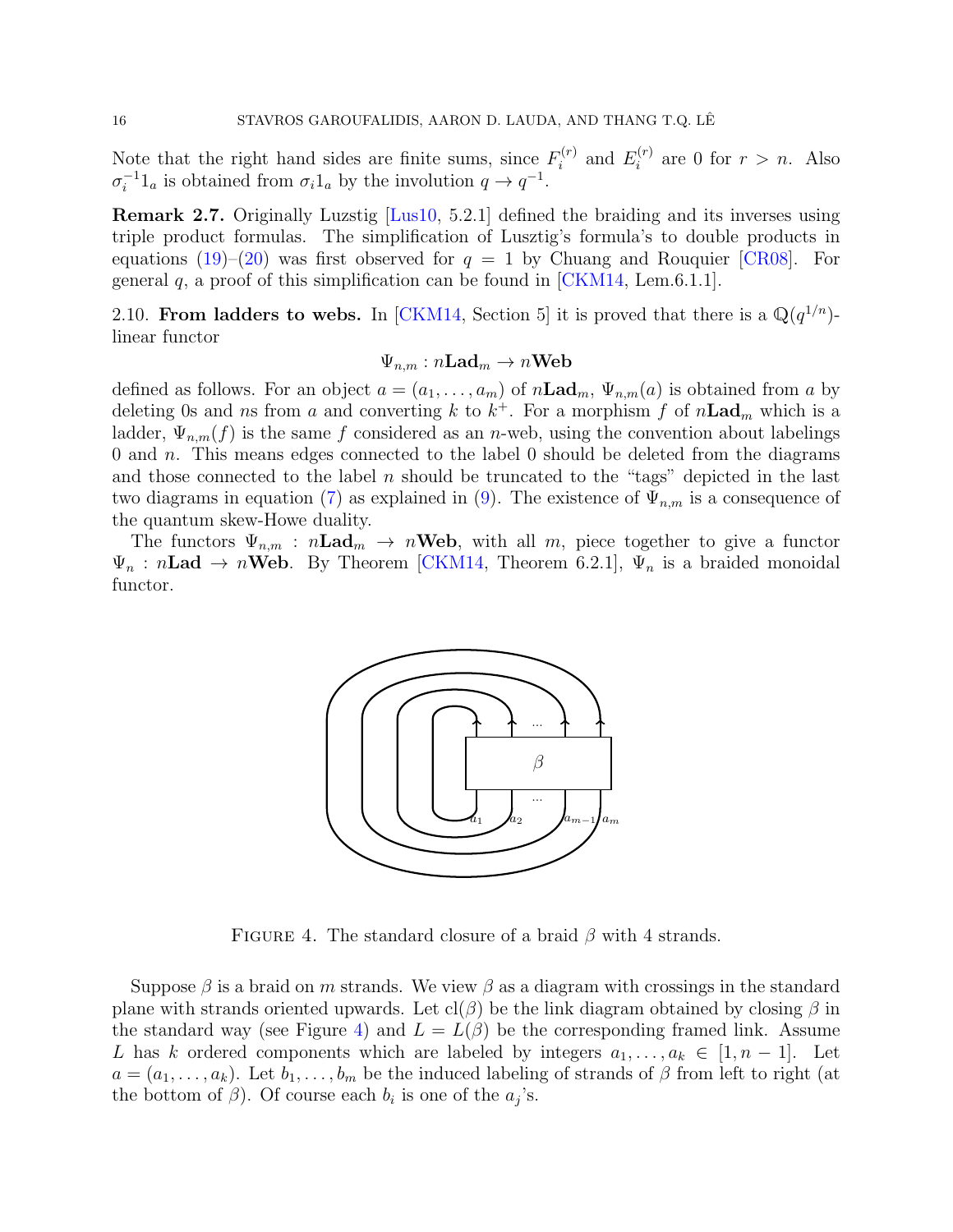Let Lcl( $\beta$ , a), called the *ladder closure of*  $\beta$ , be the endomorphism of  $\vartheta(n,m)$  in the category  $n\text{Lad}_{2m}$  given by the ladder described in Figure [5.](#page-16-0) Here the labels of the strands of the braids are  $b_1, \ldots, b_m$  which are determined by the labels  $a_1, \ldots, a_k$  of the link L. All the dashed vertical lines of the  $m$  left sides are labeled by  $n$  while all the dashed vertical lines of the  $m$  right sides are labeled by 0. Then the remaining labels are uniquely determined by the rule that the signed sum at every trivalent vertex is 0.



<span id="page-16-0"></span>FIGURE 5. The ladder closure of a braid  $\beta$  with 4 strands, with labels. Here  $c_i = n - b_i.$ 

<span id="page-16-1"></span>Proposition 2.8. We have

$$
ev(\mathrm{Lcl}(\beta,a))=J_L(e_{a_1},\ldots,e_{a_k}).
$$

*Proof.* Let L denote the closure of  $\beta$ . L is a link colored by a. Identities [\(10\)](#page-10-2) and [\(11\)](#page-10-3) show that

$$
\Psi_n(L, a) = \text{cl}(\beta, a).
$$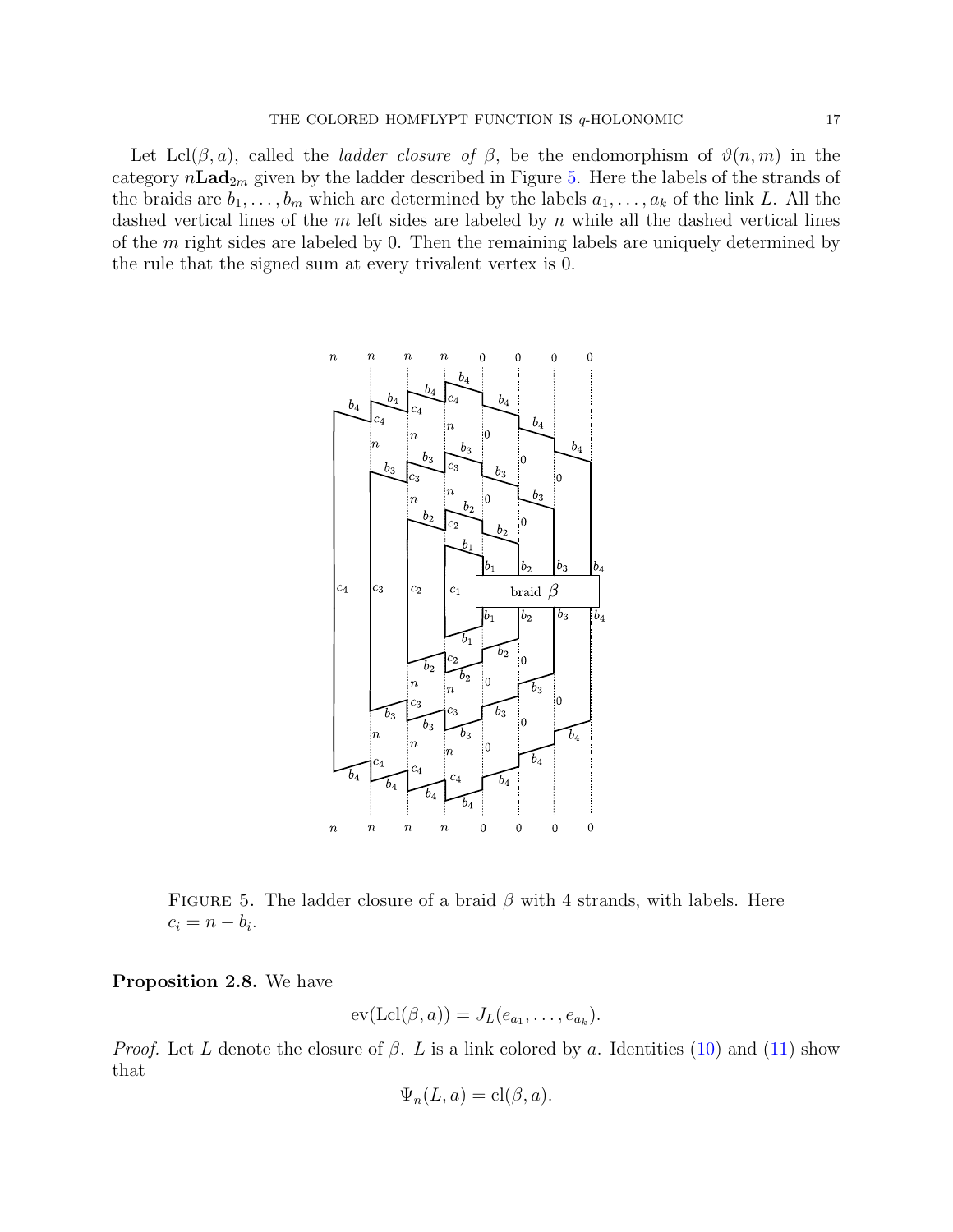Since  $\Psi_n$  is a  $\mathbb{Q}(q^{1/n})$ -linear braided functor, we have

$$
ev(cl(\beta, a)) = ev(\Psi_n(L, a))
$$
  
=  $J_L(e_{a_1}, \dots, e_{a_k}).$ 

where the second identity follows from  $(12)$ .

# 3. INTRODUCING THE VARIABLE  $x = q^n$

<span id="page-17-0"></span>Proposition [2.8](#page-16-1) allows one to calculate the quantum  $\mathfrak{sl}_n$ -invariant of a link L for each fixed  $n \geq 2$ . In this section, we introduce an algebra that allows us to unify the quantum  $\mathfrak{sl}_n$ invariants of links into Laurent polynomials of a variable  $x = q^n$ .

# <span id="page-17-1"></span>3.1. Free associative algebra on  $E_i, F_j$ . Let

(21) 
$$
\mathcal{X}_m = \{E_1, \ldots, E_{m-1}, F_1, \ldots, F_{m-1}\}
$$

and  $\mathfrak{A}_m$  be the free associative  $\mathbb{Q}(q)$ -algebra generated by  $\mathcal{X}_m$ . For  $i = 1, \ldots, m-1$ , define the divided powers by

<span id="page-17-3"></span>
$$
E_i^{(r)} := E_i^r/[r]! \in \mathfrak{A}_m, \quad F_i^{(r)} := F_i^r/[r]! \in \mathfrak{A}_m,
$$

where  $[r]$ ! is given by equation [\(15a\)](#page-13-4). A  $\mathbb{Q}(q)$ -basis of  $\mathfrak{A}_m$  can be described as follows. For  $Y = (Y_1, \ldots, Y_r) \in (\mathcal{X}_m)^r$  and  $k = (k_1, \ldots, k_r) \in \mathbb{N}^r$  define

$$
Y^{(k)} := Y_1^{(k_1)} Y_2^{(k_2)} \dots Y_r^{(k_r)}.
$$

Then the set of all  $Y^{(k)}$ , where  $Y_i \neq Y_{i+1}$  and  $k_i \geq 1$ , along with  $k = \emptyset$ , is a  $\mathbb{Q}(q)$ -basis of  $\mathfrak{A}_m$ .

Note that for each  $a \in \mathbb{Z}^m$ ,  $Y^{(k)}1_a$  is a morphism in the category  $n\text{Lad}_m$ . For  $a, b \in \mathbb{Z}^m$ and  $n > 1$ , define the Q(q)-linear map

$$
p_{a,b}^n : \mathfrak{A}_m \to \text{Hom}_{n\text{Lad}_m}(a,b), \quad p_{a,b}^n(Y^{(k)}) = 1_a Y^{(k)} 1_b.
$$

The algebra  $\mathfrak{A}_m$  admits a natural  $\mathbb{Z}^m$ -grading, called *weight*, defined by

$$
w(F_i) = -\alpha_i, \qquad w(E_i) = \alpha_i.
$$

Observe that  $p_{a,b}^n(Y^{(k)}) = 0$  unless  $a = b + w(Y^{(k)})$ .

Let  $I_k$  be the two-sided ideal of 24 generated by  $E_i^{(r)}$  $i_i^{(r)}, F_i^{(r)},$  with  $i = 1, ..., m - 1$  and  $r \geq k$ . It is clear that  $I_{k+1} \subset I_k$ . Let  $\widehat{\mathfrak{A}}_m$  be the completion of  $\mathfrak{A}_m$  with respect to the nested sequence of ideals  $I_k$ . Since  $p_{a,b}^n(I_k) = 0$  if  $k > n$ , we can extend  $p_{a,b}^n$  to a map, also denoted by  $p_{a,b}^n$ ,

<span id="page-17-2"></span>
$$
p_{a,b}^n : \widehat{\mathfrak{A}}_m \to \text{Hom}_{n\text{Lad}_m}(a,b).
$$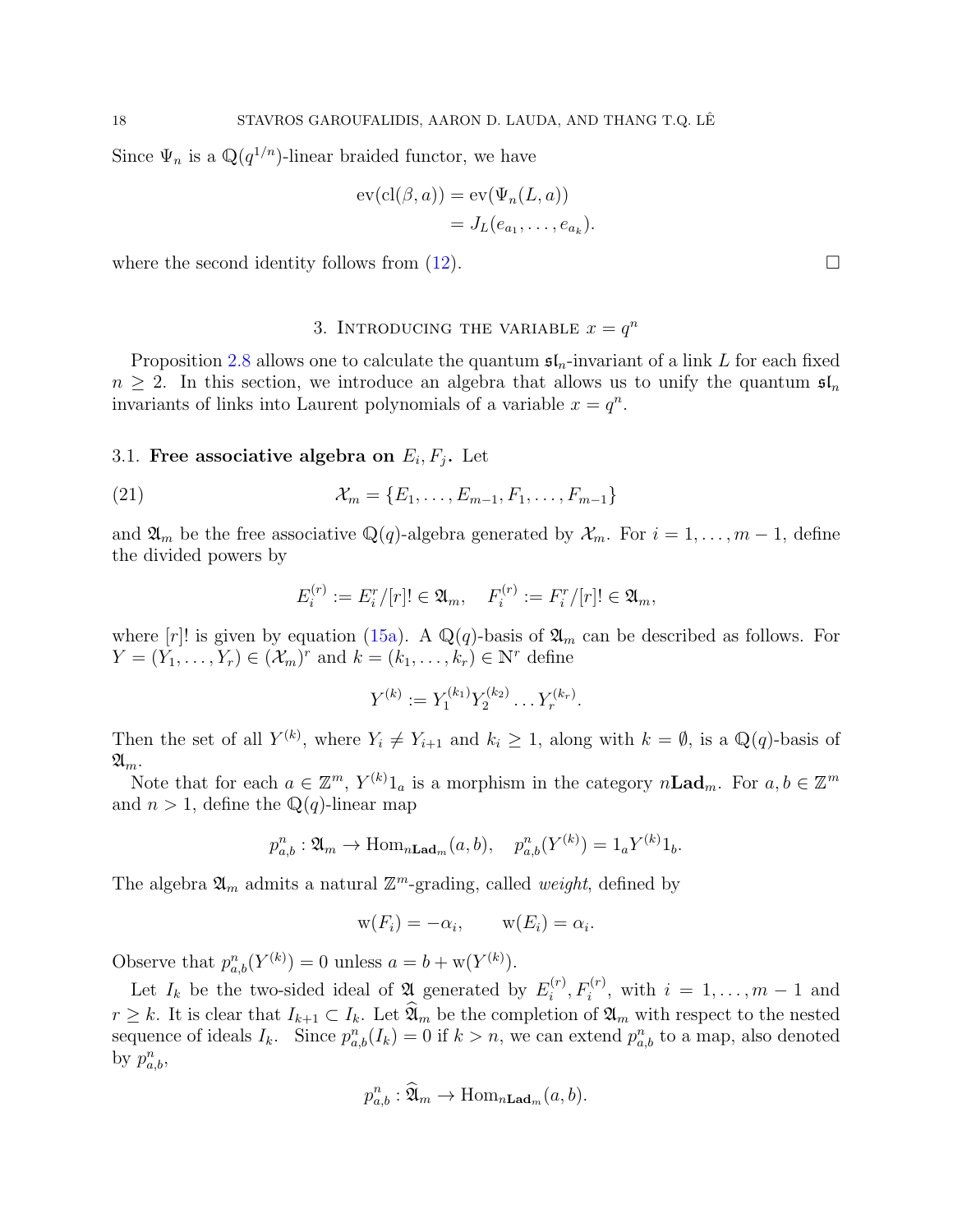<span id="page-18-0"></span>3.2. Convention on negative powers. The divided powers  $E_i^{(r)}$  $i^{(r)}$  and  $F_i^{(r)}$  $i^{(r)}$  are defined for non-negative integers  $r$ . It is convenient to extend them to negative powers by the following convention. For  $r < 0$ ,  $a \in \mathbb{Z}^m$ , and  $s \in \mathbb{Z}$  we use the following convention

$$
E_i^{(r)} = F_i^{(r)} = 0 \quad \text{in } \widehat{\mathfrak{A}}_m
$$

$$
E_i^{(r)} \mathbf{1}_a = F_i^{(r)} \mathbf{1}_a = 0 \quad \text{in } \mathbf{Lad}_m
$$

With the above convention, Equations [\(14a\)](#page-13-1), [\(14b\)](#page-13-5), and [\(14d\)](#page-13-2) can be rewritten in the following form: For all  $r, s \in \mathbb{Z}$  and  $i \neq j$ , we have the following identities in  $\text{Lad}_m$ .

(22) 
$$
E_i^{(r)} F_i^{(s)} 1_a = \sum_{t \in \mathbb{Z}} \left[ \begin{matrix} \langle a, \alpha_i \rangle + r - s \\ t \end{matrix} \right] F_i^{(s-t)} E_i^{(r-t)} 1_a
$$

<span id="page-18-2"></span>(23) 
$$
E_i^{(r)} F_j^{(s)} 1_a = F_j^{(s)} E_i^{(r)} 1_a
$$

<span id="page-18-3"></span>(24) 
$$
E_i^{(s)} E_i^{(r)} 1_a = \begin{bmatrix} r+s \\ r \end{bmatrix} E_i^{(r+s)} 1_a, \quad F_i^{(s)} F_i^{(r)} 1_a = \begin{bmatrix} r+s \\ r \end{bmatrix} F_i^{(r+s)} 1_a.
$$

<span id="page-18-1"></span>3.3. Evaluation. Fix positive integers n, m. Recall that  $\vartheta$  given by [\(16\)](#page-13-6) is an object of  $n\text{Lad}_{2m}$ , and recall the evaluation map [\(18\)](#page-14-4). This gives rise to an evaluation map

(25) 
$$
\operatorname{ev}_n : \widehat{\mathfrak{A}}_{2m} \to \mathbb{Q}(q^{1/n}), \quad \operatorname{ev}_n(x) := \operatorname{ev}_{n,m} (p_{\vartheta,\vartheta}^n(x)).
$$

Given a monomial z in  $E_i, F_j$  the element  $ev_n(z)$  can be calculated by a simple algorithm moving each divided power in  $E_i$  appearing in z to the right using equations [\(22\)](#page-17-2) and [\(23\)](#page-18-2). Note that we are not moving divided powers of  $E_i$  past divided powers of  $E_j$ . Since the  $E_i$ 's annihilate the weight  $1_{\vartheta}$ , all that remains after sliding all  $E_i$ 's to the right is a sum of products of the quantum binomials produced from the application of  $(22)$ . For details see the example in Section [3.7](#page-22-0) and Proposition [5.2.](#page-27-0)

Suppose  $Y = (Y_1, \ldots, Y_k) \in (\mathcal{X}_{2m})^k$  and  $b = (b_1, \ldots, b_k) \in \mathbb{Z}^k$ . There is an easy case when  $ev_n(Y^{(b)}) = 0$ , namely when  $1_{\vartheta} Y^{(b)} 1_{\vartheta}$  factors through a weight with a negative component. The weight of  $Y^{(b)}$  is denoted by

$$
w(Y^{(b)}) = (w_1(Y^{(b)}), \ldots, w_{2m}(Y^{(b)})) \in \mathbb{Z}^{2m}
$$
.

We say  $Y^{(b)}$  has negative weight if  $w_j(Y^{(b)}) < 0$  for some j with  $m < j \leq 2m$ . For an index  $i, 1 \leq i \leq k$  define the *i*-th tail Tail<sub>i</sub> $(Y, b)$  by

Tail<sub>i</sub>
$$
(Y, b) = Y_i^{(b_i)} Y_{i+1}^{(b_{i+1})} \dots Y_k^{(b_k)}
$$
.

We say  $(Y, b)$  is tail-negative if there is an index  $i, 1 \le i \le k$ , such that  $\text{Tail}_i(Y, b)$  has negative weight.

<span id="page-18-4"></span>**Lemma 3.1.** Suppose  $(Y, b)$  is tail-negative. Then  $ev_n(Y^{(b)}) = 0$  for all n.

*Proof.* Note that  $Y^{(b)}1_{\vartheta}$  factors through  $\text{Tail}_i(Y, b)1_{\vartheta} \in \text{Hom}_{\text{Lad}_{2m}^n}(\mu, \vartheta)$ , where

$$
\mu = \mathrm{w}(\mathrm{Tail}_i(Y,b)) + \vartheta.
$$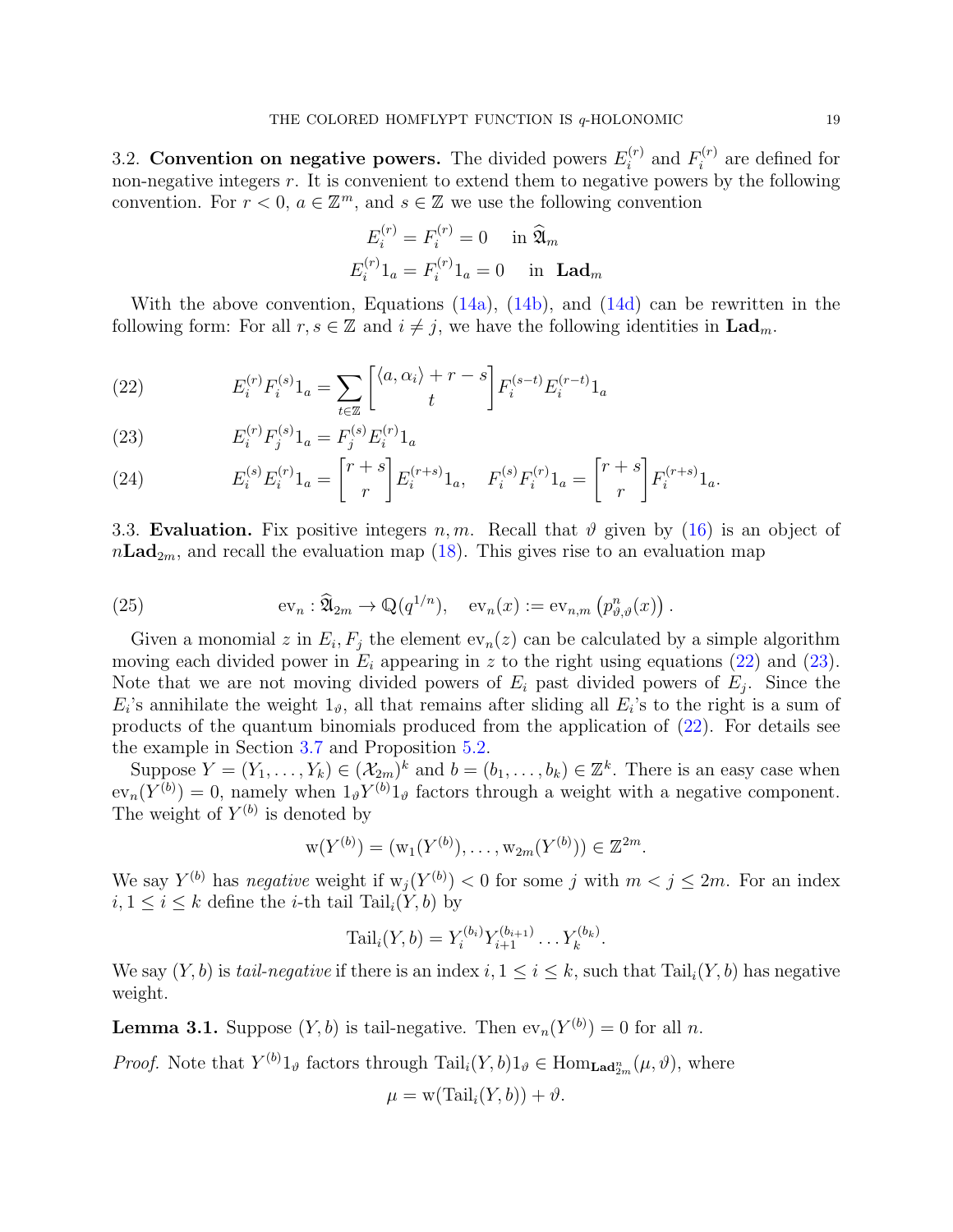Suppose  $w_j(Tail_i(Y, b)) < 0$  for some  $j > m$  and  $1 \le i \le k$ . We have  $\mu_j = w(Tail_i(Y, b)) +$  $\vartheta_j = w_j(\text{Tail}_i(Y, b)) < 0$ . By definition,  $\text{Tail}_i(Y, b)1_{\vartheta} = 0$  in  $\text{Land}_{2m}^n$ . Hence  $Y^{(b)}1_{\vartheta} = 0$  in  $\mathbf{Lad}_{2m}^{n}$ .  $\sum_{2m}$ .

<span id="page-19-7"></span>The tail-negative condition can be characterized by the following function

(26) 
$$
\mathcal{H}(Y,b) := \prod_{j=m+1}^{2m} \prod_{i=1}^{k} \text{He}(\text{w}_j(\text{Tail}_i(Y,b))).
$$

where

(27) 
$$
\operatorname{He}(x) = \begin{cases} 1 & \text{if } x \ge 0 \\ 0 & \text{if } x < 0. \end{cases}
$$

denotes the Heaviside function. Note that

(28) 
$$
\mathcal{H}(Y,b) = \begin{cases} 0 & \text{if } (Y,b) \text{ is tail-negative} \\ 1 & \text{otherwise.} \end{cases}
$$

<span id="page-19-0"></span>3.4. **Braiding in**  $\mathfrak{A}$ **.** Suppose  $a = (a_1, \ldots, a_m) \in \mathbb{Z}^m$  and  $0 \le i \le m - 1$ . Let

<span id="page-19-2"></span>(29a) 
$$
T_i(a) = (-1)^{a_i + a_i a_{i+1}} q^{a_i} \sum_{s \in \mathbb{Z}} (-q)^{-s} E_i^{(s + a_{i+1} - a_i)} F_i^{(s)} \in \widehat{\mathfrak{A}}
$$

<span id="page-19-3"></span>(29b) 
$$
T_i^{-1}(a) = (-1)^{a_i + a_i a_{i+1}} q^{-a_i} \sum_{s \in \mathbb{Z}} (-q)^s E_i^{(s + a_{i+1} - a_i)} F_i^{(s)} \in \widehat{\mathfrak{A}}
$$

Recall that we use the convention  $E_i^{(r)} = F_i^{(r)} = 0$  if  $r < 0$ . Note that  $T_i^{-1}$  $i^{-1}(a)$  is obtained from  $T_i(a)$  by the involution  $q \to q^{-1}$ . From equation [\(19\)](#page-14-2) and [\(20\)](#page-14-3) it follows that for  $\varepsilon = \pm 1$ ,

<span id="page-19-6"></span>(30) 
$$
\sigma_i^{\varepsilon} 1_a = q^{\varepsilon \frac{a_i a_{i+1}}{n}} T_i^{\varepsilon}(a) 1_a \quad \text{in } n \mathbf{Lad}_m.
$$

<span id="page-19-1"></span>3.5. **Special functions.** Let  $Y = (Y_1, \ldots, Y_k) \in (\mathcal{X}_m)^k$ . A function  $H : \mathbb{Z}^r \to \mathfrak{A}_m$  is called a Y -special if

<span id="page-19-4"></span>(31) 
$$
H(a) = \sum_{s \in \mathbb{Z}^t} (-1)^{g_1(a,s)} q^{g_2(a,s)} Y^{(f(a,s))},
$$

where  $g_1, g_2: \mathbb{Z}^{r+t} \to \mathbb{Z}$  are linear and  $f: \mathbb{Z}^{r+t} \to \mathbb{Z}^k$  is affine such that  $f(a, \cdot): \mathbb{Z}^t \to \mathbb{Z}^k$  is injective for every  $a \in \mathbb{Z}^k$ . The injectivity property ensures that the right hand side of [\(31\)](#page-19-4) defines an element in  $\mathfrak{A}_m$ . The next lemma is easy to verify.

<span id="page-19-5"></span>**Lemma 3.2.** (a) The function  $T_i, T_i^{-1}: \mathbb{Z}^m \to \widehat{\mathfrak{A}}_m$  given by Equations [\(29a\)](#page-19-2) and [\(29b\)](#page-19-3) are  $(E_i, F_i)$ -special.

(b) Suppose  $f : \mathbb{Z}^k \to \mathbb{Z}^r$  is a linear function. Then the function  $H : \mathbb{Z}^k \to \mathfrak{A}_m$  given by

$$
H(a) = Y^{(f(a))}
$$

is Y -special.

(c) If H' is Y'-special and H'' is Y''-special, then  $H'H''$  is  $Y' \cup Y''$ -special.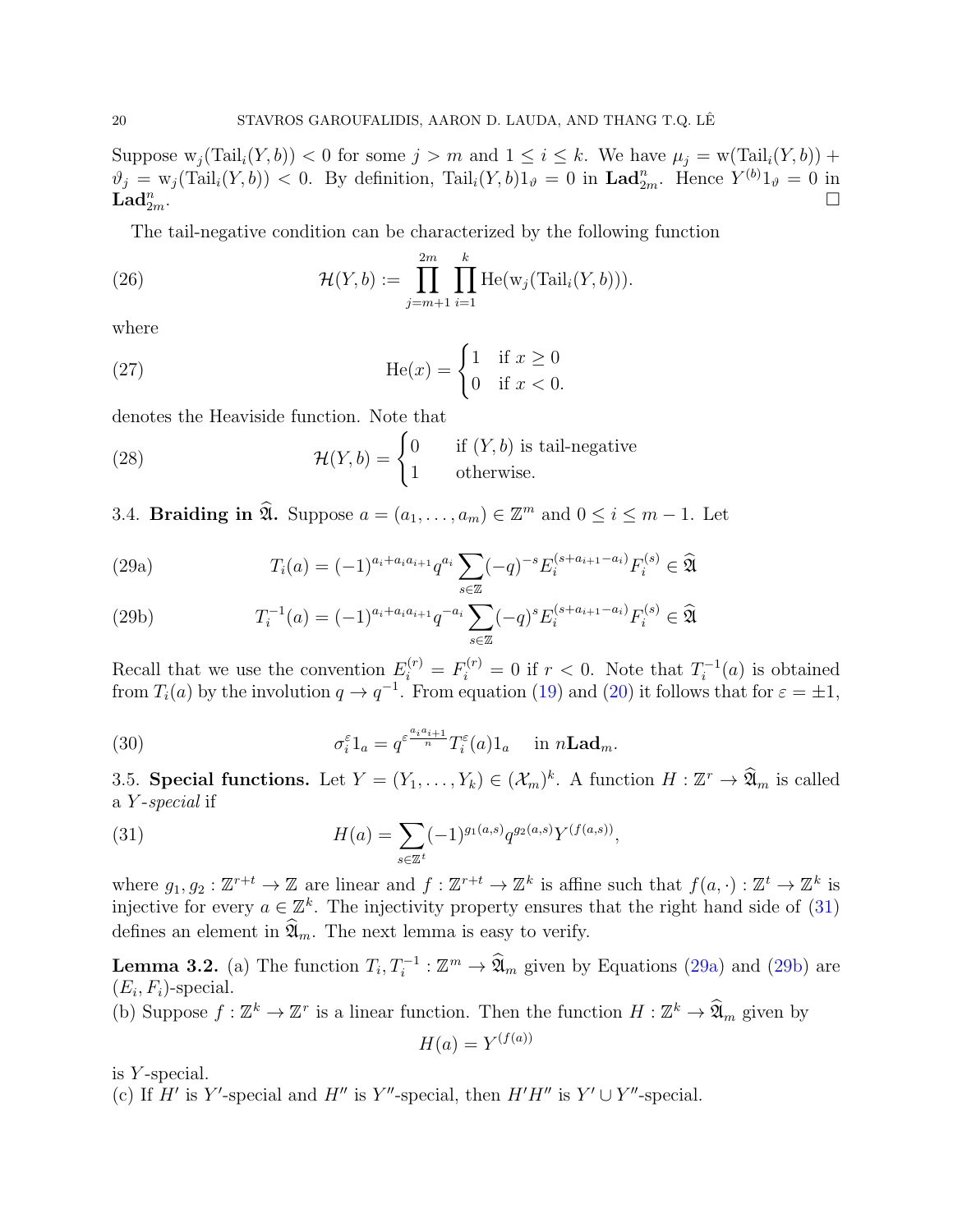**Remark 3.3.** A function  $g: \mathbb{Z}^s \to \mathbb{Z}$  is quadratic if there is a  $s \times s$  matrix A with integer entries such that  $g(a) = a^T A a$ . If  $g: \mathbb{Z}^s \to \mathbb{Z}$  is quadratic, then there is a linear  $f: \mathbb{Z}^s \to \mathbb{Z}$ such that  $(-1)^{g(a)} = (-1)^{f(a)}$  for all  $a \in \mathbb{Z}^s$ . Indeed, suppose  $g(a) = a^T A a$ , where A is a  $s \times s$  matrix A with integer entries. Let B be the  $s \times s$  diagonal matrix defined by  $B_{ii} = A_{ii}$ and  $f(a) := Ba$ . Then we have  $(-1)^{g} = (-1)^{f}$ .

<span id="page-20-0"></span>3.6. Unifying the  $\mathfrak{sl}_n$ -link invariant. For  $a = (a_1, \ldots, a_r) \in \mathbb{Z}^r$  let  $||a||_{\infty}$  be the usual norm defined by  $||a||_{\infty} = \max_i |a_i|$ .

<span id="page-20-4"></span>**Proposition 3.4.** Suppose L is framed oriented link in the 3-space with r ordered components which is the closure of a braid with  $m$  strands. Then there is Y-special function  $H: \mathbb{Z}^r \to \mathfrak{A}_{2m}$  such that for all integers  $a_1, \ldots, a_r \in [0, n-1]$ , we have

<span id="page-20-2"></span>(32) 
$$
\tilde{J}_L^{\mathfrak{sl}_n}(e_{a_1},\ldots,e_{a_r})=\text{ev}_n(H(a_1,\ldots,a_r)).
$$

Moreover,  $(Y, f(a, s))$  is tail-negative whenever  $||s||_{\infty} > ||a||_{\infty}$ . Here  $f(a, s)$  is the function appearing in the presentation  $(31)$  of H.

*Proof.* Let L be the closure of a braid  $\beta \in B_{2m}$  as in Figure [4,](#page-15-1) and  $a = (a_1, \ldots, a_r) \in \mathbb{N}^r$ . Here  $\beta$  is a braid which is non-trivial only on the right m strands, and has a presentation

<span id="page-20-1"></span>(33) 
$$
\beta = \sigma_{i_1}^{\varepsilon_1} \dots \sigma_{i_t}^{\varepsilon_t}, \quad i_j \in \{m+1, \dots, 2m-1\} \text{ and } \varepsilon_j \in \{\pm 1\} \text{ for } j = 1, \dots, t,
$$

where  $\sigma_i$  is the *i*-th standard generator of the braid group (see Figure [1\)](#page-11-1).

Let Lcl( $\beta$ , a), with labels coming from the labels  $a_i$  of L, be the ladder closure of  $\beta$  as in Figure [5.](#page-16-0) Recall that the labelings  $b_i$  of the strands of  $\beta$  come from the labelings of L, and  $c_i = n - b_i$ . Let  $b = (b_1, \ldots, b_m)$  and  $c = (c_m, c_{m-1}, \ldots, c_1)$ . Then each  $b_i$  is one of  $(a_1, \ldots, a_r).$ 

The horizontal lines at the bottom and the top of the braid  $\beta$  decomposes Lcl( $\beta$ ) into 3 morphisms in  $\text{Lad}_{2m}^n$ :

$$
Lcl(\beta, a) = Cap_m(a) (\beta 1_{c\otimes b}) Cup_m(a).
$$

Each part can be written in a form that does not depend on  $n$ .

Indeed, the lower morphism  $\text{Cup}_m(a)$  is a composition of  $E_i^{(b_j)}$  $i^{(0j)}$  for various *i*, *j*. Hence

<span id="page-20-3"></span>
$$
Cup_m(a) = V_m(a)1_{\vartheta(n,m)},
$$

where  $\mathsf{V}_m(a) \in \mathfrak{A}_{2m}$  is the product of several  $F_i^{(b_j)}$  $i^{(0j)}$ . Explicitly,

$$
\mathsf{V}_{m}(a) = \prod_{k \in [1,m]} \left[ \left( \prod_{i \in [1,k-1]} \left( F_{m+k}^{(b_k)} F_{m-k}^{(b_k)} \right) F_m^{(b_k)} \right],
$$

where

$$
\prod_{i\in[1,k]}^{\longrightarrow} x_i := x_1x_2\ldots x_k, \qquad \prod_{i\in[1,k]}^{\longleftarrow} x_i := x_kx_{k-1}\ldots x_1.
$$

Then  $V_m(a)$ , as a function of a is a special function, see Lemma [3.2.](#page-19-5)

Similarly, the top morphism

$$
\mathrm{Cap}_m(a) = \Lambda_m(a)1_{c\otimes b} = 1_{\vartheta(n,m)}\Lambda_m(a)1_{c\otimes b}
$$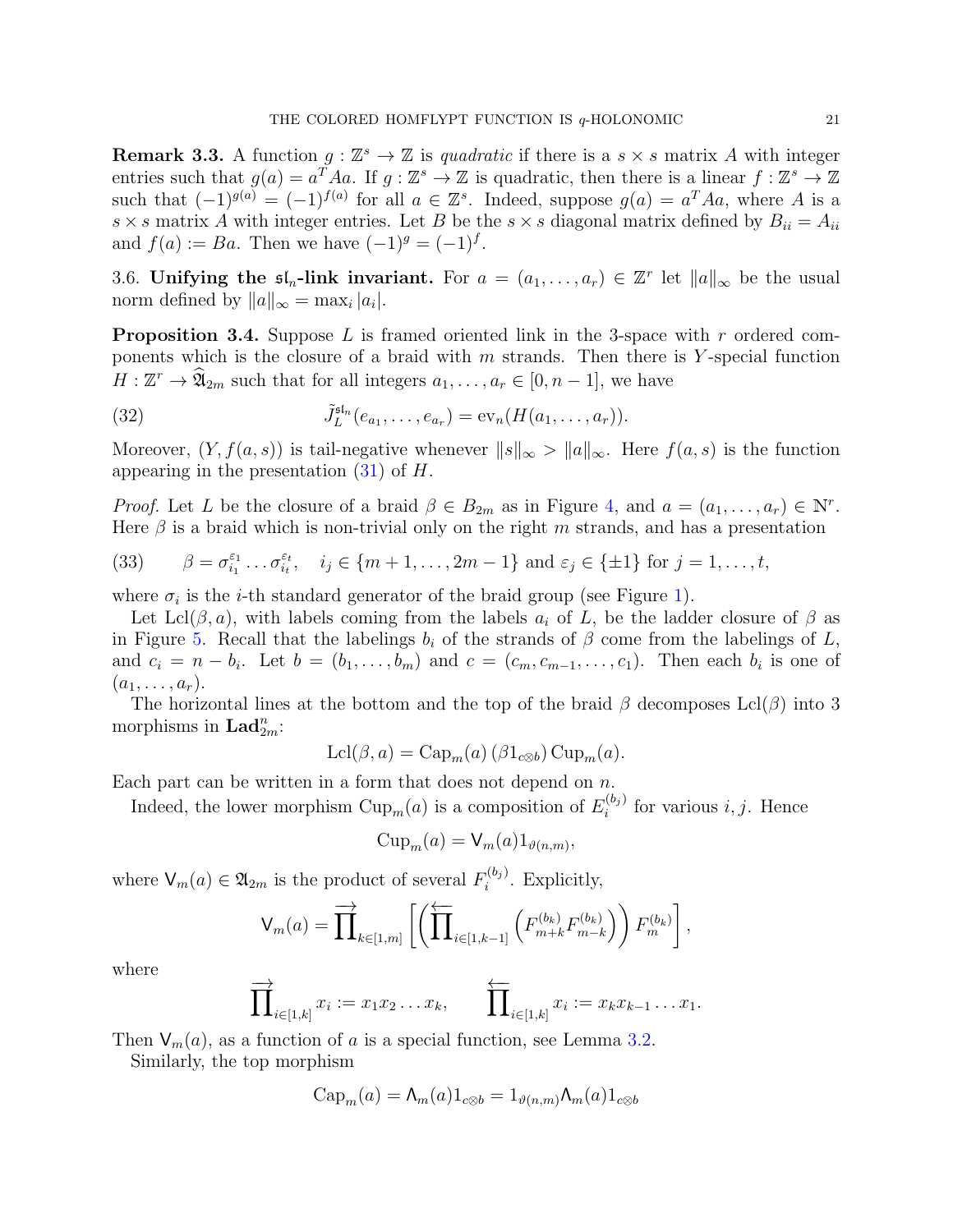is a special function. Explicitly,

$$
\Lambda_m(a)=\overleftarrow{\prod}_{k\in[1,m]}\left[E^{(b_k)}_m\overrightarrow{\prod}_{i\in[1,k-1]}\left(E^{(b_k)}_{m+k}E^{(b_k)}_{m-k}\right)\right].
$$

Now consider the middle morphism  $\beta1_{\text{c}\otimes b}$ . Using [\(33\)](#page-20-1) and [\(30\)](#page-19-6), we have

$$
\beta 1_{c\otimes b} = z_1(a) z_2(a) \dots z_t(a) 1_{c\otimes b},
$$

where

$$
z_j(a) = T_{i_j}^{\varepsilon_j}(\sigma_{i_j+1} \ldots \sigma_{i_t}(c,b)).
$$

Using equation [\(29a\)](#page-19-2) and [\(29b\)](#page-19-3) for  $T_i^{\pm 1}$  $\mathcal{I}_i^{\pm 1}(b)$ , we see that  $z_j$  is a special function. Let

(34) 
$$
H(a) = \Lambda_m(a)\tau_\beta(a)\mathsf{V}_m(a) = \Lambda_m(a)z_1(a)z_2(a)\ldots z_t(a)\mathsf{V}_m(a).
$$

Then  $H : \mathbb{Z}^k \to \mathfrak{A}_{2m}$ , is a product of special functions, hence is a special function (see Lemma  $3.2$ ). By  $(30)$ , we have

$$
Lcl(\beta, a) = q^{\frac{1}{n} \sum_{ij} \ell_{ij} |a_i| |a_j|} 1_{\vartheta} H(a) 1_{\vartheta}.
$$

Applying the evaluation map  $ev_n$  to both sides, using Proposition [2.8](#page-16-1) and the normalization of  $J_L$  for the left hand side, we obtain that

$$
\tilde{J}_L(e_{a_1},\ldots,e_{a_k})=\mathrm{ev}_n(H(a)).
$$

This proves [\(32\)](#page-20-2).

Let us have a closer look at the formula of H. By  $(29a)$  and  $(29b)$ ,  $z_j$  has the form

<span id="page-21-0"></span>(35) 
$$
z_j = \sum_{s_j \in \mathbb{Z}} (-1)^{g_j(a,s_j)} q^{\varepsilon_j h_j(a,s_j)} E_{i_j}^{(f_j(a,s_j))} F_{i_j}^{(s_j)},
$$

where  $g_j$  is a quadratic function, and  $h_j, f_j$  are linear functions. From [\(34\)](#page-20-3), it follows that H has a presentation [\(31\)](#page-19-4), where  $s = (s_1, \ldots, s_t)$ , and

$$
Y^{(f(a,s))} = \Lambda_m(a) \left( \prod_{j \in [1,t]} \overrightarrow{E}_{i_j}^{(f_j(a,s_j))} F_{i_j}^{(s_j)} \right) \mathsf{V}_m(a).
$$

Assume  $||s||_{\infty} > ||a||_{\infty}$ , i.e. there is l such that  $|s<sub>l</sub>| > ||a||_{\infty}$ . We can assume that  $s<sub>l</sub> > 0$ , since other wise  $s_l < 0$  and the factor  $F_{i_l}^{(s_l)}$  $\sum_{i_l}^{(s_l)}$  on the right hand side of  $(35)$  is 0. We will show that the  $(i_l + 1)$ -th component of the weight of  $F_{i_l}^{(s_l)}$  $i_i^{(s_i)}z$  is negative, where

$$
z = \left(\prod_{j\in[l+1,t]} \prod_{j\in[l+1,t]} f_{i_j}^{(f_j(a,s_j))} F_{i_j}^{(s_j)}\right) \mathsf{V}_m(a).
$$

This will prove that  $(Y, f(a, s))$  is tail negative, since  $i_l + 1 > m$ . Note that

$$
w(z) = w(z_{l+1}(a) \dots z_t(a)V_m(a)) = (c_1 - n, \dots, c_m - n, b'),
$$

where b' is a permutation of b. Since  $||b'||_{\infty} = ||b||_{\infty} = ||a||_{\infty}$ , we have

$$
w_{i_l+1}(F_{i_l}^{(s_l)}z) = -s_l + (b')_{i_l+1} < 0,
$$

which completes the proof of the proposition.  $\Box$ 

Remark 3.5. Our evaluation algorithm should be closely related to the variant of skew Howe duality defined for so-called doubled Schur algebras in [\[QSb,](#page-38-23) [QSa\]](#page-38-24).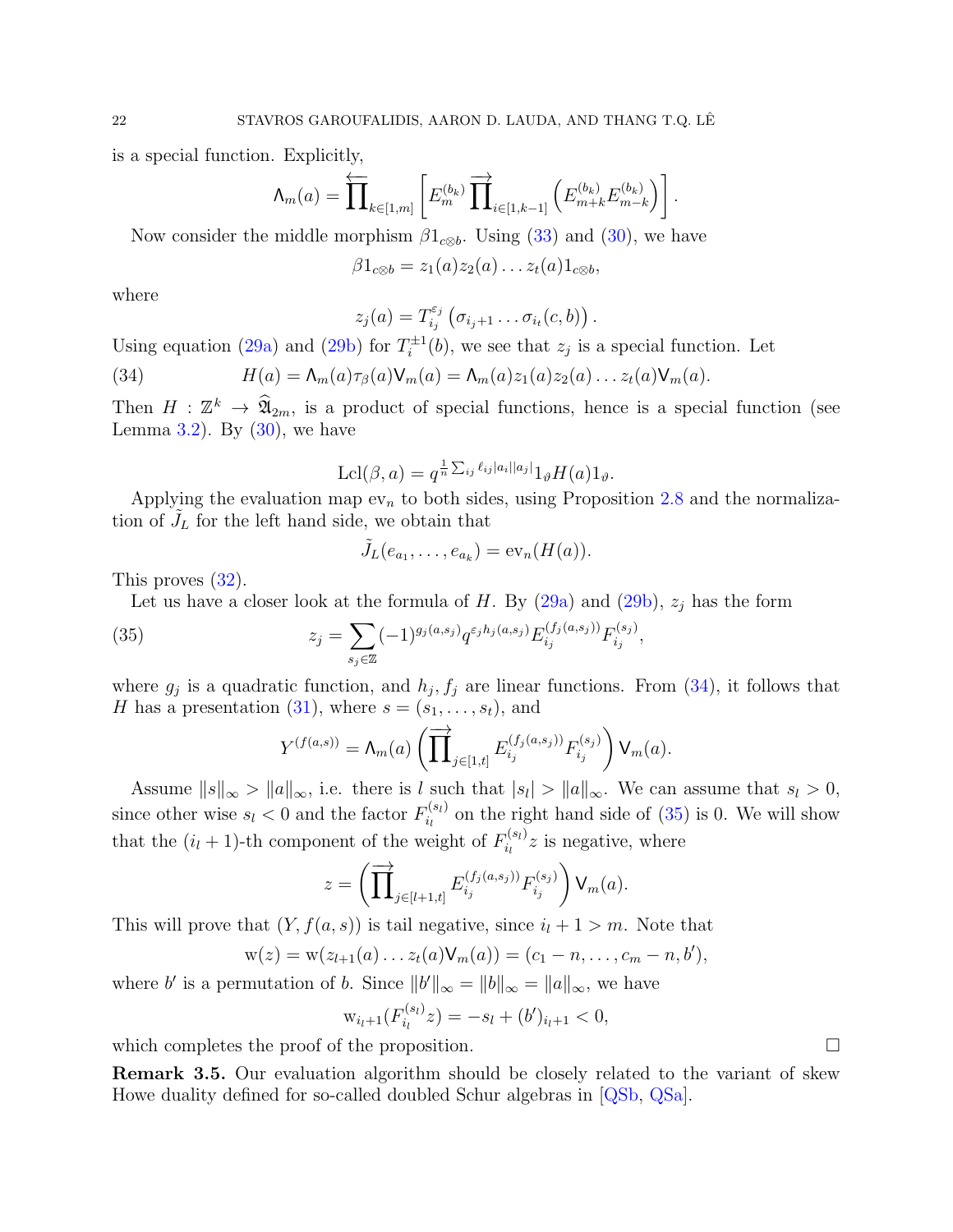<span id="page-22-0"></span>3.7. An example: the trefoil knot. Before we proceed further, let us illustrate Proposition [3.4](#page-20-4) by computing the invariant of the trefoil, and draw some useful conclusions regarding q-holonomicity of the invariant.

<span id="page-22-2"></span>We take

(36) 
$$
\beta = \sigma_1^3 = \sigma_1 \sigma_1 \sigma_1, \qquad m = 2, \qquad \vartheta = (n, n, 0, 0).
$$

The link  $L = \text{cl}(\beta)$  is the right-handed trefoil knot, colored by one  $a \in \mathbb{N} \cap [0, n-1]$ , and  $b = (a, a)$  (see Figure [6\)](#page-22-1).



<span id="page-22-3"></span><span id="page-22-1"></span>FIGURE 6. The ladder closure of braid  $\beta = \sigma_1^3$ .

By Proposition [3.4,](#page-20-4) and equation [\(34\)](#page-20-3) we obtain that  $\tilde{J}_{3_1}^{\mathfrak{sl}_n}(e_a) = \text{ev}_n(H(a))$ , where

(37) 
$$
H(a) = q^{3a} E_2^{(a)} E_1^{(a)} E_3^{(a)} E_2^{(a)} (T_3(b))^3 F_2^{(a)} F_3^{(a)} F_1^{(a)} F_2^{(a)}.
$$

Using Equation [\(29a\)](#page-19-2), we replace each occurrence of  $T_3(b)$  by a sum over the integers, and obtain the following triple sum formula

<span id="page-22-4"></span>
$$
(38) \qquad q^{-3a}H(a) = \sum_{s_1, s_2, s_3 \in \mathbb{Z}} (-q)^{s_1+s_2+s_3} E_2^{(a)} E_1^{(a)} E_3^{(a)} E_2^{(a)} (E_3^{(s_1)} F_3^{(s_1)} E_3^{(s_2)} F_3^{(s_2)} E_3^{(s_3)} F_3^{(s_3)} F_2^{(a)} F_3^{(a)} F_1^{(a)} F_2^{(a)}.
$$

This is an explicit form of special function for H.

Next, we use the commutation rules given in equations  $(22)-(24)$  $(22)-(24)$  to sort the expression of  $H(a)1_{\vartheta}$ , moving all the E's to the right and all the F's to the left. Every time we move  $E_i^{(r)}$ i (from the left) past an  $F_i^{(s)}$  $i^{(s)}$  (from the right), we obtain a 1-dimensional sum over the integers. Then, use equation  $(17a)$  to add some delta functions in the sum. Finally, Equ.  $(53)$ , which is explained later in the proof of Proposition [5.2,](#page-27-0) tells us to add Heaviside functions  $He(k)$  (see Section [4\)](#page-23-0). Doing so, we eventually get the following formula for the quantum  $\mathfrak{sl}_n$ -invariant of the trefoil colored by  $e_a$  (the details are given in the appendix)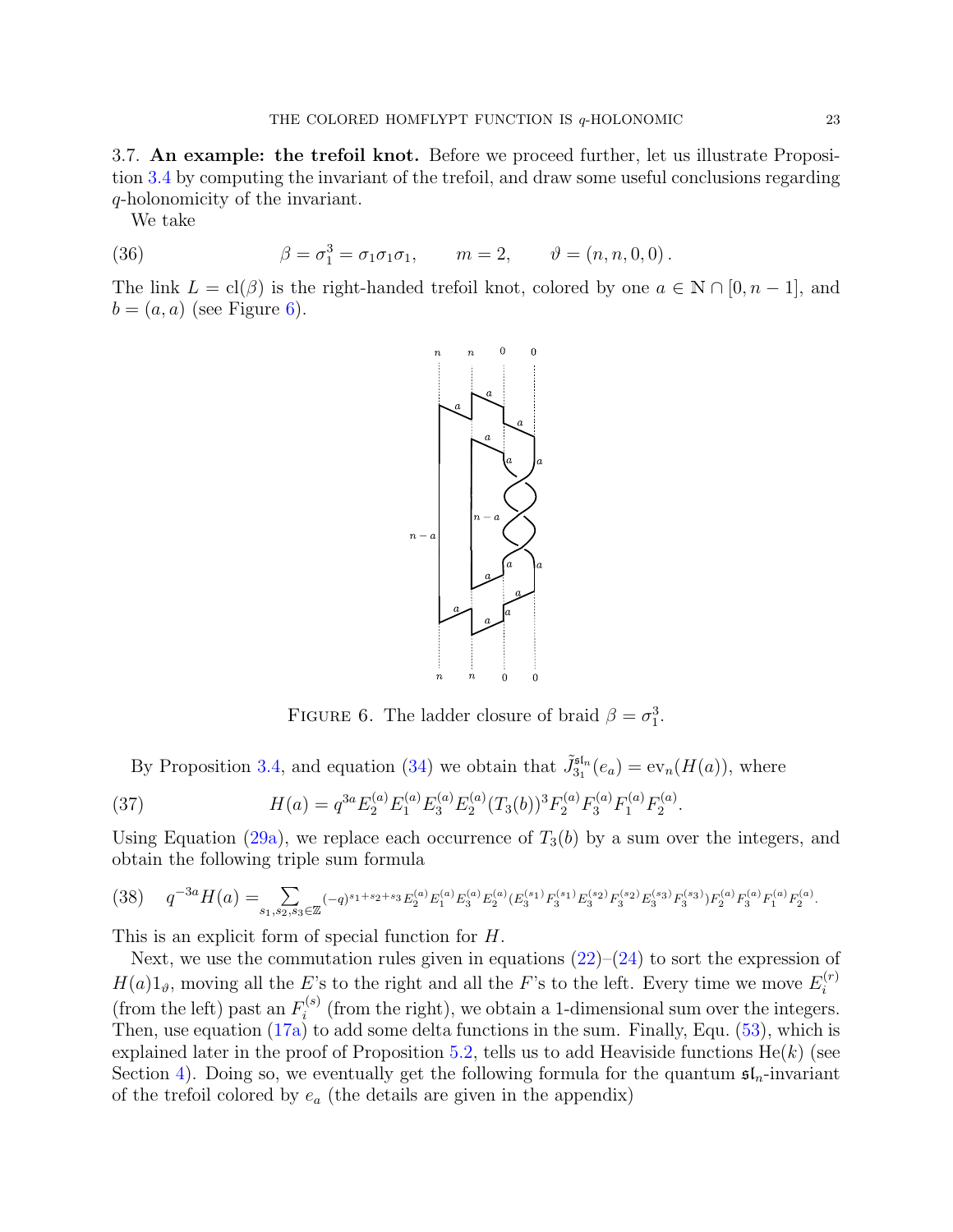<span id="page-23-2"></span>
$$
\tilde{J}_{L}^{\mathsf{sf}_n}(e_a) = q^{3a} \begin{bmatrix} n \\ a \end{bmatrix} \sum_{s \in \mathbb{Z}^6} (-q)^{s_1+s_2+s_3} \text{He}(a-s_1) \text{He}(a-s_2) \text{He}(a-s_3) \text{He}(a+s_1+s_2-s_4) \text{He}(a+s_2+s_3-s_5) \text{He}(\tau) \text{He}(a-\tau)
$$
\n
$$
(39) \qquad \begin{bmatrix} s_{2+s_1} \\ s_{4} \end{bmatrix} \begin{bmatrix} s_{2+s_3} \\ s_5 \end{bmatrix} \begin{bmatrix} r+s_2-s_6 \\ s_1 \end{bmatrix} \begin{bmatrix} s_1+s_2-s_4 \\ s_1 \end{bmatrix} \begin{bmatrix} r \\ s_1+s_2-s_4 \end{bmatrix} \begin{bmatrix} s_{2+s_3-s_5} \\ s_3 \end{bmatrix} \begin{bmatrix} r \\ s_{2+s_3-s_5} \end{bmatrix} \begin{bmatrix} n \\ a-r \end{bmatrix} \begin{bmatrix} n-r \\ a \end{bmatrix}
$$

where  $\tau = s_1 + s_2 + s_3 - s_4 - s_5 - s_6$  and  $\underline{s} = (s_1, \ldots, s_6) \in \mathbb{Z}^6$ . Keep in mind the convention that  $\left[\begin{smallmatrix} r \\ s \end{smallmatrix}\right]$  $_{s}^{r}$ ] = 0 if  $s < 0$ .

Let us end this example with some observation. The above formula has the form

(40) 
$$
\tilde{J}_L^{\mathrm{sl}_n}(e_a) = \sum_{s \in \mathbb{Z}^6} F(a, s),
$$

where  $F(a, s)$  is a finite product of factors of the following shape

- <span id="page-23-3"></span>(i)  $(\pm q)^{A(a,s)}$ ,
- (ii) He $(A(a, s)),$
- (iii) quantum binomial  $\begin{bmatrix} A(a,s) \\ B(a,s) \end{bmatrix}$
- $\left. \begin{array}{l} A(a,s) \ B(a,s) \end{array} \right],$ (iv) quantum binomial  $\binom{n+A(a,s)}{B(a,s)}$  $\left[ \begin{smallmatrix} \dot{A}(a,s)\ B(a,s) \end{smallmatrix} \right] = \left[ \begin{smallmatrix} q^n; A(a,s)\ B(a,s) \end{smallmatrix} \right]$  $B(a,s)$ , where for  $s, l \in \mathbb{Z}$  we define

(41) 
$$
\begin{bmatrix} x; s \\ l \end{bmatrix} = \begin{cases} 0 & \text{if } l < 0 \\ \prod_{j=1}^{l} \frac{xq^{s-j+1} - x^{-1}q^{-s+j-1}}{q^j - q^{-j}} & \text{if } l \geq 0. \end{cases}
$$

Here  $A(a, s)$  and  $B(a, s)$  are Z-linear functions. Moreover, for each *integer* value of a and n, the sum on the right hand side of [\(40\)](#page-23-3) is terminating in the sense that only a finite number of terms are non-zero. The number of terms are bounded by a polynomial function of a.

We will show that a similar formula exists for any framed oriented link colored with  $e_a$ . But before we do so, let us recall what is a  $q$ -holonomic function.

# 4. q-holonomic functions

<span id="page-23-0"></span>q-holonomic functions of one variable were introduced by the seminal paper of Zeilberger [\[Zei90\]](#page-39-2). The class of q-holonomic functions resembles in several ways and the class of holonomic D-modules, as is acknowledged by conversations of Zeilberger and Bernstein prior to the introduction of holonomic functions,  $Zei90$ . An extension of the definition to qholonomic functions with several variables was given by Sabbah [\[Sab93\]](#page-39-4) using the language of homological algebra. In this section we will review the definition of  $q$ -holonomic functions of several variables, give examples, and list the closure properties of this class under some operations. Our exposition follows Zeilberger and Sabbah, and the survey paper of two of the authors [\[GL\]](#page-37-4).

We should point out, however, that the precise definition of  $q$ -holonomic functions is not used in the proof of Theorem [1.1.](#page-3-1) If the reader wishes to take as a black box the examples of q-holonomic functions given below, and their closure properties, then they can skip this section altogether and still deduce the proof of Theorem [1.1.](#page-3-1)

<span id="page-23-1"></span>4.1. The quantum Weyl algebra. Let  $V$  denote a fixed (not necessarily finitely generated) A-module, where  $\mathcal{A} = \mathbb{Z}[q^{\pm 1}]$ . For a natural number r, let  $S_r(V)$  be the set of all functions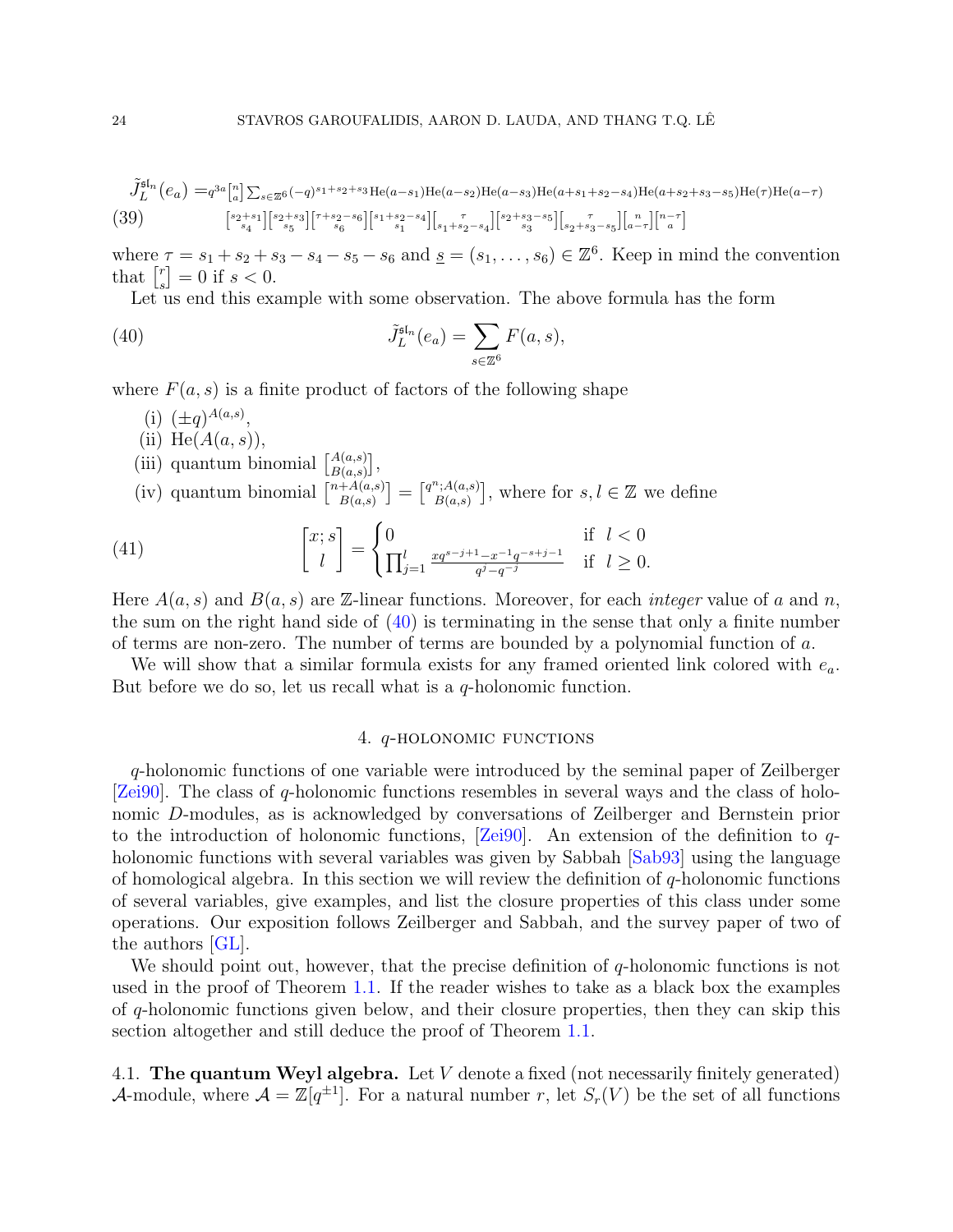$f: \mathbb{Z}^r \to V$  and  $S_{r,+}(V)$  the set of functions  $f: \mathbb{N}^r \to V$ . For  $i = 1, \ldots, r$  consider the operators  $\mathsf{L}_i$  and  $\mathsf{M}_i$  which act on functions  $f \in S_r(V)$  by

(42) 
$$
(L_i f)(n_1, ..., n_i, ..., n_r) = f(n_1, ..., n_i + 1, ..., n_r)
$$

(43) 
$$
(M_i f)(n_1, ..., n_r) = q^{n_i} f(n_1, ..., n_r).
$$

It is clear that  $\mathsf{L}_i$ ,  $\mathsf{M}_j$  are invertible operators that satisfy the q-commutation relations

<span id="page-24-1"></span>
$$
(44a) \t\t\t M_iM_j = M_jM_i
$$

(44b) LiL<sup>j</sup> = LjL<sup>i</sup>

<span id="page-24-2"></span>
$$
L_i M_j = q^{\delta_{i,j}} M_j L_i
$$

for all  $i, j = 1, \ldots, r$ .

**Definition 4.1.** The r-dimensional quantum Weyl algebra  $W_r$  is the A-algebra generated by  $\mathsf{L}_1^{\pm 1}, \ldots, \mathsf{L}_r^{\pm 1}, \mathsf{M}_1^{\pm 1}, \ldots, \mathsf{M}_r^{\pm 1}$  subject to the relations  $(44a)-(44c)$  $(44a)-(44c)$ . Let  $\mathbb{W}_{r,+}$  be the subalgebra of W<sub>r</sub> generated by the non-negative powers of  $M_j, L_j$ .

Given  $f \in S_r(V)$ , the annihilator Ann(f) (a left  $\mathbb{W}_r$  module) is defined by

(45)  $\text{Ann}(f) = \{P \in \mathbb{W}_r | P f = 0\}$ 

This gives rise to a cyclic W<sub>r</sub>-module  $M_f$ , defined by  $M_f = W_r f \subset S_r(V)$ , and isomorphic to  $\mathbb{W}_r/\text{Ann}(f)$ .

<span id="page-24-0"></span>4.2. Definition of  $q$ -holonomic functions. In this section we follow closely the work of Sabbah [\[Sab93\]](#page-39-4). Let N be a finitely-generated  $W_{r,+}$ -module. Consider the increasing filtration  $\mathcal F$  on  $\mathcal T_{r,+}$  given

(46)  $\mathcal{F}_n \mathcal{T}_{r,+} = \{ \mathcal{A} \text{-span of all monomials } \mathsf{M}^\alpha \mathsf{L}^\beta \text{ with } \alpha, \beta \in \mathbb{N}^r \text{ with total degree } \leq n \}.$ 

The filtration F on  $\mathbb{W}_{r,+}$  induces an increasing filtration on N, defined by  $\mathcal{F}_nN = \mathcal{F}_n\mathbb{W}_{r,+}\cdot N$ . Note that  $\mathcal{F}_n \mathbb{W}_{r,+}$ , and consequently  $\mathcal{F}_n N$ , are finitely-generated A-modules for all natural numbers *n*. An analog of Hilbert's theorem for this non-commutative setting holds: the dimension of the Q(q)-vector space Q(q)  $\otimes_A \mathcal{F}_n$ N is a polynomial in n, for big enough n. The degree of this polynomial is call the dimension of  $N$ , and is denoted by  $d(N)$ .

In [\[Sab93,](#page-39-4) Theorem 1.5.3] Sabbah proved that  $d(N) = 2r - \text{codim}(N)$ , where

$$
\mathrm{codim}(N)=\min\{j\in\mathbb{N}\mid \mathrm{Ext}^j_{\mathbb{W}_{r,+}}(N,\mathbb{W}_{r,+})\neq 0\}.
$$

Sabbah also proved that  $d(N) \geq r$  if N is a non-zero and does not have monomial torsion. Here a monomial torsion is a monomial P in  $\mathbb{W}_{r,+}$  such that  $Px = 0$  for a certain non-zero  $x \in N$ . It is easy to see that N embeds in the W<sub>r</sub>-module W<sub>r</sub>  $\otimes_{\mathbb{W}_{r,+}} N$  if and only if N has no monomial torsion. Throughout the paper, we will assume that all  $\mathbb{W}_{r,+}$ -modules do not have monomial torsion.

**Definition 4.2.** (a) A  $W_{r,+}$ -module N is q-holonomic if  $N = 0$  or N is finitely-generated, does not have monomial torsion, and  $d(N) = r$ .

(b) An element  $f \in N$ , where N is a  $\mathbb{W}_{r,+}$ -module, is q-holonomic over  $\mathbb{W}_{r,+}$  if  $\mathbb{W}_{r,+} \cdot f$  is a q-holonomic  $\mathbb{W}_{r,+}$ -module.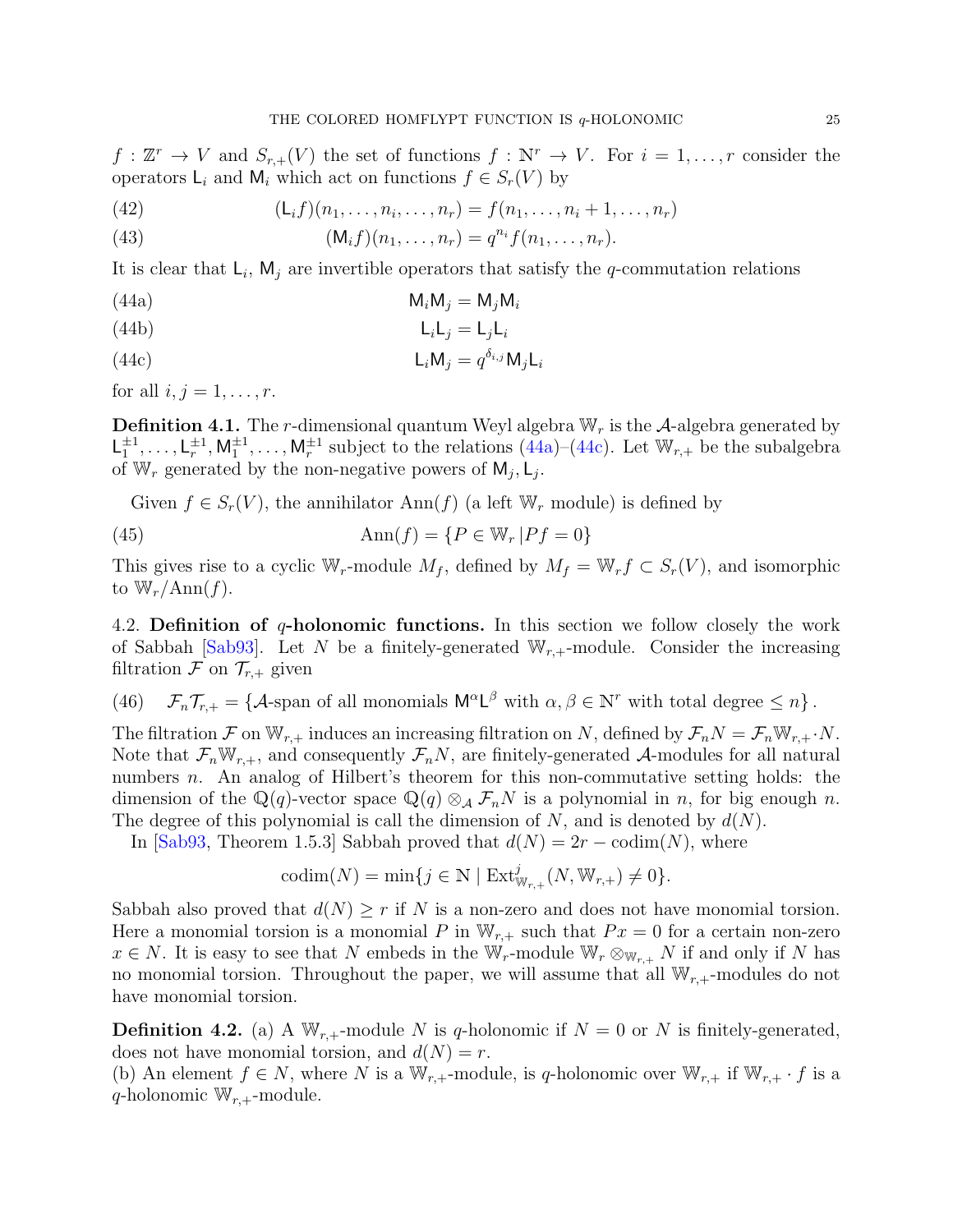The above definition defines q-holonomic  $\mathbb{W}_{r,+}$  modules, and our next task is to define q-holonomic  $\mathbb{W}_r$  modules. Let M be a non-zero finitely-generated left  $\mathcal{T}_r$ -module. Following [\[Sab93,](#page-39-4) Section 2.1], the codimension and dimension of M are defined in terms of homological algebra by

 $\mathrm{codim}(M) = \min\{j \in \mathbb{N} \mid \mathrm{Ext}^j_{\mathbb{W}_r}(M, \mathcal{T}_r) \neq 0\}, \quad \dim(M) = 2r - \mathrm{codim}(M).$ 

The key Bernstein inequality (proved by Sabbah  $[Sab93, Thm.2.1.1]$  in the q-case) asserts that if  $M \neq 0$  is a finitely generated W<sub>r</sub>-module, then dim(M)  $\geq r$ .

**Definition 4.3.** (a) A W<sub>r</sub>-module M is q-holonomic if either  $M = 0$  or M is finitelygenerated and dim $(M) = r$ .

(b) An element  $f \in M$ , where M is a W<sub>r</sub>-module, is q-holonomic over W<sub>r</sub> if W<sub>r</sub> · f is a  $q$ -holonomic W<sub>r</sub>-module.

Next we compare q-holonomic modules over  $\mathbb{W}_r$  versus over  $\mathbb{W}_{r,+}$ . The following proposi-tion was proven in [\[GL,](#page-37-4) Sec.3] Next we compare q-holonomic modules over  $\mathbb{W}_r$  versus over  $W_{r,+}$ . using Sabbah [\[Sab93,](#page-39-4) Cor.2.1.4].

<span id="page-25-1"></span>**Proposition 4.4.** Suppose  $f \in M$ , where M is a W<sub>r</sub>-module. Then f is q-holonomic over  $\mathbb{W}_r$  if and only if it is q-holonomic over  $\mathbb{W}_{r,+}$ .

The next corollary is taken from [\[GL,](#page-37-4) Sec.3].

**Corollary 4.5.** If  $f \in S_r(V)$  is q-holonomic and  $g \in S_{r,+}(V)$  is its restriction to N<sup>r</sup>, then g is q-holonomic.

**Remark 4.6.** The definition of q-holonomic  $A$ -modules can be extended to q-holonomic  $\mathcal{R}$ -modules where  $\mathcal{R}$  is the ring (and also an  $\mathcal{A}$ -module)

(47) 
$$
\mathcal{R} = \mathbb{Q}(q)[x^{\pm 1}].
$$

Proposition [4.4](#page-25-1) and Theorems [4.7](#page-25-2) and [4.8](#page-26-3) below hold after replacing  $\mathcal A$  by  $\mathcal R$ .

<span id="page-25-0"></span>4.3. Properties of  $q$ -holonomic functions. In this section we summarize some closure properties of q-holonomic functions, whose proofs can be found in [\[GL,](#page-37-4) Sec.5].

<span id="page-25-2"></span>**Theorem 4.7.** Suppose  $f, g \in S_r(V)$  are q-holonomic functions. Then,

(a)  $f + g$  is q-holonomic.

(b)  $fg$  is q-holonomic.

(c) Restriction. For a fixed  $a \in \mathbb{Z}$ , the function  $g \in S_{r-1}(V)$  defined by

$$
g(n_1, \ldots, n_{r-1}) = f(n_1, \ldots, n_{r-1}, a)
$$

is q-holonomic.

(d) Extension. The function  $h \in S_{r+1}(V)$  defined by

$$
h(n_1,\ldots,n_{r+1})=f(n_1,\ldots,n_r)
$$

is q-holonomic.

(e) Linear substitution. If  $A \in GL(r, \mathbb{Z})$  and  $f \in S_r(V)$  is q-holonomic, so is the composition  $A \circ f \in S_r(V)$ .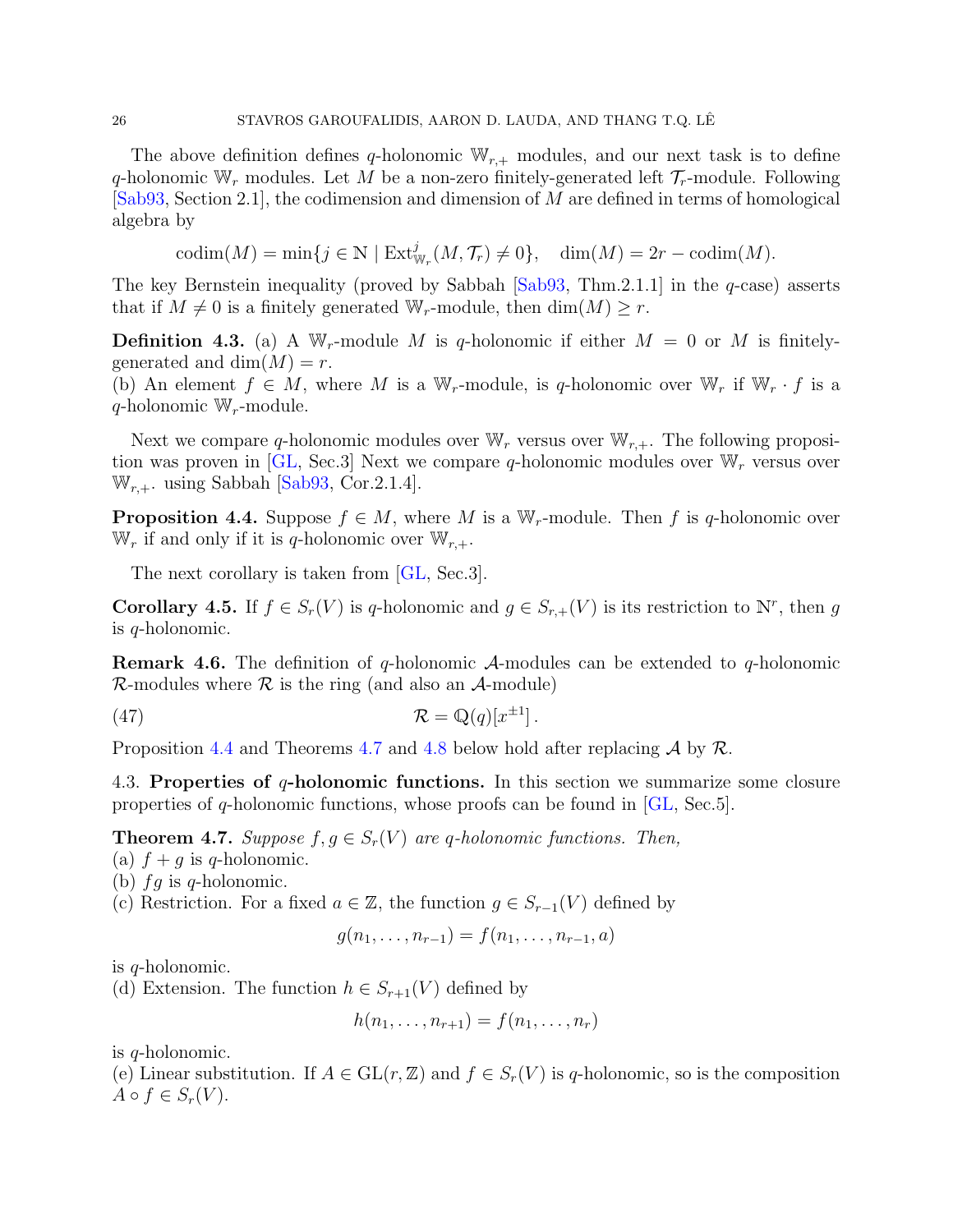Let  $S_{r-1,1}(V)$  denote set of all functions  $f: \mathbb{Z}^r \to V$  such that for every  $(n_1, \ldots, n_{r-1}) \in$  $\mathbb{Z}^{r-1}$ ,  $f(n_1,\ldots,n_r)=0$  for all but a finite number of  $n_r$ .

<span id="page-26-3"></span>**Theorem 4.8.** (a) Suppose  $f \in S_{r-1,1}(V)$  is q-holonomic. Then,  $g \in S_{r-1}(V)$ , defined by

$$
g(n_1,\ldots,n_{r-1})=\sum_{n_r\in\mathbb{Z}}f(n_1,\ldots,n_r),
$$

is q-holonomic.

(b) Suppose  $f \in S_r(V)$  is q-holonomic. Then  $h \in S_{r+1}(V)$  defined by

(48) 
$$
h(n_1, \ldots, n_{r-1}, a, b) = \sum_{n_r=a}^{b} f(n_1, n_2, \ldots, n_r)
$$

is q-holonomic.

<span id="page-26-0"></span>4.4. Elementary q-holonomic functions. A function  $g: \mathbb{Z}^s \to \mathbb{Z}^r$  is affine if there is an  $r \times s$  matrix A with integer entries and  $b \in \mathbb{Z}^r$  such that  $g(a) = Aa + b$ . If  $b = 0$ , such a function is called linear.

A function  $f: \mathbb{Z}^r \to \mathbb{Q}(q)[x^{\pm 1}]$  is called an *elementary block* if f is a finite product of a composition of a linear function  $\mathbb{Z}^r \to \mathbb{Z}^s$  (for  $s = 1, 2$ ) with one of one of the following functions:

(i) 
$$
\mathbb{Z} \to \mathbb{Z}[q^{\pm 1}], \quad k \to (-1)^k, \text{ or } k \to q^k, \text{ or } k \to \text{He}(k),
$$
  
(iii)  $\mathbb{Z}^2 \to \mathbb{Z}[q^{\pm 1}], \quad (k, l) \to \delta_{k,l}, \text{ or } (k, l) \to \begin{bmatrix} k \\ l \end{bmatrix}, \text{ or } (k, l) \to \begin{bmatrix} x; k \\ l \end{bmatrix}.$ 

Observe that functions of the form (i) or (ii) above are q-holonomic  $\lbrack GL \rbrack$ .

A function  $f: \mathbb{Z}^r \to \mathbb{Q}(q)[x^{\pm 1}]$  is called *elementary* if can be presented by a terminating sum

$$
f(a) = \sum_{b \in \mathbb{Z}^l} g(a, b),
$$

where  $g: \mathbb{Z}^{k+l} \to \mathbb{Q}(q)[x^{\pm 1}]$  is an elementary block. Here the sum is terminating means for each a there are only a finite number of b such that  $q(a, b) \neq 0$ . Theorems [4.7](#page-25-2) and [4.8](#page-26-3) imply the following.

<span id="page-26-1"></span>Corollary 4.9. Every elementary block and every elementary function is q-holonomic.

5. Proof of Theorem [1.1](#page-3-1)

<span id="page-26-2"></span>5.1. Evaluation of monomials is q-holonomic. For  $n \in \mathbb{Z}$  let  $eval_n : \mathbb{Q}(q)[x^{\pm 1}] \to \mathbb{Q}(q)$ be the  $\mathbb{Q}(q)$ -algebra homomorphism defined by

(49) 
$$
\mathrm{eval}_n(f) = f|_{x=q^n}.
$$

The next lemma recovers an element of  $\mathbb{Q}(q)[x^{\pm 1}]$  from its evaluations.

<span id="page-26-4"></span>**Lemma 5.1.** Suppose that  $f, g \in \mathbb{Q}(q)[x^{\pm 1}]$  satisfy  $eval_n(f) = eval_n(g)$  for infinitely many n. Then  $f = q$ .

*Proof.* This follows from the fact that a Laurent polynomial in x has at most k roots, where k is the difference between the highest order and the lowest order in x.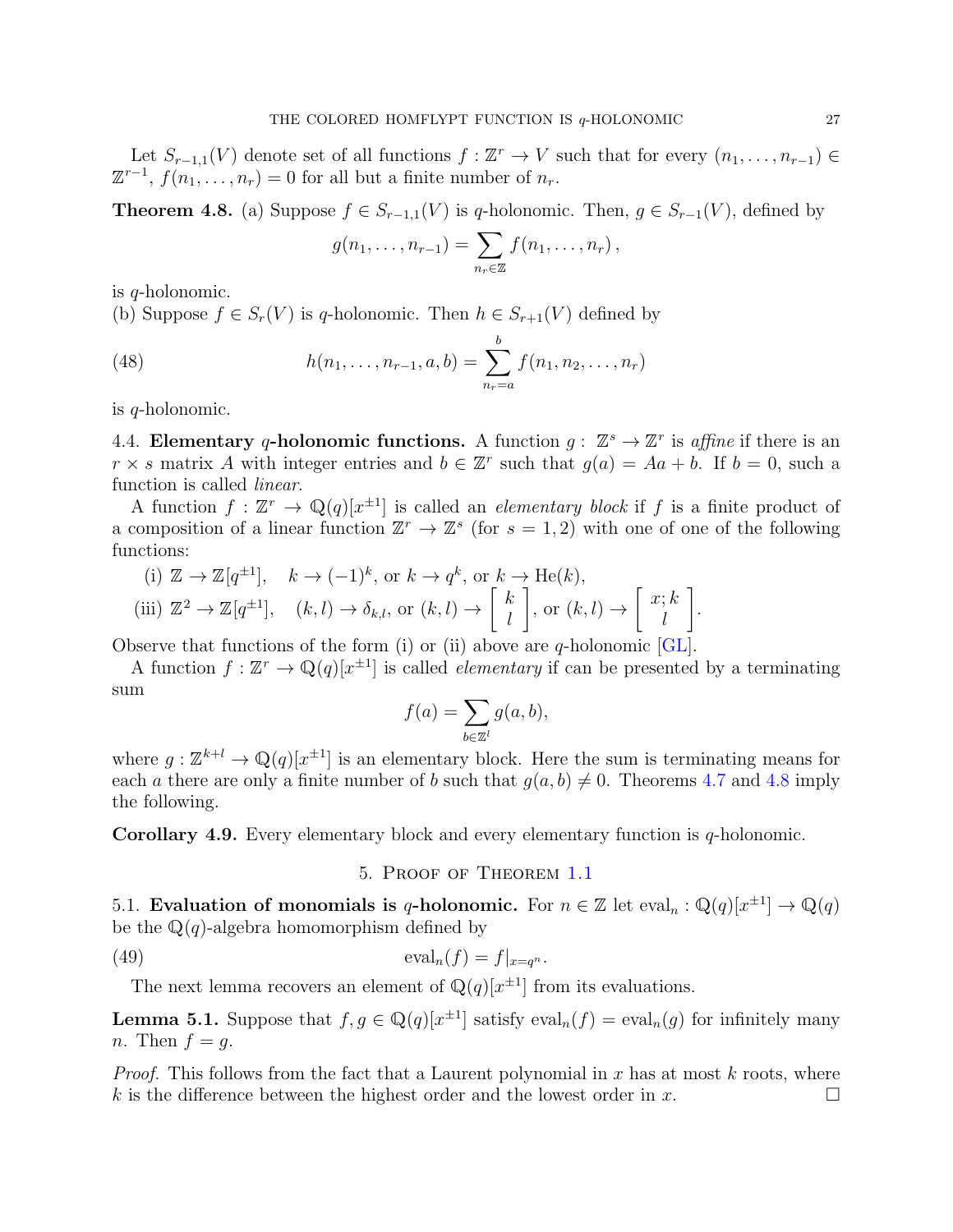Let  $X = (X_1, \ldots, X_k)$  be a sequence of elements of the set  $\mathcal{X}_{2m}$  from equation [\(21\)](#page-17-3). Recall that for  $b = (b_1, \ldots, b_k) \in \mathbb{Z}^k$ , the monomial  $X^{(b)} \in \mathfrak{A}_{2m}$  and its weight are defined in Section [3.1.](#page-17-1) By convention,  $X^{(b)} = 0$  if one of  $b_i$  is negative. The goal of this subsection is to calculate

$$
\operatorname{ev}_n(X^{(b)}) = \operatorname{ev}(1_\vartheta X^{(b)} 1_\vartheta)
$$

where  $\vartheta = (n^m, 0^m) \in \mathbb{Z}^{2m}$ .

<span id="page-27-0"></span>**Proposition 5.2.** Suppose  $X = (X_1, \ldots, X_k)$  is a sequence of elements of the set  $\mathcal{X}_{2m}$ . There exists a unique function

<span id="page-27-2"></span><span id="page-27-1"></span>
$$
Q_X : \mathbb{Z}^k \to \mathbb{Q}(q)[x^{\pm 1}]
$$

such that for all  $b \in \mathbb{Z}^k$ ,

(50) 
$$
\mathrm{ev}_n(X^{(b)}) = \mathrm{eval}_n(Q_X(b)).
$$

Moreover,  $Q_X$  is an elementary function given by

(51) 
$$
Q_X(b) = \sum_{j \in \mathbb{Z}^l} F_X(b, j)
$$

for certain  $l \in \mathbb{N}$  and elementary block  $F_X : \mathbb{Z}^{k+l} \to \mathbb{Q}(q)[x^{\pm 1}]$ . In addition,

- (i)  $F_X(b, j) = 0$  if  $||j||_{\infty} > ||b||_{\infty}$  (which implies the sum [\(51\)](#page-27-1) is terminating), and
- (ii)  $F_X(b, j) = 0$  if  $(X, b)$  is tail-negative if one of the component of b is negative.

*Proof.* The uniqueness follows from Lemma [5.1.](#page-26-4) Let us prove the existence.

The idea is to move the  $E_i$  to the right of  $F_j$  using Equations [\(22\)](#page-17-2) and [\(23\)](#page-18-2) (this creates a sum of a product of  $q$ -binomials) and then use Equation  $(17a)$ , which creates a product of δ-functions. Besides, we insert Heaviside functions to make the sum terminating. The result is an elementary function. Now we give the details of the proof.

Let  $l \leq k$  be the maximal index such that  $X_l \in \{E_1, \ldots, E_{2m-1}\}$ . We use induction on k, then induction on l. If  $k = 0$  the statement is obvious.

For fixed k, we use induction on l, beginning with  $l = k$  and going down.

(a) Suppose  $l = k$ . Recall that  $\vartheta = (n^m, 0^m)$ . Using [\(17a\)](#page-13-7), we have

$$
X^{(b)}1_{\vartheta} = \delta_{b_k,0} Y^{(b')}1_{\vartheta},
$$

where  $Y = (X_1, \ldots, X_{k-1})$  and  $b' = (b_1, \ldots, b_{k-1})$ . For Y the statement holds. Define

$$
F_X(b, j) := F_Y(b', j)\delta_{b_k,0}, \quad Q_X(b) = \sum_{j \in \mathbb{Z}^l} F_X(b, j)
$$

Then  $F_X(b, j)$  is an elementary summand. Both statements (i) and (ii) for  $F_X(b, j)$  follow immediately from those for  $F_Y(b', j)$ . Then  $Q_X$  is an elementary q-holonomic function, and [\(50\)](#page-27-2) holds.

(b) Suppose  $l < k$ . Assume that  $X_l = E_r$  and  $X_{l+1} = F_s$ . Let  $Y = (Y_1, \ldots, Y_k)$  be the sequence defined by  $Y_i = X_i$  for all i except  $Y_l = X_{l+1}$  and  $Y_{l+1} = X_l$ . By induction, the statement holds for Y, and we can define elementary summand  $F_Y(b, j)$  for  $(b, j) \in \mathbb{Z}^{k+l}$ . Consider two cases.

Case 1:  $r \neq s$ . Because  $E_r F_s = F_s E_r$ , we have  $X^{(b)} = Y^{(b')}$  where b' is obtained from b by swapping the *l*-th and  $(l + 1)$ -components. This case is reduced to the case of Y by defining  $F_X(b, j) = F_Y(b', j).$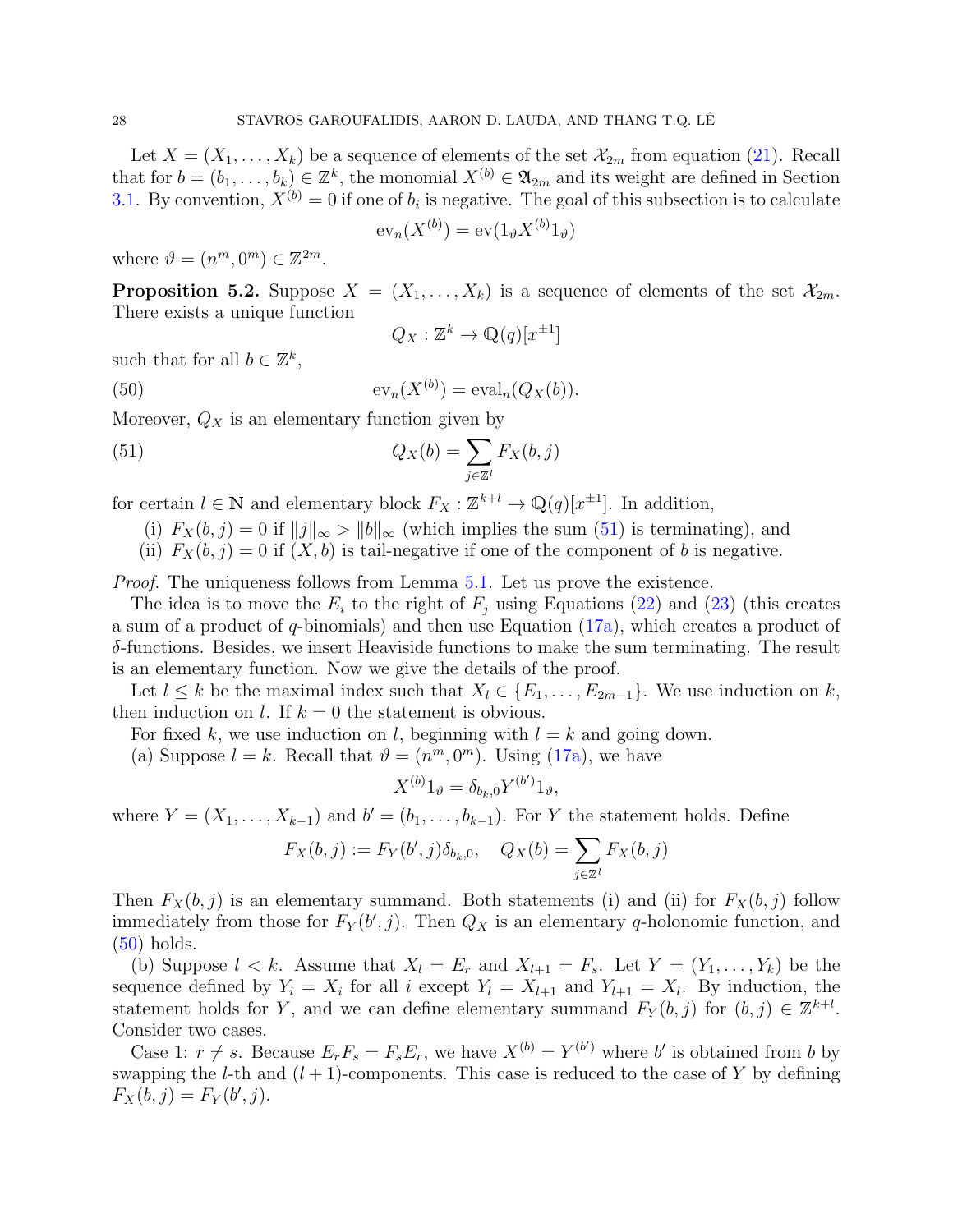Case 2:  $r = s$ . We have

$$
X^{(b)} = X_{\text{left}} \left( E_r^{(b_l)} F_r^{(b_{l+1})} \right) X_{\text{right}}
$$

where

$$
X_{\text{left}} = \overrightarrow{\prod}_{j \in [1, l-1]} X_j^{(b_j)}, \quad X_{\text{right}} = \overrightarrow{\prod}_{j \in [l+2, k]} X_j^{(b_j)}.
$$

We have  $X_{\text{right}}1_{\vartheta} \in \text{Hom}_{n\text{Lad}_{2m}}(\mu, \vartheta)$ , where

$$
\mu = \vartheta + w(X_{\text{right}}) = \vartheta - \sum_{j=l+2}^{k} b_j \alpha_{i_j}.
$$

Here the index  $i_j$  is defined so that  $X_j = F_{i_j}$  for  $j > l$ . Using [\(14a\)](#page-13-1), we have

<span id="page-28-1"></span>(52) 
$$
X^{(b)}1_{\vartheta} = \sum_{t \in \mathbb{Z}} \left[ \begin{array}{c} \langle \mu, \alpha_r \rangle + b_l - b_{l+1} \\ t \end{array} \right] X_{\text{left}} F_r^{(b_{l+1}-t)} E_r^{(b_l-t)} X_{\text{right}} 1_{\vartheta} = \sum_{t \in \mathbb{Z}} \left[ \begin{array}{c} \langle \mu, \alpha_r \rangle + b_l - b_{l+1} \\ t \end{array} \right] Y^{(b')} 1_{\vartheta},
$$

where  $b' = (b'_1, \ldots, b'_k)$  such that  $b'_i = b_i$  for all i except for  $i = l, l+1$ , with  $b'_l = b_{l+1} - t, b'_{l+1} =$  $b_l - t$ . Clearly b' is a linear function of  $(b, t)$ .

Note that  $\langle \vartheta, \alpha_r \rangle = n\delta(r, m)$ . From the definition of  $\mu$ ,

<span id="page-28-0"></span>
$$
\langle \mu, \alpha_r \rangle + b_l - b_{l+1} = n\delta(r, m) + \text{Lin}(b)
$$

where  $\text{Lin}(b) = \langle w(X_{\text{right}}), \alpha_r \rangle + b_l - b_{l+1}$  is a Z-linear form of b. For  $j \in \mathbb{Z}^{l+1}$  we write  $j = (j', t)$ , i.e. t is the last component of j. For  $b \in \mathbb{Z}^k$  and  $j \in \mathbb{Z}^{l+1}$ , define

(53) 
$$
F_X(b,j) = \begin{cases} \begin{bmatrix} x; \text{Lin}(b) \\ t \end{bmatrix} F_Y(b',j') \mathcal{H}(X,b) & \text{if } r=m \\ \text{Lin}(b) \\ t & \end{cases}
$$

where  $\mathcal{H}(X, b)$ , defined by [\(26\)](#page-19-7), is an elementary function of b.

Then  $F_X(b, j)$  is an elementary function. Let us prove (i) and (ii), which claim  $F_X(b, j) = 0$ under certain conditions. If  $t < 0$ , then the first factor on the right hand sides of [\(53\)](#page-28-0) is 0. Hence we will assume  $t \geq 0$  in what follows.

(i) Suppose  $||j||_{\infty} > ||b||_{\infty}$ . Then either  $||j'||_{\infty} > ||b||_{\infty}$  or  $|t| > ||b||_{\infty}$ . In the first case,  $||j'||_{\infty} > ||b||_{\infty} \ge ||b'||_{\infty}$ , and  $F_Y(b', j') = 0$ . In the latter case, the *l*-th component of b' is negative. By (ii) we have  $F_Y(b', j') = 0$ . Hence  $F_Y(b, j) = 0$ .

(ii) First assume that one of the component of  $b$  is negative. Then one of the component of b' is negative. Hence  $F_Y(b', j') = 0$ , implying  $F_X(b, j) = 0$ .

Now assume that  $(X, b)$  is tail-negative. Then the third factor in the right hand sides of [\(53\)](#page-28-0) is 0. Hence  $F_X(b, j) = 0$ .

Let us prove  $(50)$ . If  $(X, b)$  is tail-negative, then both sides of  $(50)$  are 0, by Lemma [3.1](#page-18-4) and the property of  $\mathcal{H}(X, b)$ . Assume now  $(X, b)$  is not tail-negative. Then  $\mathcal{H}(X, b) = 1$ , and  $(50)$  follows from  $(52)$ ,  $(53)$ , and the identity  $(50)$  applicable to Y.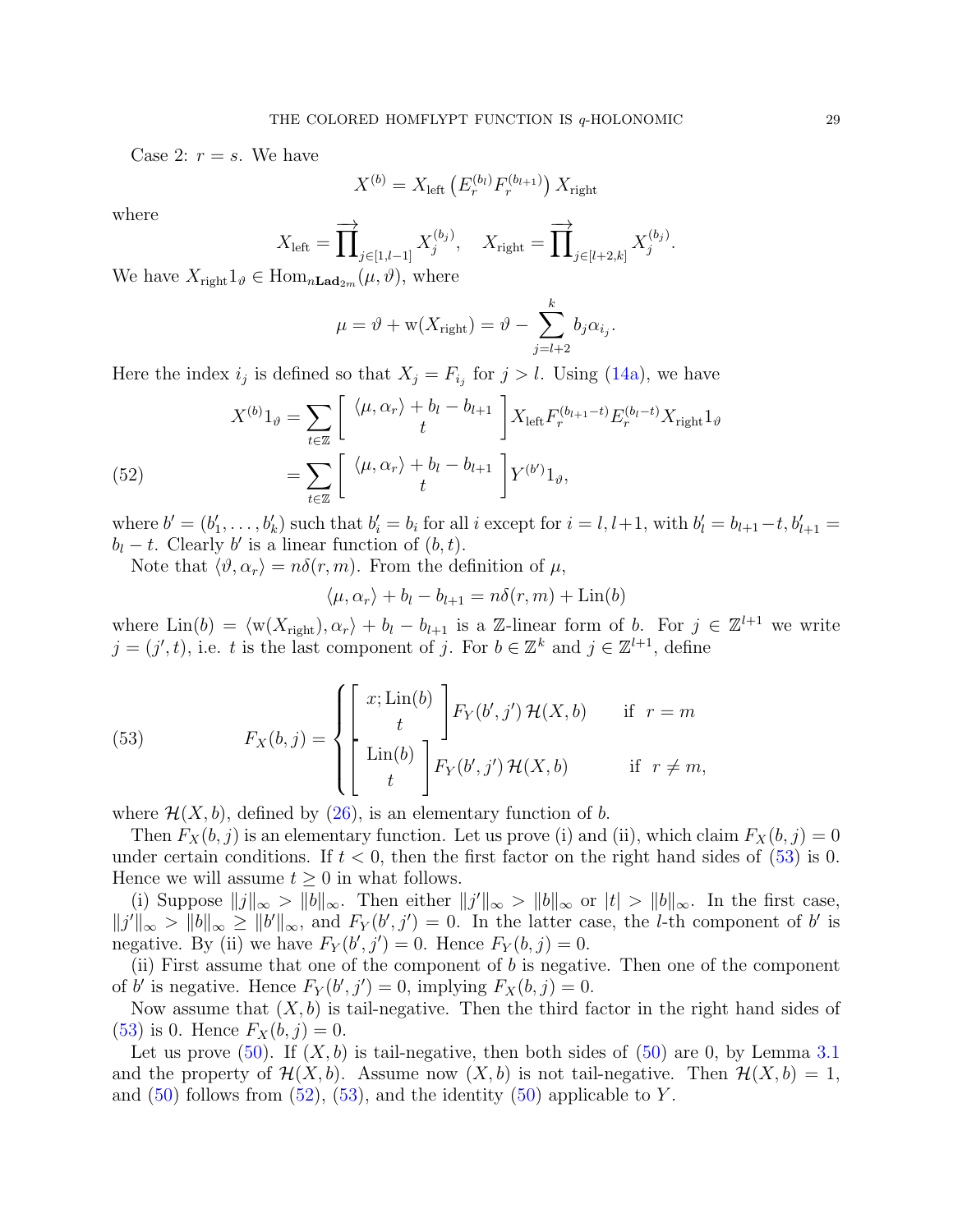This completes the proof of the proposition.

## <span id="page-29-0"></span>5.2. Coloring with partitions with one column.

<span id="page-29-4"></span>**Theorem 5.3.** Suppose L is an oriented, framed link with r ordered components. There exists a unique function

<span id="page-29-3"></span> $Q_L: \mathbb{N}^r \to \mathbb{Q}(q)[x^{\pm 1}]$ 

such that for any integer  $n \geq 2$  and  $a = (a_1, \ldots, a_r) \in \mathbb{N}^r \cap [0, n-1]^r$ ,

(54) 
$$
\tilde{J}_L^{\mathfrak{sl}_n}(e_{a_1},\ldots,e_{a_r}) = \text{eval}_n(Q_L(a)).
$$

Moreover,  $Q_L$  is elementary, hence a q-holonomic function.

*Proof.* The uniqueness follows from Lemma [5.1.](#page-26-4) Let us prove the existence. Suppose L is the closure of a braid  $\beta$  on m strands, as in Section [3.5.](#page-19-1) By Proposition [3.4,](#page-20-4) there exists a sequence  $X = (X_1, \ldots X_k)$  of elements from  $E_i, F_i$  with  $i = 1, \ldots, 2m-1$  and linear functions  $g_1, g_2: \mathbb{Z}^{r+t} \to \mathbb{Z}$  and  $f: \mathbb{Z}^{r+t} \to \mathbb{Z}^k$  such that

$$
\tilde{J}_L^{\mathsf{sf}_n}(e_{a_1},\ldots,e_{a_r}) = \sum_{s\in\mathbb{Z}^t} (-1)^{g_1(a,s)} q^{g_2(a,s)} \text{ev}_n \left( X^{(f(a,s))} \right).
$$

By Proposition [\(5.2\)](#page-27-0), there exists elementary summand function  $F_X : \mathbb{Z}^{k+l} \to \mathbb{Q}(q)[x^{\pm 1}]$ such that

$$
\tilde{J}_L^{\mathfrak{sl}_n}(e_{a_1},\ldots,e_{a_r})=\sum_{s\in\mathbb{Z}^t}(-1)^{g_1(a,s)}q^{g_2(a,s)}\text{eval}_n\left(\sum_{j\in\mathbb{Z}^l}F_X(f(a,s),j)\right).
$$

By (i) of Proposition [5.2,](#page-27-0)

<span id="page-29-1"></span>(55) 
$$
F_X(f(a,s),j) = 0 \quad \text{if} \quad ||j||_{\infty} > ||f(a,s)||_{\infty}.
$$

When  $||s||_{\infty} > ||a||_{\infty}$ ,  $(X, f(a, s))$  is tail-negative, see Proposition [3.4](#page-20-4). Hence, by (ii) of Proposition [5.2,](#page-27-0)

<span id="page-29-2"></span>(56) 
$$
F_X(f(a, s), j) = 0 \text{ if } ||s||_{\infty} > ||a||_{\infty}.
$$

Equations  $(55)$  and  $(56)$  imply that the sum

$$
Q_L(a) := \sum_{s \in \mathbb{Z}^t} \sum_{j \in \mathbb{Z}^r} (-1)^{g_1(a,s)} q^{g_2(a,s)} F(f(a,s), j)
$$

is terminating for each  $a \in \mathbb{Z}^k$ .

Then  $Q_L$  is elementary q-holonomic, and equation [\(54\)](#page-29-3) holds.  $\square$ 

**Remark 5.4.** By our construction,  $Q_L$  vanishes in  $\mathbb{Z}^r \setminus \mathbb{N}^r$ .

Remark 5.5. Theorem [5.3](#page-29-4) gives an alternative construction of the colored HOMFLYPT polynomial  $W_L$  of a framed, oriented link colored by partitions with one column. By the uniqueness,

$$
Q_L(a_1,\ldots,a_r)=W_L(e_{a_1},\ldots,e_{a_r}).
$$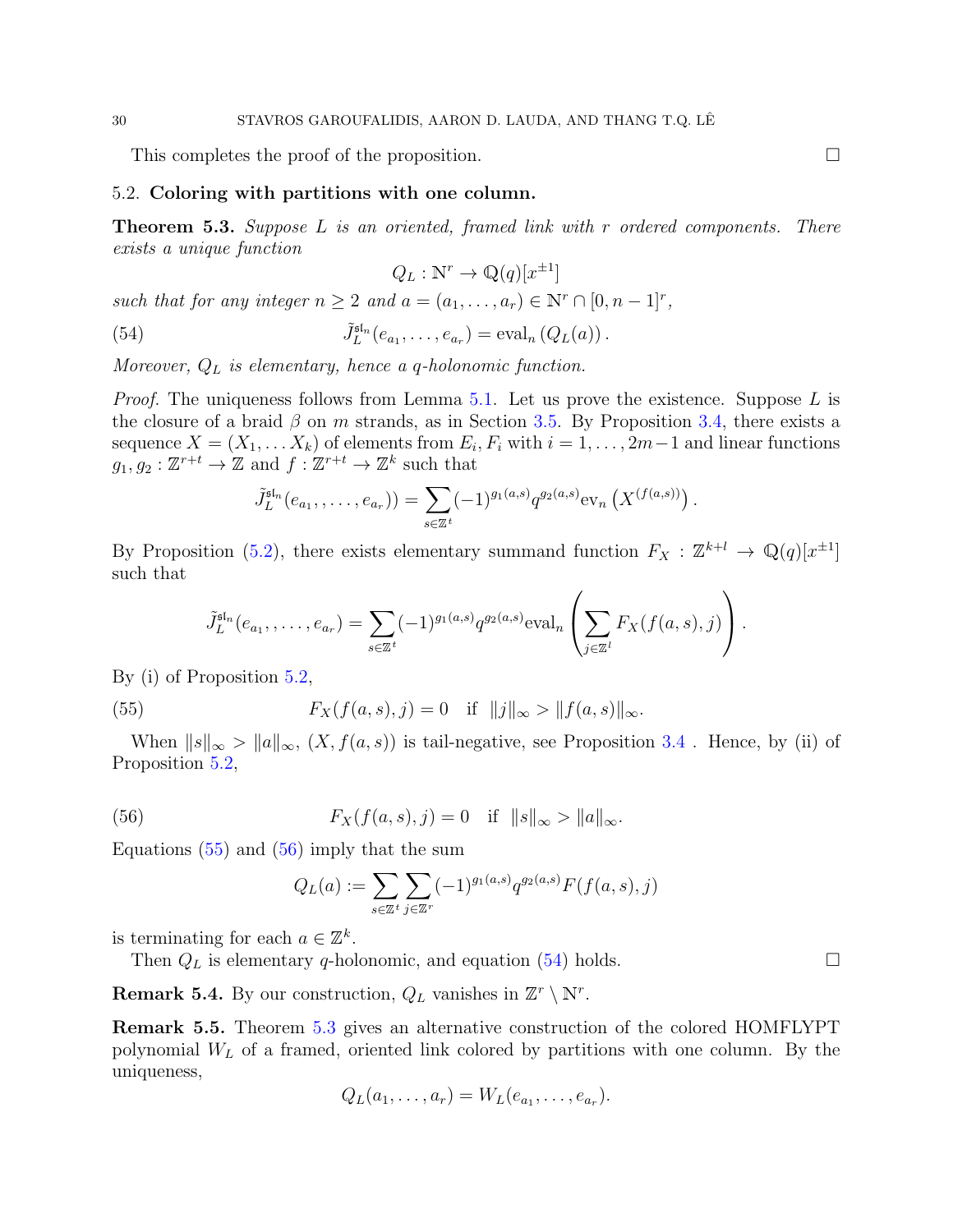<span id="page-30-0"></span>5.3. The Jacobi-Trudi formula. In this section we explain how to extend the  $q$ -holonomicity of the HOMFLYPT polynomial of a link colored by partitions with one row to the case of partitions with a fixed number of rows. The key idea is the Jacobi-Trudi formula which expresses the Schur function  $s_{\lambda}$  of a partition  $\lambda \in \mathcal{P}_{\ell}$ , considered as an element of the algebra Λ, as a determinant of a matrix whose entries are partitions with one row. Observe that for partitions with one row (resp. one column) we have  $s_{(a)} = h_a$  (resp.,  $s_{(1^a)} = e_a$ ).

The Jacobi-Trudi formula [\[Mac95\]](#page-38-16) states that if  $\lambda = (\lambda_1, \dots, \lambda_\ell) \in \mathcal{P}_\ell$ , then in  $\Lambda$ ,

$$
s_{\lambda} = \det \left( (e_{\lambda_i^{\dagger} + j - i})_{i,j=1}^{\ell} \right)
$$

where the right hand side is an  $\ell \times \ell$  determinant, with the convention  $e_0 = 1$  and  $e_n = 0$  for  $n < 0$ . For example, if  $\lambda$  is a partition with three rows with  $\lambda_1$ ,  $\lambda_2$  and  $\lambda_3$  boxes, then we have

$$
s_{\lambda_1, \lambda_2, \lambda_3} = -e_{\lambda_1+2}e_{\lambda_2}e_{\lambda_3-2} + e_{\lambda_1+1}e_{\lambda_2+1}e_{\lambda_3-2} + e_{\lambda_1+2}e_{\lambda_2-1}e_{\lambda_3-1}
$$
  

$$
-e_{\lambda_1}e_{\lambda_2+1}e_{\lambda_3-1} - e_{\lambda_1+1}e_{\lambda_2-1}e_{\lambda_3} + h_{\lambda_1}e_{\lambda_2}e_{\lambda_3}.
$$

Let L denote a framed, oriented link L with r ordered components, and choose a partition  $\lambda \in \mathcal{P}_\ell$ , and partitions  $\mu_2, \ldots, \mu_r$ . Then, part (c) of Proposition [2.4](#page-8-2) implies that

<span id="page-30-3"></span>(57) 
$$
W_L(\lambda, \mu_1, \ldots, \mu_r) = \sum_{\sigma \in \text{Sym}_{\ell}} \text{sgn}(\sigma) W_{L'}(e_{\lambda_1 + \sigma(1)-1}, \ldots, e_{\lambda_\ell + \sigma(\ell)-\ell}, \mu_1, \ldots, \mu_r).
$$

where L' is the link obtain from L by replacing the first framed component of L by  $\ell$  of its parallels.

<span id="page-30-1"></span>5.4. Proof of Theorem [1.1.](#page-3-1) Fix a framed oriented link L with r ordered components. Using the symmetry of the HOMFLYPT polynomial from part (c) of Proposition [2.4,](#page-8-2) it suffices to show that the colored HOMFLYPT polynomial of L, colored by partitions with at most  $\ell$  rows, is q-holonomic. Said differently, it suffices to show that the function  $W_L \circ (i_{\ell}^{\dagger})$  $_{\ell}^{\dagger})^{r}$  :  $\mathbb{N}^{r\ell} \to \mathbb{Q}(q)[x^{\pm 1}]$  is q-holonomic. Let  $\lambda = (\lambda_1, \ldots, \lambda_{r\ell}) \in \mathbb{N}^{r\ell}$ . Using Equation [\(57\)](#page-30-3), we have

$$
(W_L \circ (\iota_{\ell}^{\dagger})^r)(\lambda) = \sum_{\sigma} sgn(\sigma) W_{\Delta L}(e_{f_{\sigma,1}(\lambda)}, \ldots, e_{f_{\sigma,r\ell}(\lambda)})
$$

where the sum is over  $\sigma = (\sigma_1, \ldots, \sigma_r) \in (\text{Sym}_{\ell})^r$ ,  $\text{sgn}(\sigma) = \text{sgn}(\sigma_1) \ldots \text{sgn}(\sigma_r)$  and  $\Delta L$  is the link with  $r\ell$  components obtained from L by replacing each component with its  $\ell$ -th parallel and  $f_{\sigma,i} : \mathbb{Z}^{r\ell} \to \mathbb{Z}$  are affine. Parts (a) and (e) of Theorem [4.7](#page-25-2) together with Theorem [5.3](#page-29-4) imply that  $W_L \circ (\iota_{\ell}^{\dagger}$  $(\ell)^r$  is a sum of q-holonomic functions, thus is q-holonomic. This concludes the proof of Theorem [1.1.](#page-3-1)

<span id="page-30-2"></span>Acknowledgments. S.G. and T.L. were supported in part by the National Science Foundation grant DMS-14-06419. A.D.L. was partially supported by NSF grant DMS-1255334, the John Templeton Foundation, and the Swiss MAP NCCR grant of the Swiss National Science Foundation. We wish to thank Christian Blanchet, Kenichi Kawagoe, Hugh Morton for helpful discussions, and Scott Morrison for numerous conversations.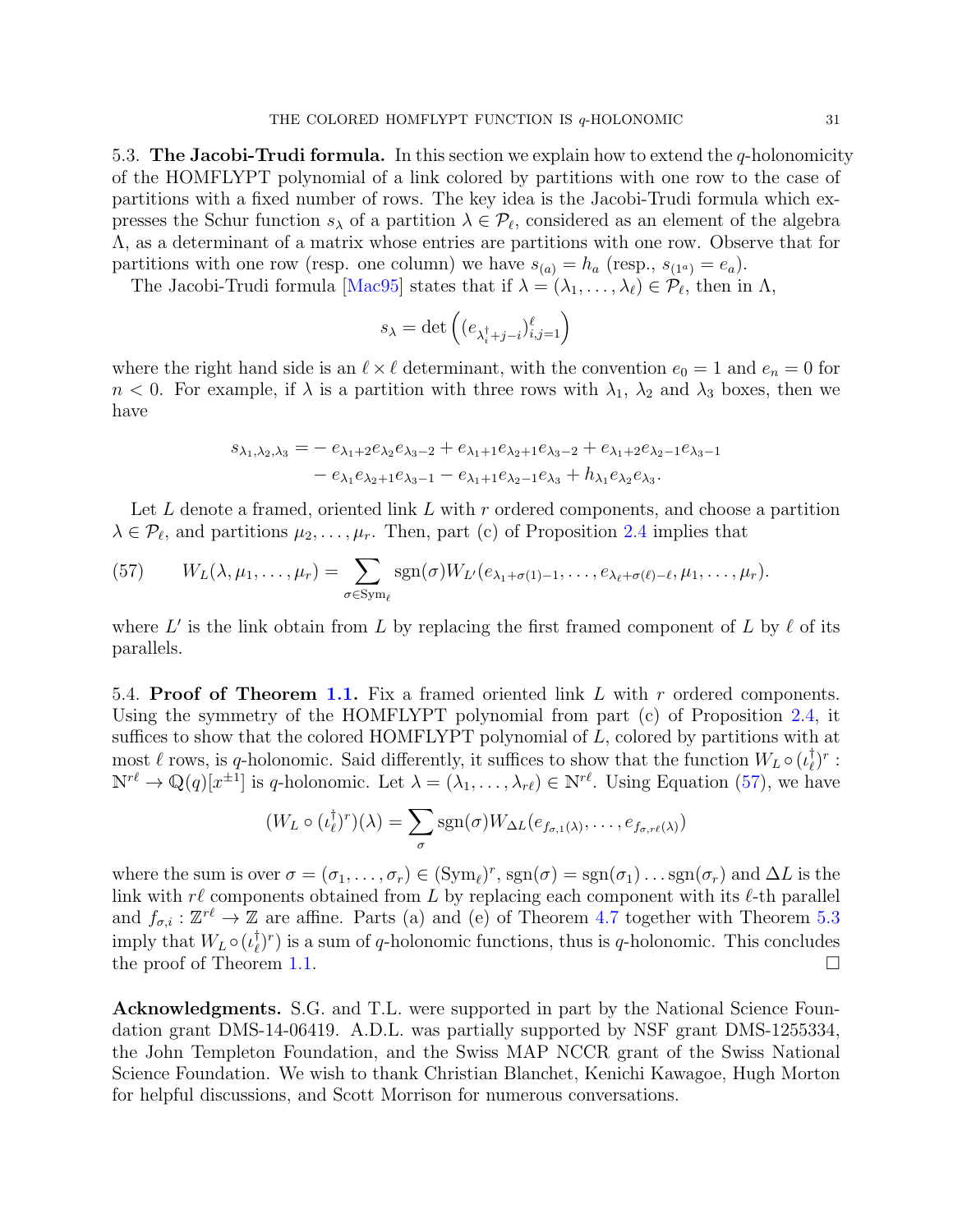## Appendix A. The formula for the invariant of the trefoil

<span id="page-31-0"></span>In this section we give the omitted details of how equation  $(38)$  implies equation  $(39)$ . We start with equation [\(38\)](#page-22-4), and observe that

<span id="page-31-1"></span>
$$
(58)
$$
\n
$$
\sum_{s_1, s_2, s_3 \in \mathbb{Z}} (-q)^{s_1+s_2+s_3} E_2^{(a)} E_1^{(a)} E_3^{(a)} E_2^{(a)} E_3^{(s_1)} F_3^{(s_1)} E_3^{(s_2)} F_3^{(s_2)} E_3^{(s_3)} F_3^{(s_3)} F_2^{(a)} F_3^{(a)} F_1^{(a)} F_2^{(a)} 1_{(n, n, 0, 0)}
$$
\n
$$
= \sum_{s_1, s_2, s_3 \in \mathbb{Z}} (-q)^{s_1+s_2+s_3} E_2^{(a)} E_1^{(a)} E_3^{(a)} E_2^{(a)} \left( E_3^{(s_1)} F_3^{(s_1)} E_3^{(s_2)} F_3^{(s_2)} F_3^{(s_3)} F_3^{(s_3)} F_3^{(s_3)} 1_{(n-a, n-a, a, a)} \right) F_2^{(a)} F_3^{(a)} F_1^{(a)} F_2^{(a)} 1_{(n, n, 0, 0)}
$$

where we used  $(13)$  to include the idempotent in the middle term (and the fact that  $(n, n, 0, 0) - a\alpha_1 - 2a\alpha_2 - a\alpha_3 = (n - a, n - a, a, a)$ . The term in parenthesis can be simplified as follows.

$$
\begin{split} &E_3^{(s_1)}F_3^{(s_1)}F_3^{(s_2)}F_3^{(s_2)}F_3^{(s_2)}F_3^{(s_3)}F_3^{(s_3)}F_3^{(s_3)}F_4^{(s_3)}F_5^{(s_3)}F_5^{(s_3)}F_4^{(s_3)}F_5^{(s_2)}F_5^{(s_3)}F_5^{(s_3)}F_5^{(s_3)}F_5^{(s_3)}F_5^{(s_3)}F_5^{(s_3)}F_5^{(s_3)}F_5^{(s_3)}F_5^{(s_3)}F_5^{(s_3)}F_5^{(s_3)}F_5^{(s_3)}F_5^{(s_3)}F_5^{(s_3)}F_5^{(s_3)}F_5^{(s_3)}F_5^{(s_3)}F_5^{(s_3)}F_5^{(s_3)}F_5^{(s_3)}F_5^{(s_3)}F_5^{(s_3)}F_5^{(s_3)}F_5^{(s_3)}F_5^{(s_3)}F_5^{(s_3)}F_5^{(s_3)}F_5^{(s_3)}F_5^{(s_3)}F_5^{(s_3)}F_5^{(s_3)}F_5^{(s_3)}F_5^{(s_3)}F_5^{(s_3)}F_5^{(s_3)}F_5^{(s_3)}F_5^{(s_3)}F_5^{(s_3)}F_5^{(s_3)}F_5^{(s_3)}F_5^{(s_3)}F_5^{(s_3)}F_5^{(s_3)}F_5^{(s_3)}F_5^{(s_3)}F_5^{(s_3)}F_5^{(s_3)}F_5^{(s_3)}F_5^{(s_3)}F_5^{(s_3)}F_5^{(s_3)}F_5^{(s_3)}F_5^{(s_3)}F_5^{(s_3)}F_5^{(s_3)}F_5^{(s_3)}F_5^{(s_3)}F_5^{(s_3)}F_5^{(s_3)}F_5^{(s_3)}F_5^{(s_3)}F_5^{(s_3)}F_5^{(s_3)}F_5^{(s_3)}F_5^{(s_3)}F_5^{(s_3)}F_5^{(s_3)}F_5^{(s_3)}F_5^{(s_3)}F_5^{(s_3)}F_5^{(s_
$$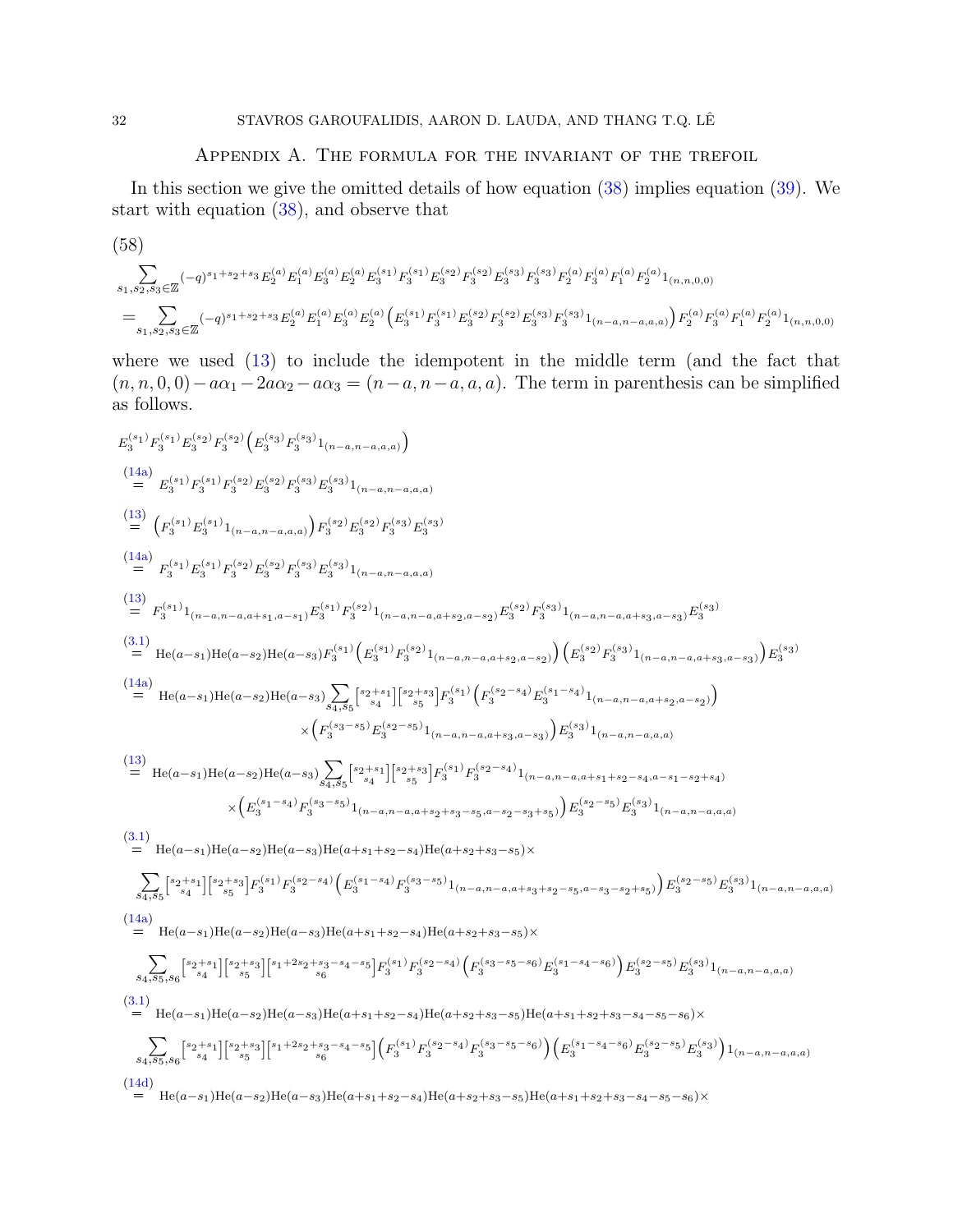P s4,s5,s<sup>6</sup> [ s2+s1 s4 ][s2+s<sup>3</sup> s5 ][s1+2s2+s3−s4−s<sup>5</sup> s6 ][s1+s2−s<sup>4</sup> s1 ][s1+s2+s3−s4−s5−s<sup>6</sup> s1+s2−s4 ] ×[ s2+s3−s5 s3 ][s1+s2+s3−s4−s5−s<sup>6</sup> s2+s3−s5 ]F (s1+s2+s3−s4−s5−s6) <sup>3</sup> E (s1+s2+s3−s4−s5−s6) 3 1(n−a,n−a,a,a) .

Then to complete the computation of  $Y_{\mathcal{E}}(a)1_{\vartheta}$  from equation [\(58\)](#page-31-1), set  $\tau = s_1 + s_2 + s_3 - s_4$  $s_5 - s_6$  for simplicity and use the above computation to simplify each term in the sum from [\(58\)](#page-31-1)

1
$$
1_{(\eta,\eta,0,0)}E_{2}^{(a)}E_{1}^{(a)}E_{3}^{(a)}E_{2}^{(a)}F_{3}^{(a+1+a_{2}+s_{3}-s_{4}-s_{5}-s_{6})}E_{3}^{(a+1+a_{2}+s_{3}-s_{4}-s_{5}-s_{6})}F_{2}^{(a)}F_{3}^{(a)}F_{4}^{(a)}F_{2}^{(a)}(x_{1}^{(a)},x_{0,0})
$$
\n
$$
=E_{2}^{(a)}E_{1}^{(a)}E_{3}^{(a)}\left(E_{2}^{(a)}F_{2}^{(a)}\right)\left(E_{3}^{(a)}F_{2}^{(a)}\right)F_{3}^{(a)}F_{1}^{(a)}F_{2}^{(a)}1_{(\eta,\eta,0,0)}
$$
\n(141) 
$$
E_{2}^{(a)}E_{1}^{(a)}E_{2}^{(a)}\left(F_{3}^{(a)}F_{2}^{(a)}\right)\left(F_{2}^{(a)}F_{2}^{(a)}\right)F_{3}^{(a)}F_{1}^{(a)}F_{2}^{(a)}1_{(\eta,\eta,0,0)}
$$
\n(15) 
$$
E_{2}^{(a)}E_{1}^{(a)}\left(E_{3}^{(a)}F_{3}^{(a)}\right)\left(F_{2}^{(a)}F_{2}^{(a)}\right)F_{3}^{(a)}F_{2}^{(a)}\left(E_{3}^{(a)}F_{3}^{(a)}1_{(\eta,\eta,0,0)}\right)F_{1}^{(a)}F_{2}^{(a)}
$$
\n(14a) 
$$
\sum_{p_{1},p_{2}}\sum_{p_{2}}\sum_{p_{2}}\sum_{p_{1},p_{2}}\sum_{p_{2},p_{2}}\sum_{p_{1},p_{2}}\sum_{p_{2},p_{2}}\sum_{p_{1},p_{2}}\sum_{p_{2},p_{2}}\sum_{p_{2},p_{2}}\sum_{p_{2},p_{2}}\sum_{p_{2},p_{2}}\sum_{p_{2},p_{2}}\sum_{p_{2},p_{2}}\sum_{p_{2},p_{2}}\sum_{p_{2},p_{2}}\sum_{p_{2},p_{2}}\sum_{p_{2},p_{2}}\sum_{p_{2},p_{2}}\sum_{p_{2},p_{2}}\sum_{p_{2},p_{2}}\sum_{p_{2},p_{2}}
$$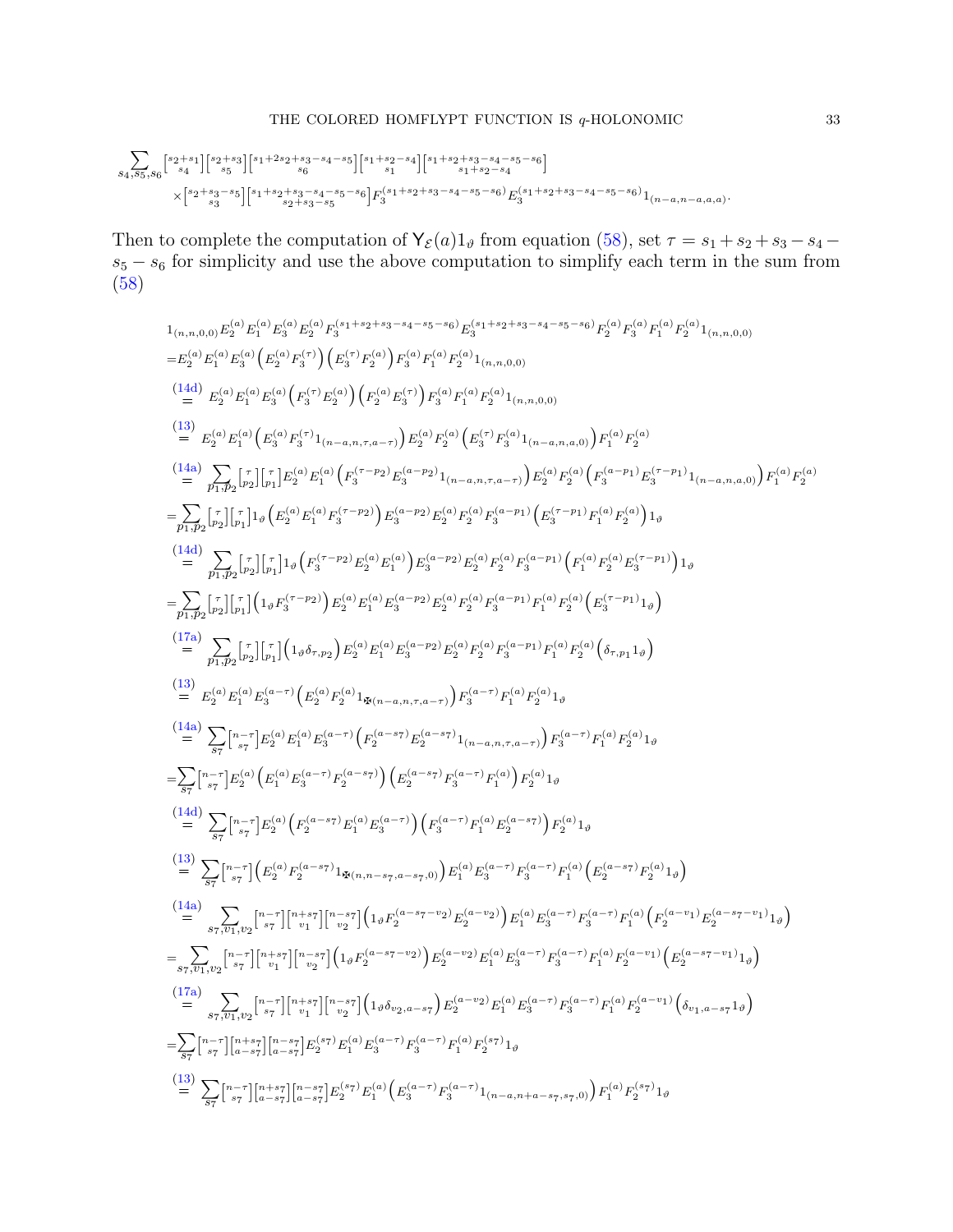$$
\begin{split}\n&\stackrel{(14a)}{=} \sum_{s_7, v_3} \left[ \begin{matrix} n-r \\ s_7 \end{matrix} \right] \left[ \begin{matrix} n+s_7 \\ a-s_7 \end{matrix} \right] \left[ \begin{matrix} n-s_7 \\ v_3 \end{matrix} \right] \left[ \begin{matrix} p_3 \\ p_2 \end{matrix} \right] E_2^{(s_7)} E_1^{(a)} \left( F_3^{(a-\tau-v_3)} E_3^{(a-\tau-v_3)} \right) I_{(n-a,n+a-s_7,s_7,0)} \right) F_1^{(a)} F_2^{(s_7)} I_{\vartheta} \\
&= \sum_{s_7, v_3} \left[ \begin{matrix} n-r \\ s_7 \end{matrix} \right] \left[ \begin{matrix} n+s_7 \\ a-s_7 \end{matrix} \right] \left[ \begin{matrix} n-s_7 \\ a-s_7 \end{matrix} \right] \left[ \begin{matrix} s_7 \\ s_3 \end{matrix} \right] \left( 1_{\vartheta} F_3^{(a-\tau-v_3)} \right) E_2^{(s_7)} E_1^{(a)} F_1^{(a)} F_2^{(s_7)} \left( E_3^{(a-\tau-v_3)} \right) \right. \\
&\stackrel{(17a)}{=} \sum_{s_7, v_3} \left[ \begin{matrix} n-r \\ s_7 \end{matrix} \right] \left[ \begin{matrix} n+s_7 \\ a-s_7 \end{matrix} \right] \left[ \begin{matrix} n-s_7 \\ s_3 \end{matrix} \right] \left[ \begin{matrix} s_7 \\ s_3 \end{matrix} \right] \left( 1_{\vartheta} \delta_{v_3, a-\tau} \right) E_2^{(s_7)} E_1^{(a)} F_1^{(a)} F_2^{(s_7)} \left( \delta_{v_3, a-\tau} 1_{\vartheta} \right) \\
&= \sum_{s_7, v_4} \left[ \begin{matrix} n-r \\ s_7 \end{matrix} \right] \left[ \begin{matrix} n+s_7 \\ a-s_7 \end{matrix} \right] \left[ \begin{matrix} s_7 \\ a-\tau \end{matrix} \right] \left[ \begin{matrix} s_7 \\ s_7 \end{matrix} \right] \left[ \begin{matrix} s_7 \\ s_7 \end{matrix} \right] \left[ \begin{matrix} s_7 \\ s_7 \end{matrix} \right] \left( F_1^{(a)} F_
$$

Tracing through this computation we have placed the symbol  $\mathbf{\ddot{F}}$  to indicate places where we must introduce Heaviside functions, so that the end result should be multiplied by

$$
He(\tau)He(a-\tau)He(a-s_7)He(s_7-a)
$$

from which, we deduce that  $s_7 = a$  from the quantum binomials appearing in the summation. The last Heaviside function of He( $s<sub>7</sub> - a$ ) arises from the definition of quantum binomial coefficients [\(15c\)](#page-13-8). Thus, the sum simplifies to

$$
\begin{aligned}\n\text{He}(\tau) \text{He}(a-\tau) \begin{bmatrix} n-\tau \\ a \end{bmatrix} \begin{bmatrix} n+a \\ 0 \end{bmatrix} \begin{bmatrix} a \\ a-\tau \end{bmatrix} \begin{bmatrix} a \\ a \end{bmatrix} 1_{(n,n,0,0)} E_2^{(a)} F_2^{(a)} 1_{(n,n,0,0)} \\
&= \text{He}(\tau) \text{He}(a-\tau) \begin{bmatrix} n-\tau \\ a \end{bmatrix} \begin{bmatrix} a \\ a-\tau \end{bmatrix} 1_{(n,n,0,0)} E_2^{(a)} F_2^{(a)} 1_{(n,n,0,0)} \\
&= \begin{bmatrix} \frac{(14a)}{2} \text{ He}(\tau) \text{He}(a-\tau) \sum_{v_6} \begin{bmatrix} n-\tau \\ a \end{bmatrix} \begin{bmatrix} a \\ a-\tau \end{bmatrix} \begin{bmatrix} n \\ v_6 \end{bmatrix} 1_{(n,n,0,0)} F_2^{(a-v_6)} E_2^{(a-v_6)} 1_{(n,n,0,0)} \\
&= \begin{bmatrix} \frac{(17a)}{2} \text{ He}(\tau) \text{He}(a-\tau) \begin{bmatrix} n-\tau \\ a \end{bmatrix} \begin{bmatrix} a \\ a-\tau \end{bmatrix} \begin{bmatrix} n \\ a \end{bmatrix} 1_{\vartheta}\n\end{aligned}
$$

Putting it altogether, the a-colored trefoil evaluates to equation [\(39\)](#page-23-2).

Appendix B. Proof of parts (b) and (c) of Proposition [2.4](#page-8-2)

<span id="page-33-0"></span>For a compact oriented surface (possibly with boundary)  $\Sigma$  let  $\mathcal{S}(\Sigma)$  be the HOMFLYPT skein algebra of  $\Sigma$ , as defined in [\[AM98,](#page-36-2) [MM08\]](#page-38-6). Recall that as a  $\mathbb{Q}(x, q)$ -module,  $\mathcal{S}(\Sigma)$  is generated by oriented links diagrams on  $\Sigma$  modulo the regular isotopy, the two relations

$$
\begin{pmatrix} 1 & -1 \\ 0 & 0 \end{pmatrix} = \begin{pmatrix} q - q^{-1} \\ q - q^{-1} \end{pmatrix}
$$

and the relation that a disjoint trivial knot can be removed from a diagram at the expense of multiplication with  $\frac{x-x^{-1}}{q-q^{-1}}$ . The product  $L_1L_2$  of two links diagrams is the obtained by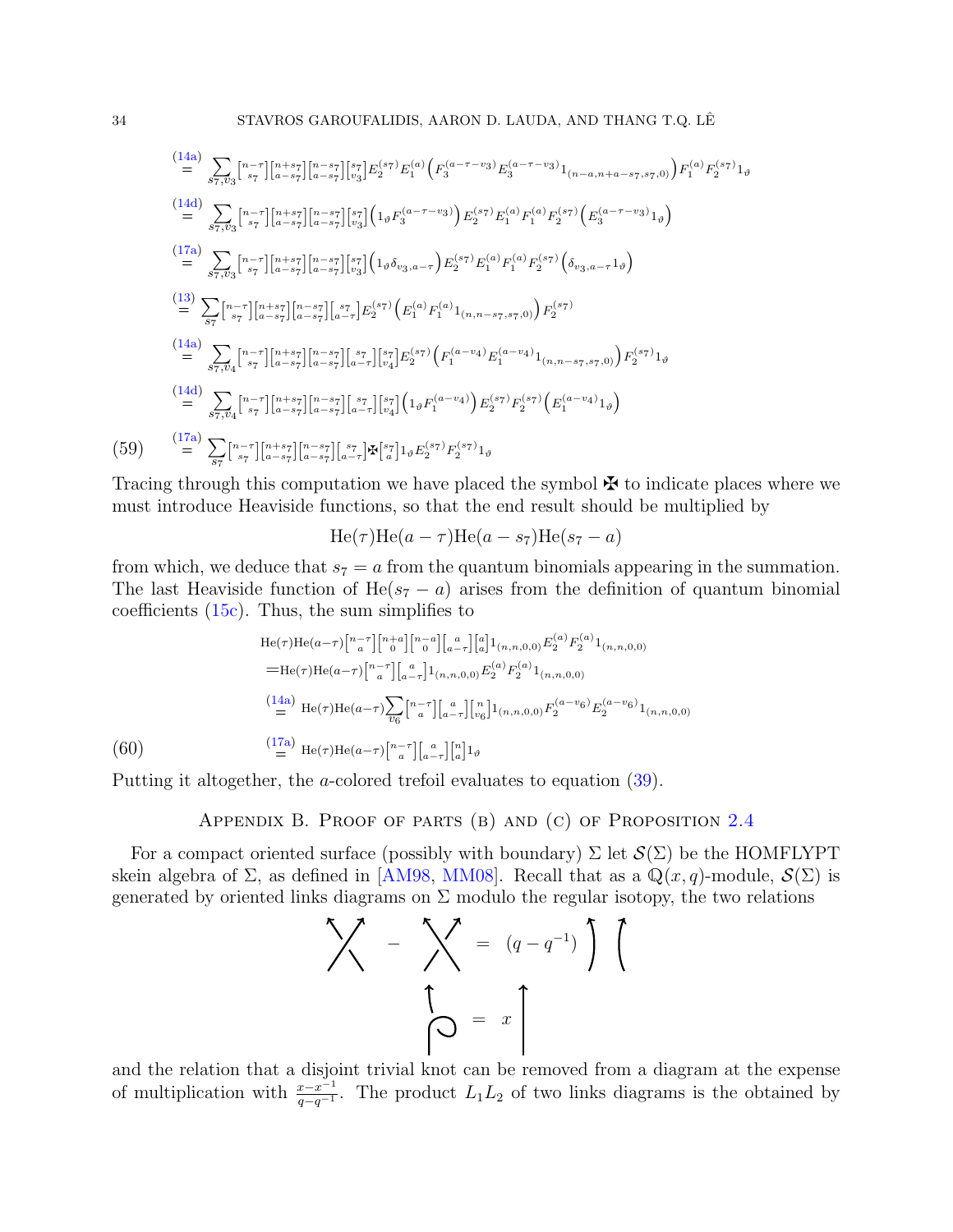placing  $L_1$  atop  $L_2$ . When  $\Sigma$  is a disk,  $\mathcal{S}(\Sigma) \cong \mathbb{Q}(q, x)$  via a map  $L \to \langle L \rangle$ , where  $\langle L \rangle$  is a framed version of the HOMFLYPT polynomial.

The HOMFLYPT skein algebra of the annulus contains the subalgebra  $C^+$  generated by the closure of all braids. It is known that  $C^+$  is isomorphic to the algebra of symmetric functions (with ground ring  $\mathbb{Q}(q, x)$ ). Under this isomorphism, the Schur function  $s_\lambda$  of a partition  $\lambda$  corresponds to a certain skein element  $Q_{\lambda}$  which will be recalled later. The relation with the colored HOMFLYPT polynomial is as follows. For an oriented link diagram L on the disk with r ordered components, and for partitions  $\lambda_i$  for  $i = 1, \ldots, r$  we have:

<span id="page-34-2"></span>(61) 
$$
W_L(\lambda_1,\ldots,\lambda_r)=\langle L*(Q_{\lambda_1},\ldots,Q_{\lambda_r})\rangle
$$

Here,  $L * (Q_{\lambda_1}, \ldots, Q_{\lambda_r})$  is the  $\mathbb{Q}(q, x)$ -linear combination of link diagrams on the disk obtained by replacing the *i*th component of L by  $Q_{\lambda_i}$ . The above equality implies part (b) of Proposition [2.4.](#page-8-2)

Let  $\sigma : \mathbb{Q}(x,q) \to \mathbb{Q}(x,q)$  denote the Q-algebra automorphism given by  $\sigma(x) = x$ ,  $\sigma(q) =$  $-q^{-1}$ . One can easily check that  $\sigma$  extends to a Q-linear automorphism of  $\mathcal{S}(\Sigma)$  for any  $\Sigma$ by setting  $\sigma(L) := L$  for any link diagram L on  $\Sigma$ . It is easy to see that y is an element of the HOMFLYPT skein algebra of the disk, then

<span id="page-34-3"></span>(62) 
$$
\sigma(\langle y \rangle) = \langle \sigma(y) \rangle.
$$

**Lemma B.1.** For any partition  $\lambda$  one has

<span id="page-34-4"></span>(63) 
$$
\sigma(Q_{\lambda}) = Q_{\lambda^{\dagger}}.
$$

*Proof.* In [\[AM98\]](#page-36-2), Morton-Aiston gave a geometric description of  $Q_{\lambda}$  in terms of closures of braids. Let us recall this formula for partitions with one row  $h_a = (a)$  or one column  $e_a = (1^a)$  from [\[AM98,](#page-36-2) p.11]:

<span id="page-34-0"></span>(64) 
$$
Q_{(a)} = \frac{1}{\alpha_{(a)}} \sum_{\pi \in \text{Sym}_a} q^{l(\pi)} \widehat{\omega}_{\pi}, \qquad Q_{(1^a)} = \frac{1}{\alpha_{(1^a)}} \sum_{\pi \in \text{Sym}_a} (-q^{-1})^{l(\pi)} \widehat{\omega}_{\pi}.
$$

Here, for a permutation  $\pi$  of  $Sym_n$ ,  $\omega_{\pi}$  denotes the positive braid corresponding to  $\pi$ , and  $\widehat{\omega}_{\pi} \in \mathcal{C}$  denotes the closure of  $\omega_{\pi}$ . Moreover,  $\alpha_{\lambda}$  is given by [\[AM98,](#page-36-2) p.14]

(65) 
$$
\alpha_{\lambda} = \prod_{(i,j)\in\lambda} q^{j-i} [\text{hook}(ij)]
$$

where hook $(ij)$  is the hook-length of the cell  $(i, j)$  of the partition  $\lambda$ .

From Equations [\(64\)](#page-34-0) and [\(65\)](#page-34-1) one can readily check that  $\sigma(Q_{(a)}) = Q_{(1^a)}$ , proving the lemma for the case  $\lambda = h_a = (a)$ . The case of general  $\lambda$  can be proved similarly, using explicit formulas of  $Q_{\lambda}$  as described in [\[AM98\]](#page-36-2). Alternatively, one can reduce the general case to the case of one row as follows. The two Jacobi-Trudy formulas

<span id="page-34-1"></span>
$$
s_{\lambda} = \det \left( (h_{\lambda_i + j - i})_{i,j=1}^{\ell} \right), \qquad s_{\lambda^{\dagger}} = \det \left( (e_{\lambda_i + j - i})_{i,j=1}^{\ell} \right),
$$

together with the case  $\lambda = h_a$  implies the lemma for general partitions.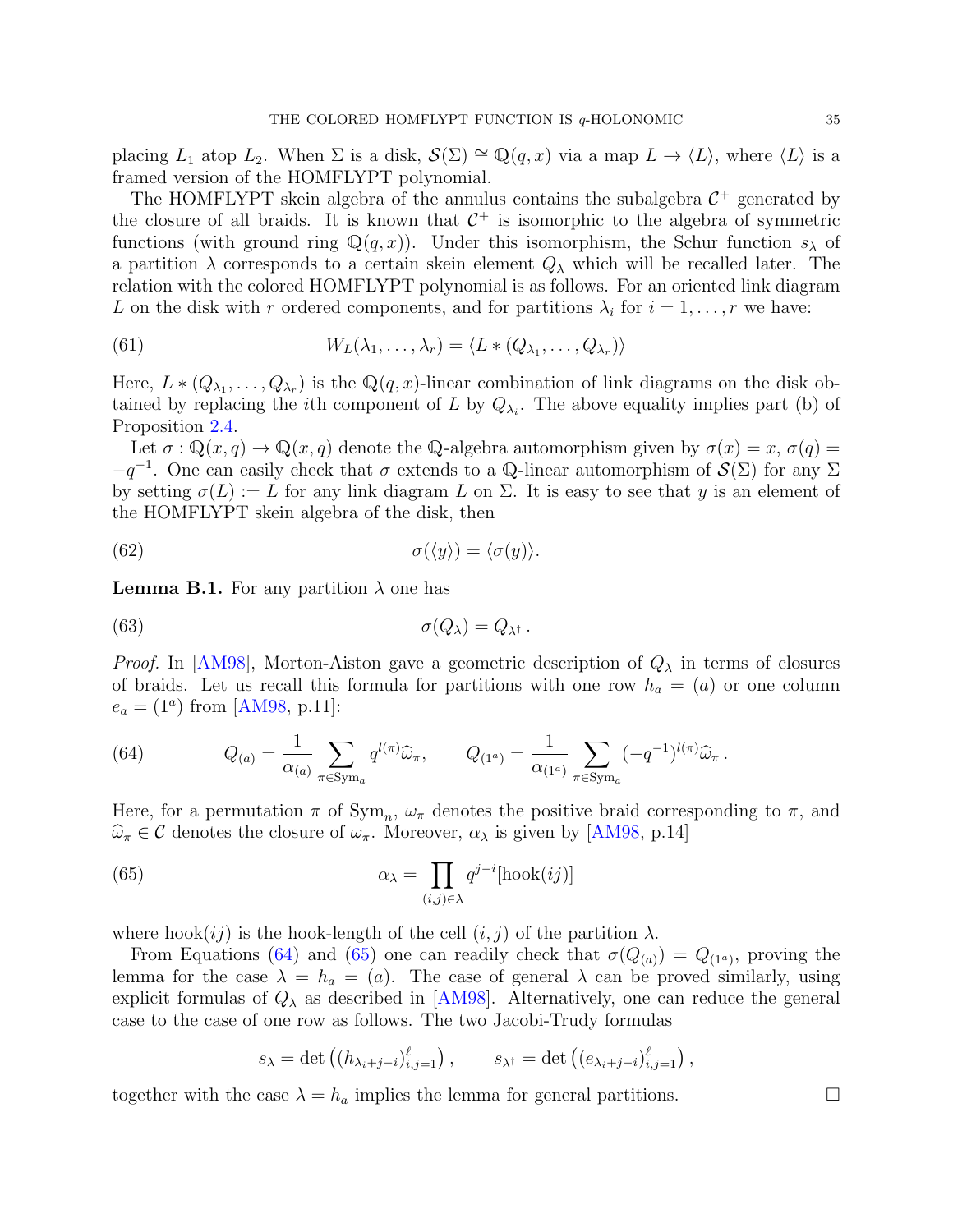Suppose L is an oriented link diagram L on the disk with r ordered components, and  $\lambda_i$ for  $i = 1, \ldots, r$  are partitions. We have

$$
\sigma(W_L(\lambda_1, ..., \lambda_r)) = \sigma(\langle L * (Q_{\lambda_1}, ..., Q_{\lambda_r}) \rangle) \qquad \text{by (61)}
$$
  
\n
$$
= \langle \sigma(L * (Q_{\lambda_1}, ..., Q_{\lambda_r})) \rangle \qquad \text{by (62)}
$$
  
\n
$$
= \langle L * (\sigma(Q_{\lambda_1}), ..., \sigma(Q_{\lambda_r})) \rangle
$$
  
\n
$$
= \langle L * (Q_{\lambda_1^{\dagger}}, ..., Q_{\lambda_r^{\dagger}}) \rangle \qquad \text{by (63)}
$$
  
\n
$$
= W_L(\lambda_1^{\dagger}, ..., \lambda_r^{\dagger}).
$$

This concludes the proof of part (c).  $\Box$ 

<span id="page-35-0"></span>Appendix C. The recursion for the colored HOMFLYPT of the trefoil

Let  $\lambda \in \mathcal{P}_{n-1}$  be a partition of length  $\leq n-1$ . We also use  $\lambda$  to denote the corresponding  $U_q(\mathfrak{sl}_n)$ -module. For every positive integer k, the theory of ribbon categories gives a representation  $J: \mathfrak{B}_k \to \text{Aut}(\lambda^{\otimes k})$ , where  $\mathfrak{B}_k$  is the braid group on k strands and  $\text{Aut}(\lambda^{\otimes k})$  is the group of  $U_q(\mathfrak{sl}_n)$ -linear automorphisms of  $\lambda^{\otimes k}$ .

Suppose  $\beta \in B_m$  is a braid on m strands, and  $L = \text{cl}(\beta)$  is the oriented framed link obtained by closing  $\beta$  in the standard way, with blackboard framing. Then

(66) 
$$
J_L(\lambda, \lambda, \dots) = \text{tr}_q^{\lambda^{\otimes m}}(J(\beta)),
$$

where for a  $U_q(\mathfrak{sl}_n)$ -linear map  $f: V \to V$ ,

<span id="page-35-3"></span>
$$
\operatorname{tr}_q^V(f) = \operatorname{tr}(f\mathbf{g}, V).
$$

Here the right hand side is the usual trace of  $f\mathbf{g}$  acting on V, and  $\mathbf{g} \in U_q(\mathfrak{sl}_n)$  is the so-called *charm element* whose exact formula is not needed here. In particular, for a finitedimensional weight a  $U_q(\mathfrak{sl}_n)$ -module V, the quantum dimension  $\dim_q(V) := J_U(V)$  (where U is the unknot) is

$$
\dim_q(V) := \operatorname{tr}_q^V(\operatorname{id}) = \operatorname{tr}(\mathfrak{g}, V).
$$

Let  $\sigma$  be the standard generator of  $\mathfrak{B}_2$  (see  $X_{a,b}$  of Figure [1\)](#page-11-1). Then  $J(\sigma)$  is defined by the universal R-matrix and the action of  $J(\sigma)$  on  $h_m^{\otimes 2}$  can be calculated as follows. The decomposition of  $h_m^{\otimes 2}$  into irreducible  $U_q(\mathfrak{sl}_n)$ -modules has the form

<span id="page-35-2"></span><span id="page-35-1"></span>
$$
h_m^{\otimes 2} = \bigoplus_{k=0}^m \mu_{m,k},
$$

where  $\mu_{m,k}$  is the partition  $(2m - k, k)$ . Since  $J(\sigma)$  is  $U_q(\mathfrak{sl}_n)$ -linear, Schur lemma shows that there are scalars  $c_{m,k} \in \mathbb{Q}(q^{1/n})$  such that on  $h_m^{\otimes 2}$ ,

(67) 
$$
J(\sigma)|_{h_m^{\otimes 2}} = \bigoplus_{k=0}^m c_{m,k} \mathrm{id}_{\mu_{m,k}}.
$$

One of the axioms of the ribbon structure of  $U_q(\mathfrak{sl}_n)$  is that

(68) 
$$
J(\sigma^2)|_{V\otimes W} = (\mathbf{r}_V^{-1} \otimes \mathbf{r}_W^{-1}) \mathbf{r}_{V\otimes W},
$$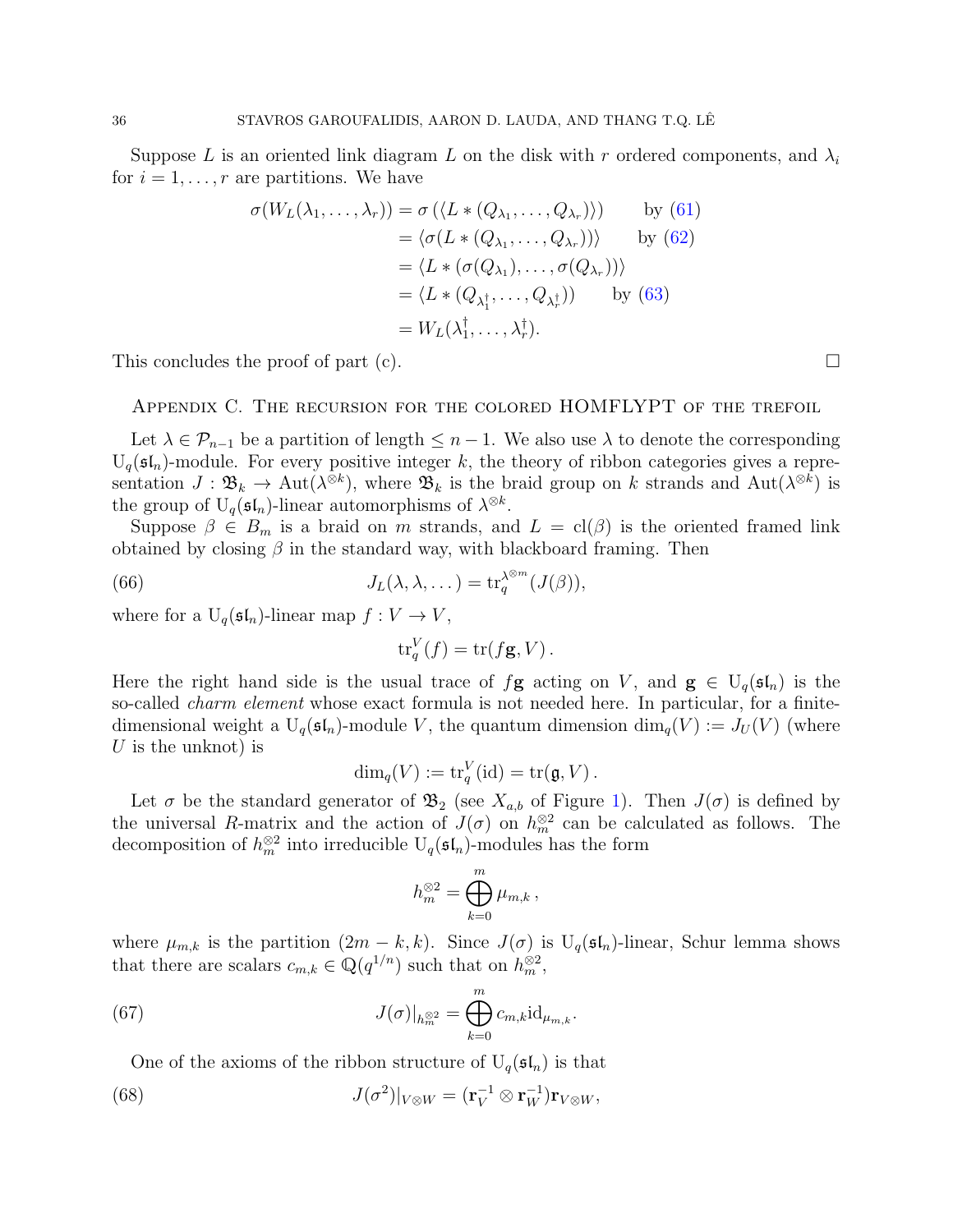where **r** is the ribbon element, which belongs to the center of a certain completion of  $U_q(\mathfrak{sl}_n)$ and acts on any finite-dimensional weight  $U_q(\mathfrak{sl}_n)$ -module, see [\[Tur94,](#page-39-1) [Oht02\]](#page-38-1). Geometrically,  $\mathbf{r} = J_T$ , where T is the trivial 1-1 tangle with framing 1, and its action on  $\lambda$  is known (see e.g.  $[Lê00, Equ 1.7]$ :

(69) 
$$
\mathbf{r}|_{V_{\lambda}} = \mathbf{r}(\lambda) \mathrm{id}_{\lambda}, \quad \text{where } \mathbf{r}(\lambda) = q^{\langle \lambda, \lambda + 2\rho \rangle}
$$

Here  $\langle \cdot, \cdot \rangle$  is the inner product on the weight space of  $U_q(\mathfrak{sl}_n)$  normalized such that each root has square length 2, and  $2\rho$  is the sum of all positive roots.

.

Using  $(68)$  in the square of  $(67)$ , we get

<span id="page-36-3"></span>
$$
(c_{m,k})^2 = \mathbf{r}(\mu_{m,k}) \mathbf{r}(h_m)^{-2}.
$$

Taking the square root and using [\(69\)](#page-36-3)), one gets the value of  $(c_{m,k})$ , up to sign  $\pm 1$ . The sign can be determined by noting that when  $q = 1$ ,  $J(\sigma)$  is the permutation,  $J(\sigma)(x_1 \otimes x_2) =$  $x_2 \otimes x_1$ . Eventually, we get

(70) 
$$
c_{m,k} = (-1)^k q^{-m^2/n} q^{m^2 - 2mk + k^2 - k}.
$$

Suppose  $T_s$  is the link closure of  $\sigma^s$ , which is a torus link of type  $(2, s)$ . By  $(66)$  and the decomposition [\(67\)](#page-35-2),

$$
\tilde{J}_{T_s}(h_m) = q^{sm^2/n} J_{T_s}(h_m) = q^{sm^2/n} \sum_{k=0}^m (c_{m,k})^s \dim_q(\mu_{m,k})
$$
\n
$$
= \sum_{k=0}^m (-1)^{sk} q^{s(m^2-2mk+k^2-k)} \dim_q(\mu_{m,k})
$$
\n(71)\n
$$
= \sum_{k=0}^m (-1)^{sk} q^{s(m^2-2mk+k^2-k)} \left[ x; k-2 \atop k \right] \left[ x; 2m-k-1 \atop 2m-k \right] \frac{[2m-2k+1]}{[2m-k+1]},
$$

<span id="page-36-4"></span>where  $x = q^n$ . In the last equality we use the well-known formula for the quantum dimension, see e.g. [\[ML03,](#page-38-5) Equ. (11)], which was first established by Reshetikhin. The right hand side of [\(71\)](#page-36-4) gives a formula for  $W_{T_r}(h_m)$ . When  $s=3$ , we get another formula of  $W_{T_3}$  for the trefoil, which is simpler than the one given in Section [3.7,](#page-22-0) since it is a one-dimensional sum.

For odd s, let  $T_s$  be the torus knot  $T_s$  with 0 framing. Then, adjusting the framing, from  $(71)$  we get

(72) 
$$
W_{T_s}(h_m) = \sum_{k=0}^m (-1)^k q^{s(-m-2mk+k^2-k)} \begin{bmatrix} x; k-2 \ k \end{bmatrix} \begin{bmatrix} x; 2m-k-1 \ 2m-k \end{bmatrix} \frac{[2m-2k+1]}{[2m-k+1]}.
$$

Using the Zeilberger algorithm [\[PWZ96\]](#page-38-9), we get the recurrence relation for  $W_{\tilde{T}_3}(h_m)$  as described in Section [1.4.](#page-4-0)

### <span id="page-36-0"></span>**REFERENCES**

- <span id="page-36-1"></span>[AENV14] Mina Aganagic, Tobias Ekholm, Lenhard Ng, and Cumrun Vafa, Topological strings, D-model, and knot contact homology, Adv. Theor. Math. Phys. 18 (2014), no. 4, 827–956.
- <span id="page-36-2"></span>[AM98] A. K. Aiston and H. R. Morton, *Idempotents of Hecke algebras of type A*, J. Knot Theory Ramifications 7 (1998), no. 4, 463–487.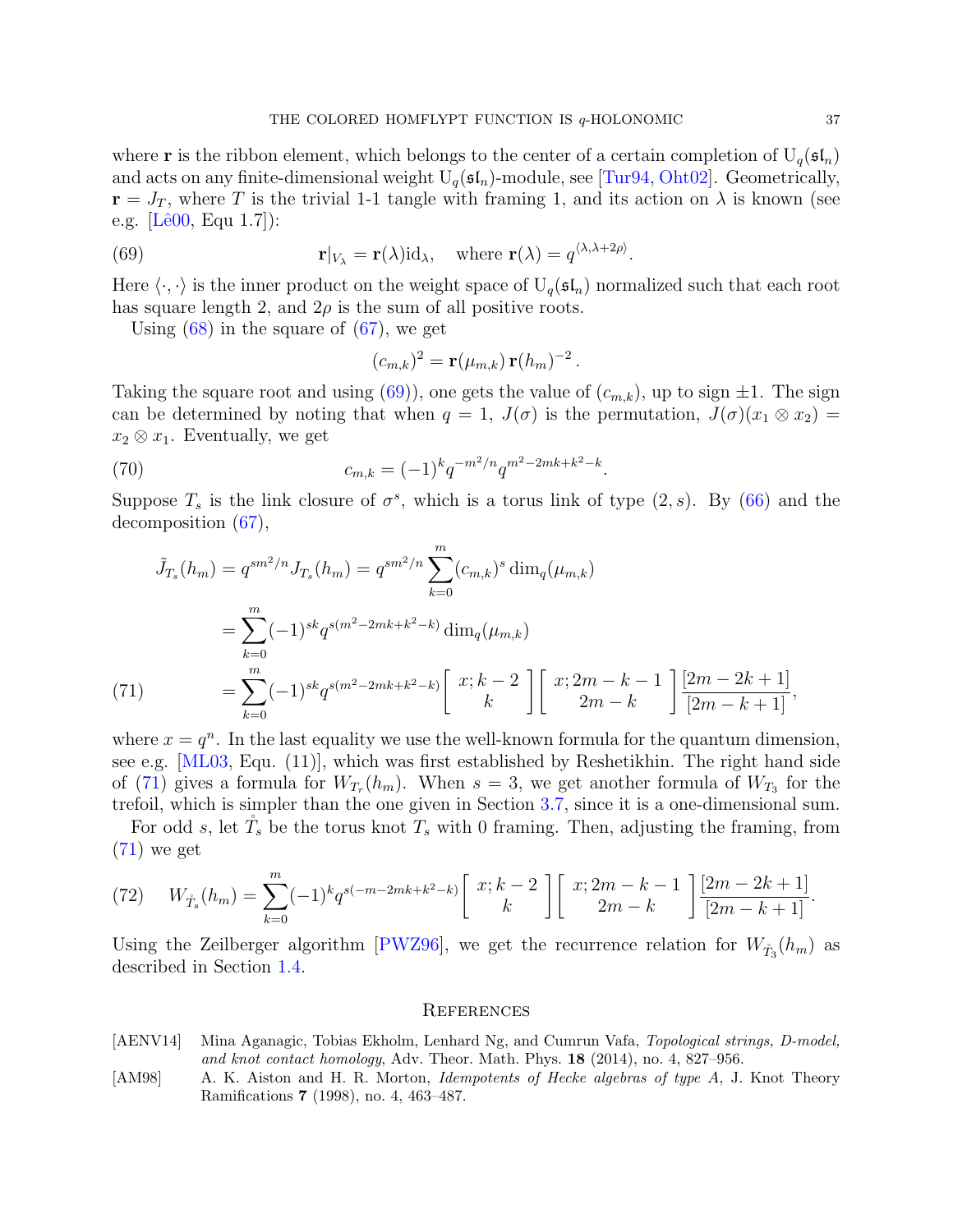<span id="page-37-23"></span><span id="page-37-22"></span><span id="page-37-21"></span><span id="page-37-20"></span><span id="page-37-19"></span><span id="page-37-18"></span><span id="page-37-17"></span><span id="page-37-16"></span><span id="page-37-15"></span><span id="page-37-14"></span><span id="page-37-13"></span><span id="page-37-12"></span><span id="page-37-11"></span><span id="page-37-10"></span><span id="page-37-9"></span><span id="page-37-8"></span><span id="page-37-7"></span><span id="page-37-6"></span><span id="page-37-5"></span><span id="page-37-4"></span><span id="page-37-3"></span><span id="page-37-2"></span><span id="page-37-1"></span><span id="page-37-0"></span>

| 38               | STAVROS GAROUFALIDIS, AARON D. LAUDA, AND THANG T.Q. LE                                                                                                                                                                             |
|------------------|-------------------------------------------------------------------------------------------------------------------------------------------------------------------------------------------------------------------------------------|
| [AV]             | Mina Aganagic and Cumrun Vafa, Large N Duality, Mirror Symmetry, and a Q-deformed<br>A-polynomial for Knots, arXiv:1204.4709, Preprint 2004.                                                                                        |
| [BCL14]          | Anna Beliakova, Qi Chen, and Thang T. Q. Le, On the integrality of the Witten-Reshetikhin-<br>Turaev 3-manifold invariants, Quantum Topol. 5 (2014), no. 1, 99-141.                                                                 |
| [Che]<br>[CKM14] | Ivan Cherednik, <i>DAHA-Jones polynomials of torus knots</i> , arXiv:1406.3959, Preprint 2014.<br>Sabin Cautis, Joel Kamnitzer, and Scott Morrison, Webs and quantum skew Howe duality,<br>Math. Ann. 360 (2014), no. 1-2, 351-390. |
| [CP94]           | Vyjayanthi Chari and Andrew Pressley, A guide to quantum groups, Cambridge University<br>Press, Cambridge, 1994.                                                                                                                    |
| [CR08]           | Joseph Chuang and Raphaël Rouquier, <i>Derived equivalences for symmetric groups and</i> $\mathfrak{sl}_2$ -<br><i>categorification</i> , Ann. of Math. $(2)$ 167 $(2008)$ , no. 1, 245–298.                                        |
| [DG10]           | Tudor Dimofte and Sergei Gukov, Refined, motivic, and quantum, Lett. Math. Phys. 91 (2010),<br>no. $1, 1-27.$                                                                                                                       |
| [DGR06]          | Nathan M. Dunfield, Sergei Gukov, and Jacob Rasmussen, The superpolynomial for knot ho-<br>mologies, Experiment. Math. $15$ (2006), no. 2, 129–159.                                                                                 |
| [EGNO15]         | Pavel Etingof, Shlomo Gelaki, Dmitri Nikshych, and Victor Ostrik, Tensor categories, Math-<br>ematical Surveys and Monographs, vol. 205, American Mathematical Society, Providence, RI,<br>2015.                                    |
| [FGS13]          | Hiroyuki Fuji, Sergei Gukov, and Piotr Sułkowski, Super-A-polynomial for knots and BPS states,<br>Nuclear Phys. B 867 (2013), no. 2, 506-546.                                                                                       |
| [FGSA12]         | Hiroyuki Fuji, Sergei Gukov, Piotr Sułkowski, and Hidetoshi Awata, Volume conjecture: refined<br>and categorified, Adv. Theor. Math. Phys. 16 (2012), no. 6, 1669-1777.                                                             |
| [FH91]           | William Fulton and Joe Harris, Representation theory, Graduate Texts in Mathematics, vol.<br>129, Springer-Verlag, New York, 1991, A first course, Readings in Mathematics.                                                         |
| $[$ FYH $+85]$   | Petrer Freyd, David Yetter, Jim Hoste, Raymond Lickorish, Ken Millett, and Adrian Ocneanu,<br>A new polynomial invariant of knots and links, Bull. Amer. Math. Soc. (N.S.) 12 (1985), no. 2,<br>$239 - 246.$                        |
| [Gara]           | Stavros Garoufalidis, The colored HOMFLY polynomial is q-holonomic, arXiv:1211.6388,<br>Preprint 2012.                                                                                                                              |
| [Garb]           | Stavros Garoufalidis, <i>Quantum knot invariants</i> , Mathematische Arbeitstagung 2012, arXiv:<br>1201.3314.                                                                                                                       |
| [Gar04]          | Stavros Garoufalidis, On the characteristic and deformation varieties of a knot, Proceedings of<br>the Casson Fest, Geom. Topol. Monogr., vol. 7, Geom. Topol. Publ., Coventry, 2004, pp. 291–<br>309 (electronic).                 |
| GL <br>[GL05]    | Stavros Garoufalidis and Thang T. Q. Lê, A survey of q-holonomic functions, Preprint 2015.<br>, The colored Jones function is q-holonomic, Geom. Topol. 9 (2005), 1253-1293 (elec-<br>tronic).                                      |
| [GS12]           | Sergei Gukov and Marko Stošić, <i>Homological algebra of knots and BPS states</i> , Proceedings<br>of the Freedman Fest, Geom. Topol. Monogr., vol. 18, Geom. Topol. Publ., Coventry, 2012,<br>pp. 309–367.                         |
| [GS14]           | Sergei Gukov and Ingmar Saberi, Lectures on knot homology and quantum curves, Topology and<br>field theories, Contemp. Math., vol. 613, Amer. Math. Soc., Providence, RI, 2014, pp. 41–78.                                          |
| [GSV05a]         | Sergei Gukov, Albert Schwarz, and Cumrun Vafa, Khovanov-Rozansky homology and topological<br>strings, Lett. Math. Phys. 74 (2005), no. 1, 53–74.                                                                                    |
| [GSV05b]         | no. 1, 53-74.                                                                                                                                                                                                                       |
| [GvdV14]         | Stavros Garoufalidis and Roland van der Veen, A generating series for Murakami-Ohtsuki-<br><i>Yamada graph evaluations, Acta Math. Vietnam.</i> <b>39</b> (2014), no. 4, 529–539.                                                   |
| [GZ]             | Stavros Garoufalidis and Don Zagier, Quantum modularity of the kashaev invariant, Preprint<br>2013.                                                                                                                                 |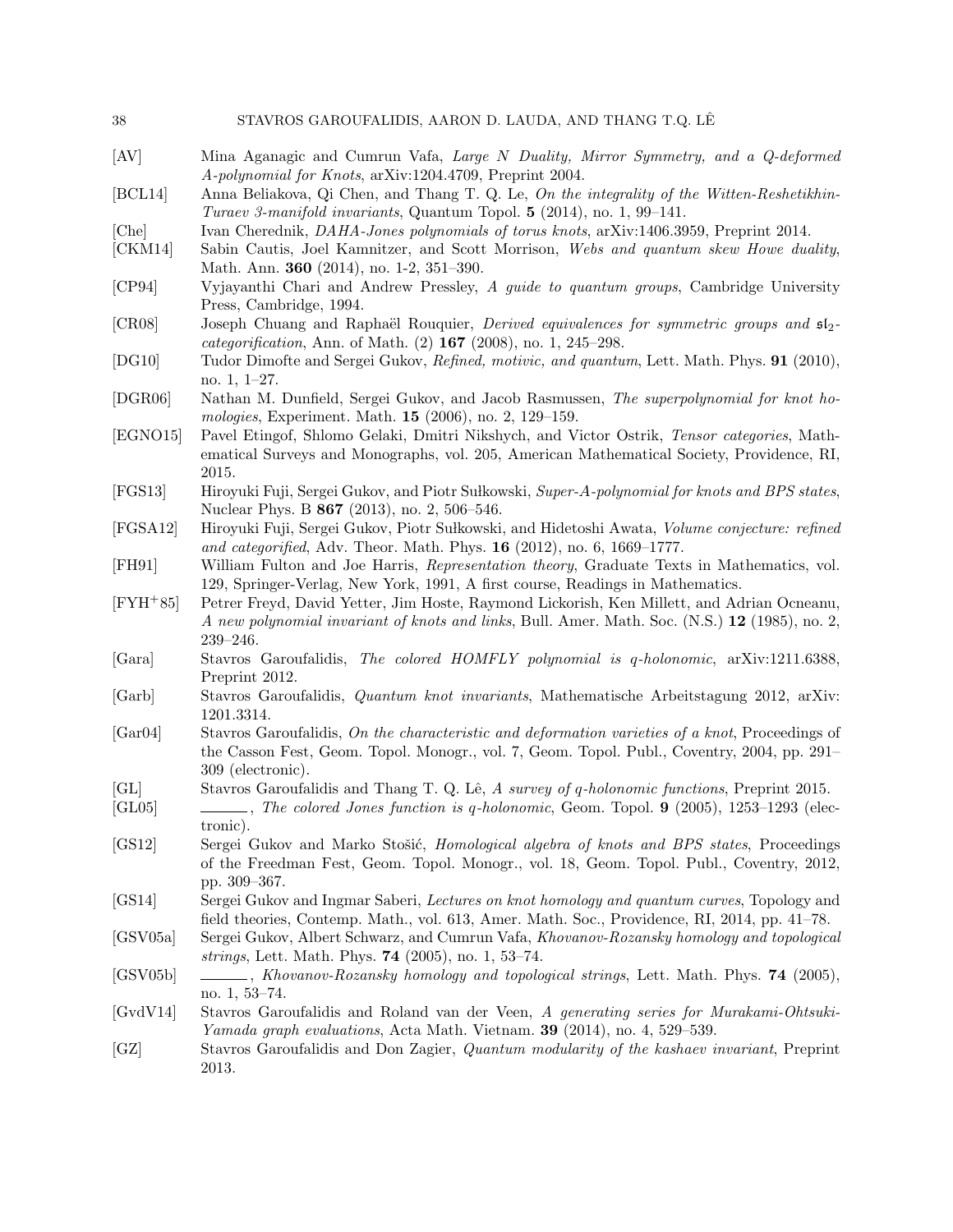- <span id="page-38-12"></span>[IMMM12a] Hiroshi Itoyama, Andrei Mironov, Alexei Morozov, and Andrey Morozov, Character expansion for HOMFLY polynomials III. All 3-strand braids in the first symmetric representation, Internat. J. Modern Phys. A 27 (2012), no. 19, 1250099, 85.
- <span id="page-38-11"></span>[IMMM12b]  $\qquad \qquad$ , HOMFLY and superpolynomials for figure eight knot in all symmetric and antisymmetric representations, J. High Energy Phys.  $(2012)$ , no. 7, 131, front matter+20.
- <span id="page-38-14"></span>[Jan96] Jens Carsten Jantzen, *Lectures on quantum groups*, Graduate Studies in Mathematics, vol. 6, American Mathematical Society, Providence, RI, 1996.
- <span id="page-38-20"></span>[Jon] Vaughan Jones, Planar algebras, i, arXiv:9909027, Preprint 1999.
- <span id="page-38-0"></span>[Jon87] , Hecke algebra representations of braid groups and link polynomials, Ann. of Math. (2) 126 (1987), no. 2, 335–388.
- <span id="page-38-7"></span>[Kaw] Kenichi Kawagoe, On the formulae for the colored HOMFLY polynomials, arXiv:1210.7574, Preprint 2012.
- <span id="page-38-22"></span>[KRT97] Christian Kassel, Marc Rosso, and Vladimir Turaev, Quantum groups and knot invariants, Panoramas et Synthèses [Panoramas and Syntheses], vol. 5, Société Mathématique de France, Paris, 1997.
- <span id="page-38-19"></span>[Kup96] Greg Kuperberg, Spiders for rank 2 Lie algebras, Comm. Math. Phys. 180 (1996), no. 1, 109– 151.
- <span id="page-38-2"></span>[Lê00] Thang T.Q. Lê, *Integrality and symmetry of quantum link invariants*, Duke Math. J. 102 (2000), no. 2, 273–306.
- <span id="page-38-3"></span>[Lê06] , The colored Jones polynomial and the A-polynomial of knots, Adv. Math. 207 (2006), no. 2, 782–804.
- <span id="page-38-13"></span>[LMV00] José Labastida, Marcos Mariño, and Cumrun Vafa, Knots, links and branes at large N, J. High Energy Phys. (2000), no. 11, Paper 7, 42.
- <span id="page-38-18"></span>[Luk01] Sascha G. Lukac, *Homfly skeins and the Hopf link*, 2001, Thesis, University of Liverpool.
- <span id="page-38-15"></span>[Lus10] George Lusztig, *Introduction to quantum groups*, Modern Birkhäuser Classics, Birkhäuser/Springer, New York, 2010, Reprint of the 1994 edition.
- <span id="page-38-16"></span>[Mac95] Ian Macdonald, *Symmetric functions and Hall polynomials*, second ed., Oxford Mathematical Monographs, The Clarendon Press Oxford University Press, New York, 1995, With contributions by A. Zelevinsky, Oxford Science Publications.
- <span id="page-38-5"></span>[ML03] Hugh Morton and Sascha Lukac, The Homfly polynomial of the decorated Hopf link, J. Knot Theory Ramifications 12 (2003), no. 3, 395–416.
- <span id="page-38-6"></span>[MM08] Hugh Morton and Pedro Manchón, Geometrical relations and plethysms in the Homfly skein of the annulus, J. Lond. Math. Soc. (2) 78 (2008), no. 2, 305–328.
- <span id="page-38-21"></span>[MOY98] Hitoshi Murakami, Tomotada Ohtsuki, and Shuji Yamada, Homfly polynomial via an invariant of colored plane graphs, Enseign. Math. (2) 44 (1998), no. 3-4, 325–360.
- <span id="page-38-17"></span>[MW98] Gregor Masbaum and Hans Wenzl, *Integral modular categories and integrality of quantum in*variants at roots of unity of prime order, J. Reine Angew. Math. 505 (1998), 209–235.
- <span id="page-38-8"></span>[Ng08] Lenhard Ng, Framed knot contact homology, Duke Math. J. 141 (2008), no. 2, 365–406.
- <span id="page-38-10"></span>[NRZS12] Satoshi Nawata, P. Ramadevi, Zodinmawia, and Xinyu Sun, Super-A-polynomials for twist *knots*, J. High Energy Phys.  $(2012)$ , no. 11, 157, front matter  $+38$ .
- <span id="page-38-1"></span>[Oht02] Tomotada Ohtsuki, Quantum invariants, Series on Knots and Everything, vol. 29, World Scientific Publishing Co., Inc., River Edge, NJ, 2002, A study of knots, 3-manifolds, and their sets.
- <span id="page-38-4"></span>[PT87] Józef Przytycki and Paweł Traczyk, Conway algebras and skein equivalence of links, Proc. Amer. Math. Soc. 100 (1987), no. 4, 744–748.
- <span id="page-38-9"></span>[PWZ96] Marko Petkovšek, Herbert S. Wilf, and Doron Zeilberger,  $A = B$ , A K Peters Ltd., Wellesley, MA, 1996, With a foreword by Donald E. Knuth, With a separately available computer disk.
- <span id="page-38-24"></span>[QSa] Hoel Queffelec and Antonio Sartori, Homfly-pt and alexander polynomials from a doubled schur algebra, arXiv:1412.3824, Preprint 2014.
- <span id="page-38-23"></span>[QSb] , Mixed quantum skew Howe duality and link invariants of type A, arXiv:1504.01225, Preprint 2015.